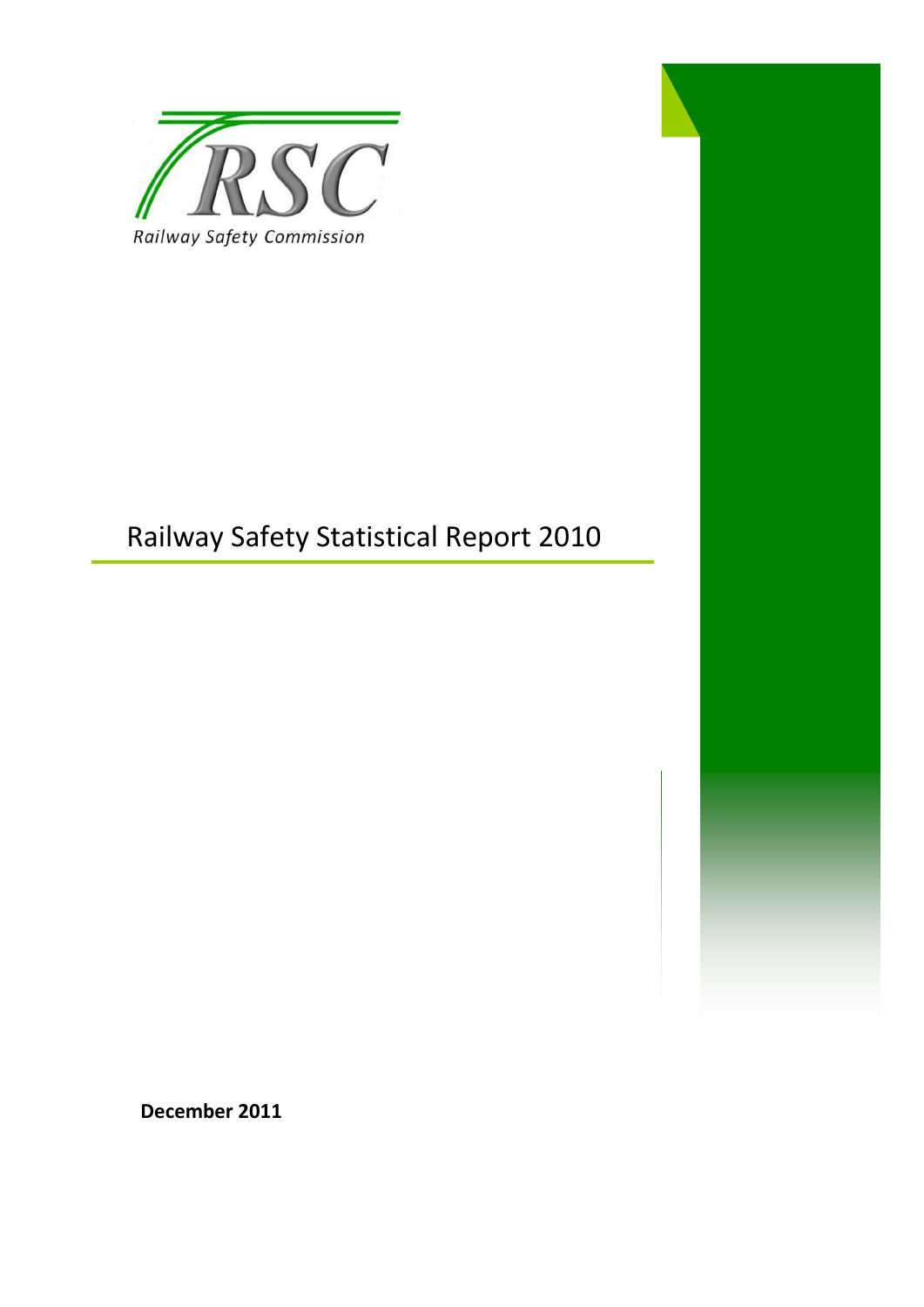# **Revision History:**

| <b>Issue: Final</b> |                        |                   |
|---------------------|------------------------|-------------------|
| Prepared By         | A. Byrne               | 30 September 2011 |
| <b>Reviewed By</b>  | D. Casey / C. Keenahan | 10 November 2011  |
| <b>Finalised By</b> | A. Byrne               | 20 December 2011  |
| Approved By         | <b>G</b> Beesley       | 20 December 2011  |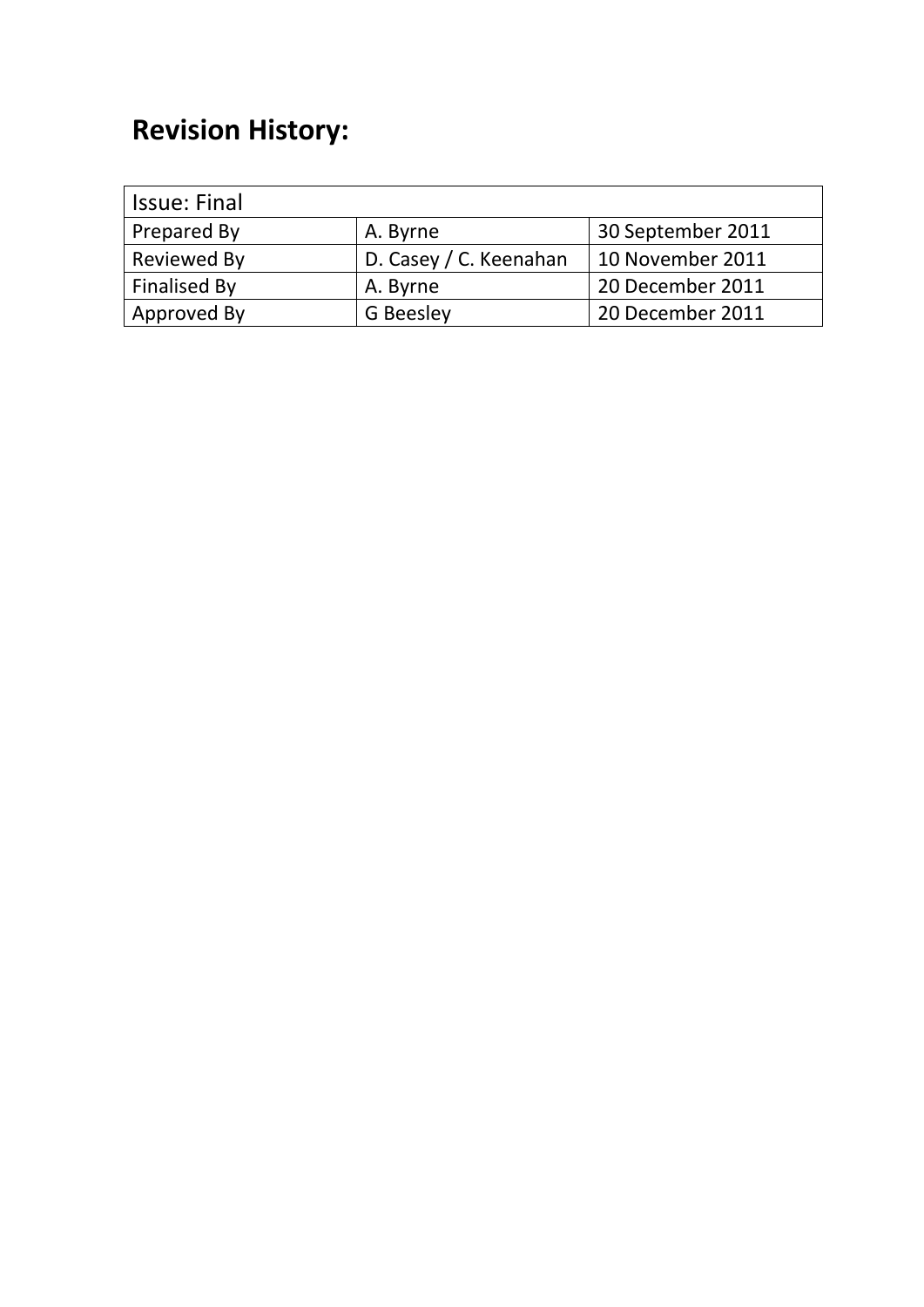### **Executive Summary**

This is the second separately published annual safety statistical report of the Railway Safety Commission (RSC). It has been prepared for the general public in line with section 9(A) of the Railway Safety Act 2005 (the Act), as amended by S.I. No 61 of 2008 European Communities (Railway Safety) Regulations 2008, which requires that the RSC operates in an open, non-discriminatory and transparent manner. This report provides background statistics to a number of key performance indicators with discussion when appropriate.

The RSC is the independent railway safety regulator in the Republic of Ireland and is responsible for overseeing the safety of all railway companies, including Iarnród Éireann, Veolia (Luas Operator), Bord Na Móna where their railway interfaces with public roads, a number of heritage railways and the approval of projects undertaken by the Railway Procurement Agency (RPA).

The safety performance of both Iarnród Éireann and Veolia is in the main positive. However, there are a number of precursor events with worsening trends and these will be subject of greater scrutiny by the RSC in the years ahead.

Available data indicates that Iarnród Éireann's continuing investment in assets and management systems is delivering significant safety benefits. However, imported risk, i.e., from third parties interfacing with the railway, continues to be an issue. While there were no passenger fatalities or serious injuries in 2010, two level crossing users lost their lives and seven trespassers lost their lives. One employee died at work in 2010. This occurred to a train driver, who having stopped his train in a station suffered a cardiac arrest.

In terms of train operations, there was a moderate increase in the number of Signals Passed at Danger. While in terms of infrastructure there was also a moderate increase in the number of broken rails in 2010. On a positive note, the number of bridge strikes (107) was slightly less than that in 2009 (114). Similarly, there were decreases in the number of train collisions, derailments and a continued reduction in the number of rolling stock incidents. It should also be noted that there were no collisions between trains in 2010.

The LUAS safety performance in 2010 was largely similar to previous years. There were no fatalities in 2010, but a small number of people sustained serious injury as a result of trespass. The number of road traffic accidents involving a tram was 30, an increase on the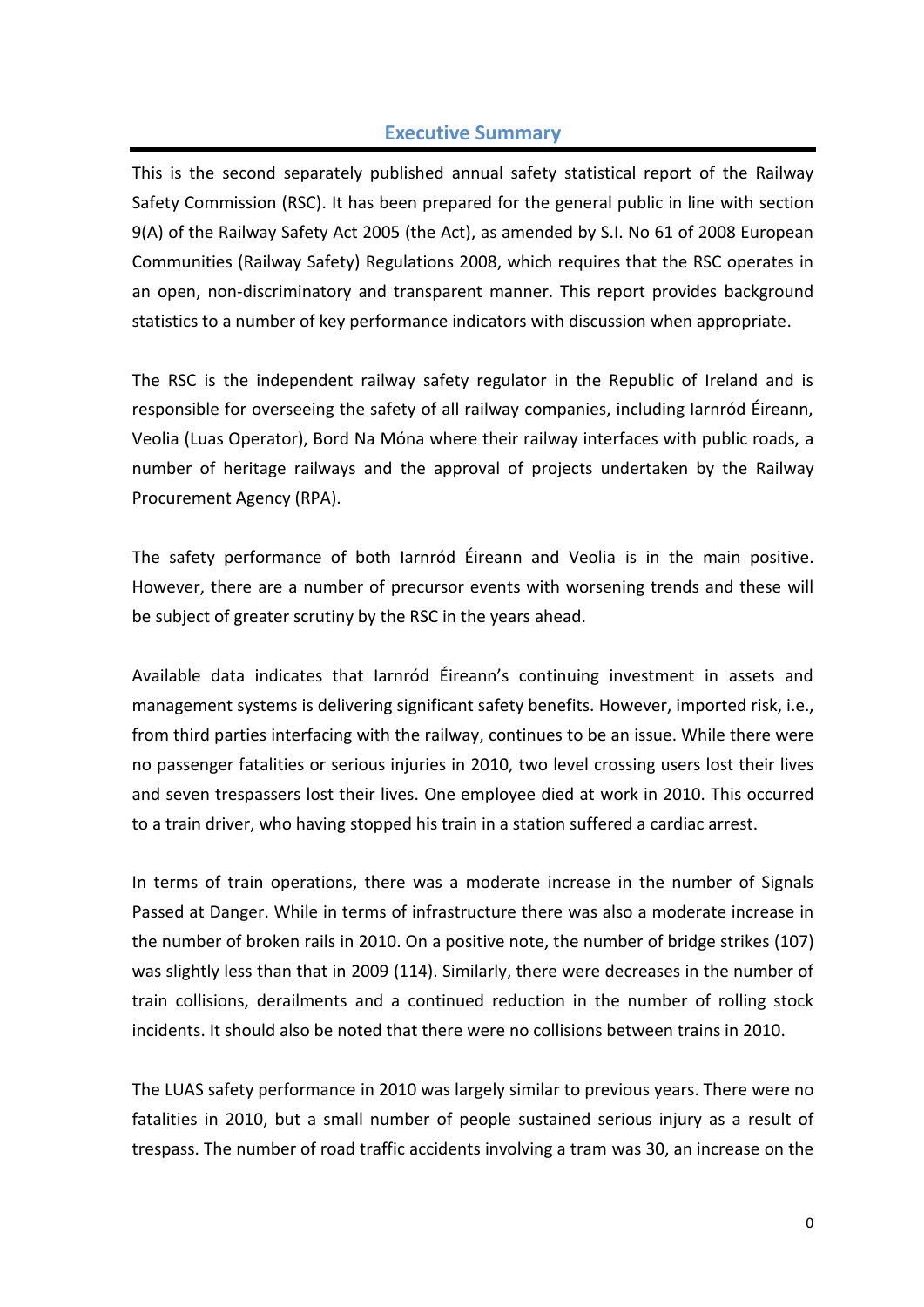2009 figure by some 30%. However, it should be noted that 5 RTA (16%) can be attributed to snow and ice on our roads (1 event in January and 4 in December). In 2010, tram/pedestrian contact accidents also increased from 18 in 2009 to 22 in 2010. Three individuals required hospitalisation in 2010 as a result.

Bord Na Móna suffered just 1 collision with a road vehicle in 2010. A road vehicle driver stated they lost control of their vehicle in icy weather and collided with level crossing gates and the train as it passed through.

There were no reportable accidents or incidents on a heritage railway in 2010.

2010 was a good year overall in terms of railway safety. However, the significant accidents in 2009 most notably the partial collapse of the Broadmeadows Viaduct at Malahide and the Luas/Dublin Bus collision on O'Connell Street remains at the forefront of our minds. Going forward, the RSC will continue its supervision activities and work with the industry to promote and encourage railway safety.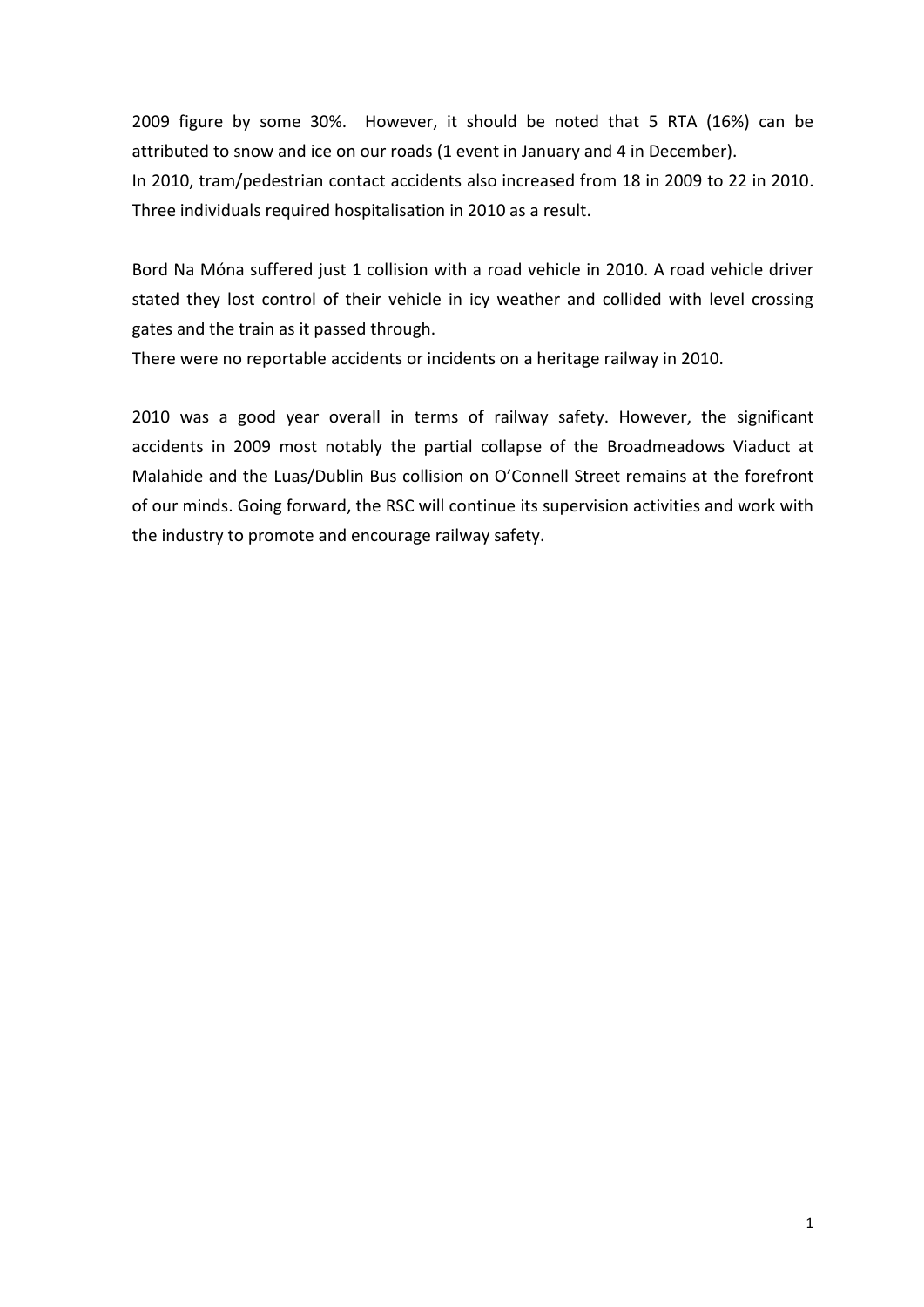# **Table of Contents**

|                | List of Tables<br>List of Graphs | 3<br>3 |
|----------------|----------------------------------|--------|
|                |                                  |        |
|                |                                  |        |
| 1              | 1.1<br>1.2                       |        |
| $\overline{2}$ |                                  |        |
| 3              | 3.1<br>3.2<br>3.3<br>3.4         |        |
| 4              | 4.1<br>4.2                       |        |
| 5              | 5.1<br>5.2<br>5.3                |        |
| 6              |                                  |        |
| 7              |                                  |        |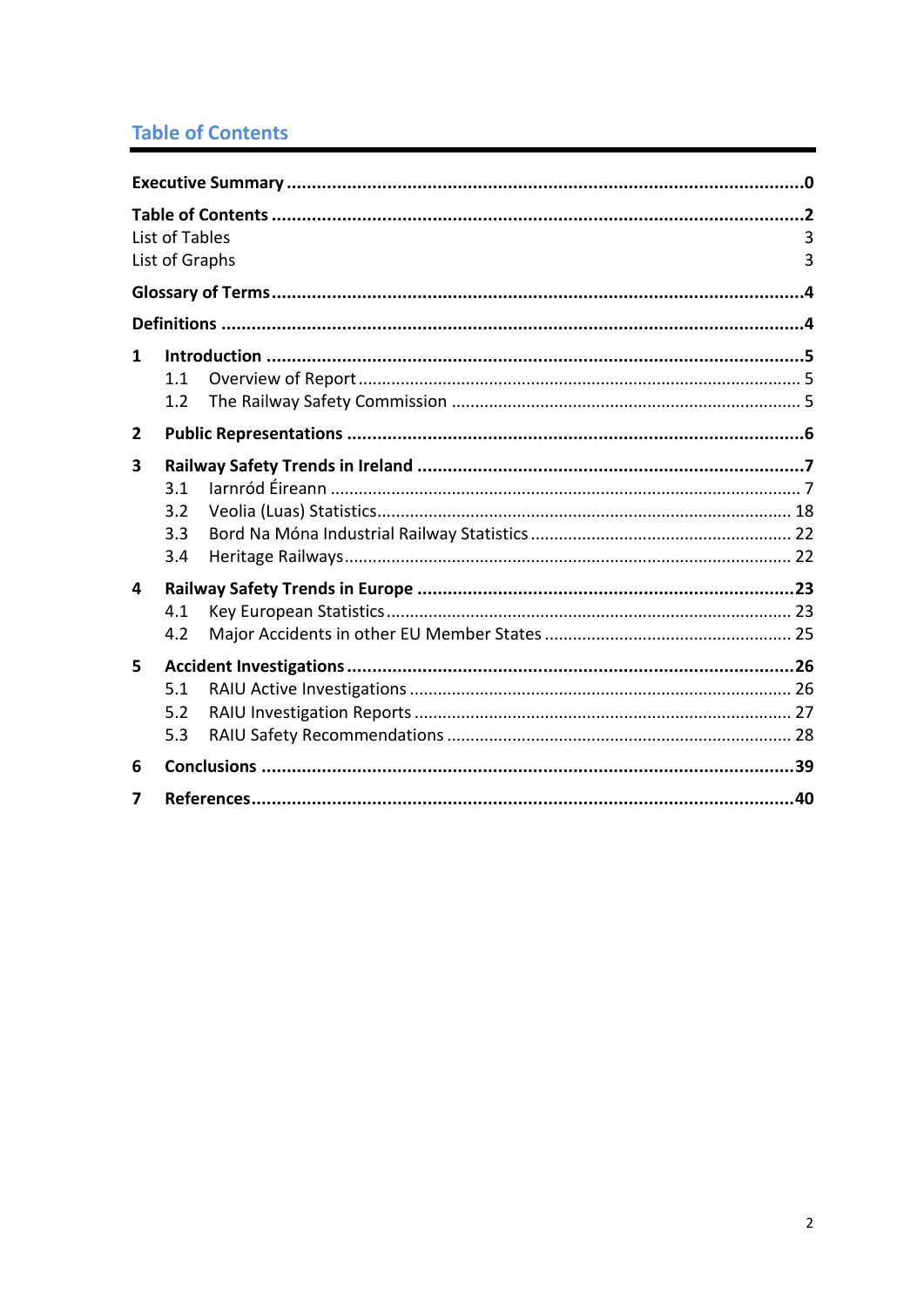# **List of Tables**

| Table 1: IÉ Operational fatality and Injury Statistics ____ | 8  |
|-------------------------------------------------------------|----|
| Table 2: 2009 Bridge Strikes by category                    | 16 |
| Table 3: Tram - Pedestrian Contact Statistics               | 19 |
| Table 4: EU Accident Statistics for year 2009               | 23 |
| Table 5: EU Precursor event statistics for year 2007        | 24 |
| Table 6: RAIU investigations initiated in 2010              | 26 |
| Table 7: RAIU Investigation Reports published in 2010       | 27 |
| Table 8: RAIU Recommendations Summary                       | 38 |

# **List of Graphs**

| Graph 1: Public Representations received by the RSC ____________________________                               | 6  |
|----------------------------------------------------------------------------------------------------------------|----|
| Graph 2: Passenger Injury statistics by year ___________________________________                               | 9  |
|                                                                                                                | 10 |
|                                                                                                                | 11 |
| Graph 5: Number of level crossings by type by year (Total number inc. closed lines)                            | 12 |
| Graph 6: Main (running) signal passed at danger where warning was given in time                                | 12 |
|                                                                                                                | 13 |
| Graph 8: Rolling Stock Incidents [19] [19] Stock Incidents [19] [19] [19] Cameran May 2014 [19] [19] [19] [19] | 14 |
|                                                                                                                | 15 |
| Graph 10: Railway Bridges struck by road vehicles ______________________________                               | 16 |
| Graph 11: Road Traffic Accidents involving a tram ______________________________                               | 18 |
| Graph 12: Tram/Pedestrian coming into contacts                                                                 | 19 |
| Graph 13: Tram Derailments <b>Example 20</b>                                                                   | 20 |
| Graph 14: Emergency Brake Applications                                                                         | 21 |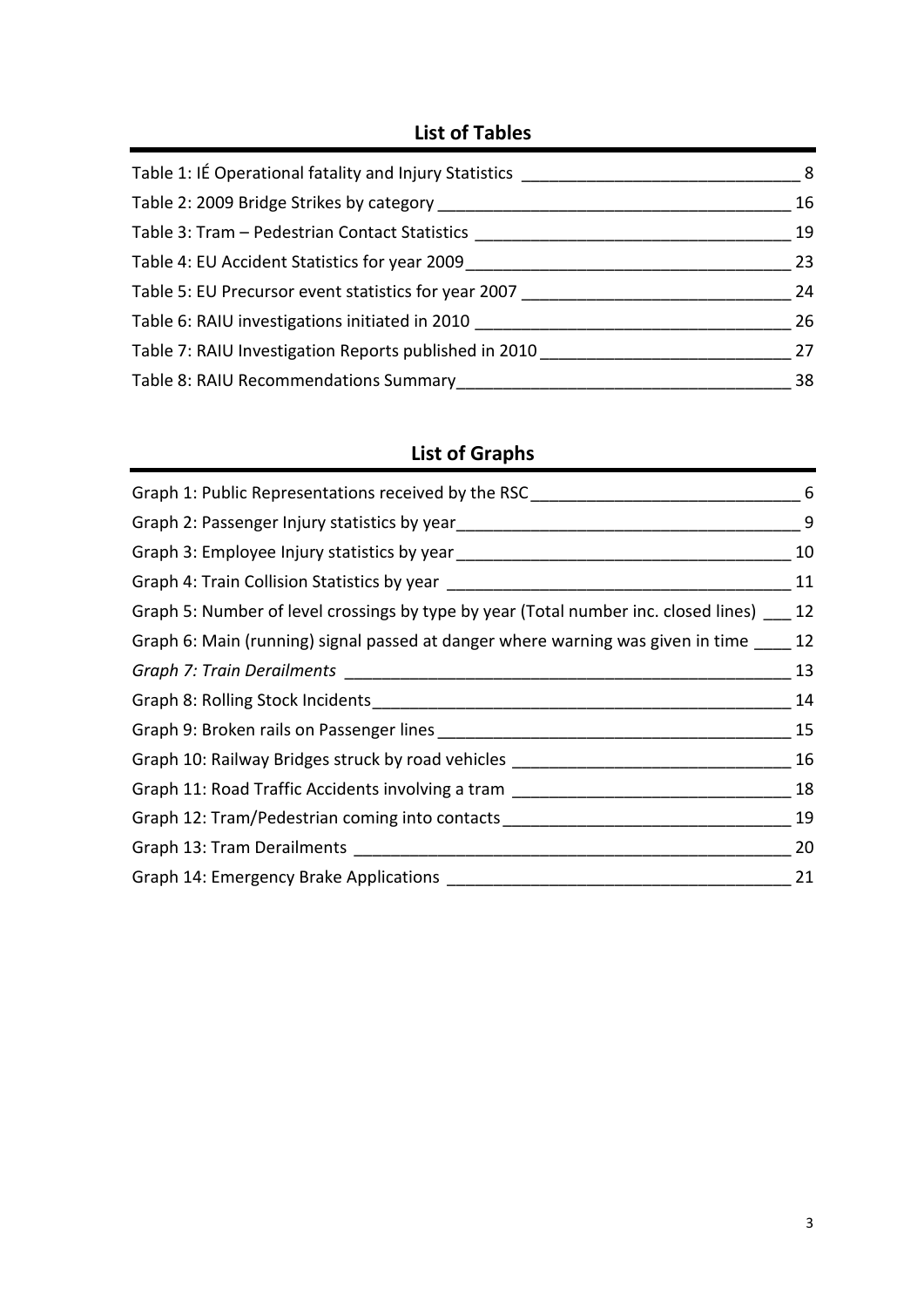### **Glossary of Terms**

| Term       | <b>Meaning / Definition</b>         |
|------------|-------------------------------------|
| ERA        | European Railway Agency             |
| ΙÉ         | larnród Éireann (subsidiary of CIÉ) |
| <b>HSA</b> | Health & Safety Authority           |
| km         | kilometres                          |
| <b>RPA</b> | Railway Procurement Agency          |
| <b>RSC</b> | <b>Railway Safety Commission</b>    |
| <b>RTA</b> | <b>Road Traffic Accident</b>        |
| S.I.       | <b>Statutory Instrument</b>         |
| SPAD       | Signal Passed at Danger             |

## **Definitions**

The terms accident, serious accident and incident are as defined in the Railway Safety Directive (RSD), i.e.,

*'accident' means an unwanted or unintended sudden event or a specific chain of such events which have harmful consequences; accidents are divided into the following categories: collisions, derailments, level-crossing accidents, accidents to persons caused by rolling stock in motion, fires and others;*

*'serious accident' means any train collision or derailment of trains, resulting in the death of at least one person or serious injuries to five or more persons or extensive damage to rolling stock, the infrastructure or the environment, and any other similar accident with an obvious impact on railway safety regulation or the management of safety; 'extensive damage' means damage that can immediately be assessed by the investigating body to cost at least EUR 2 million in total;*

*'incident' means any occurrence, other than accident or serious accident, associated with the operation of trains and affecting the safety of operation;*

*A 'precursor of accident' includes broken rails, track buckles, wrong-side signalling failures, signals passed at danger and broken wheels and axles on rolling stock in service.*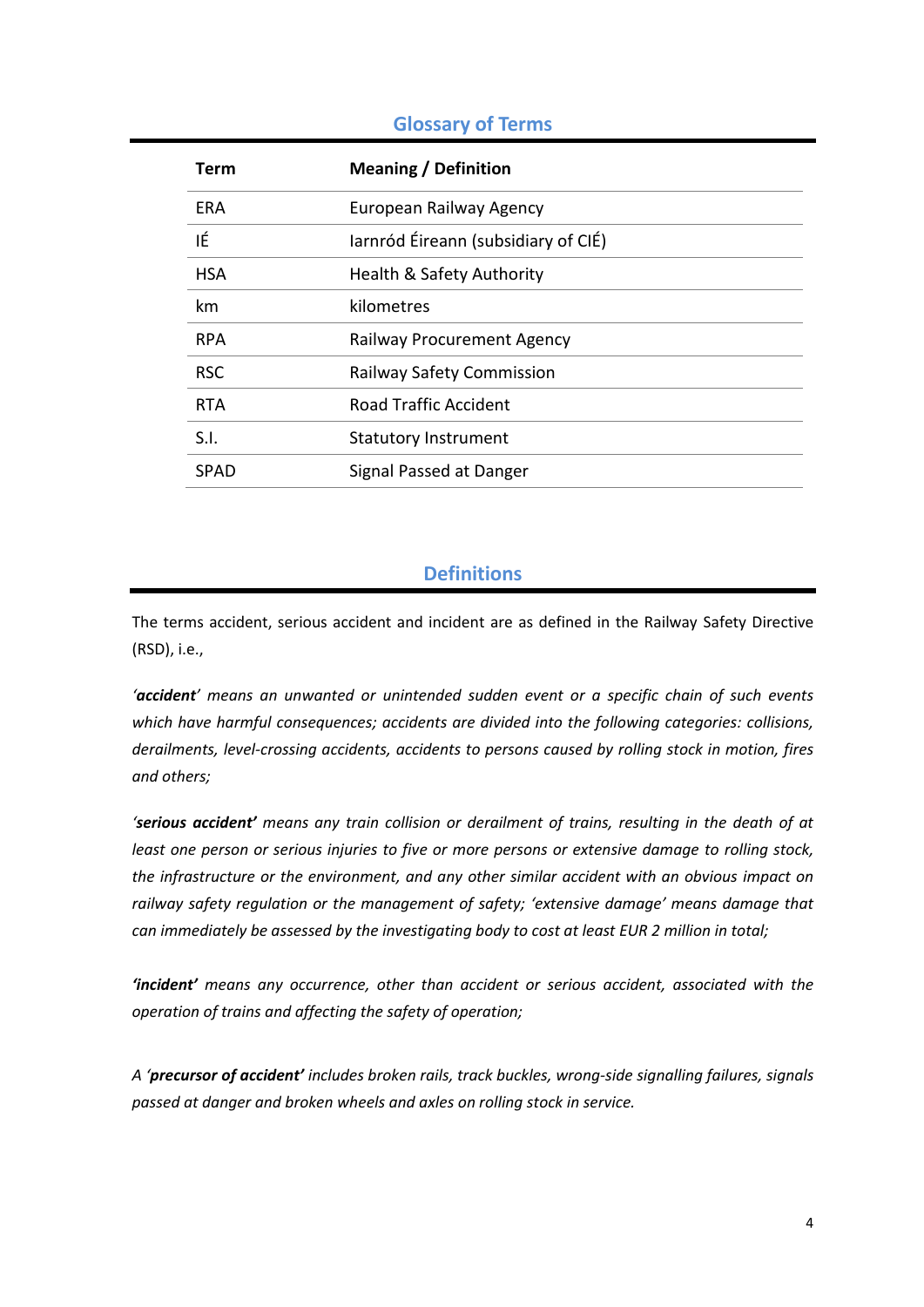### **1 Introduction**

This is the second annual safety statistical report of the Railway Safety Commission (RSC) prepared for the general public in line with section 9(A) of the Act which requires that the RSC operates in an open, non-discriminatory and transparent manner. This report provides background statistics to a number of key performance indicators with discussion when appropriate.

### 1.1 Overview of Report

In Chapter 2, a brief overview of the public representations received by the RSC is presented. Safety trends in Ireland are presented and discussed in Chapter 3. All types of train accidents are included. In chapter 4 a high level comparison to other European railways clearly shows where Iarnród Éireann (IÉ) are positioned in terms of railway safety. This includes a brief overview of significant accidents that have occurred in Europe in 2009. Chapter 5 concerns Railway Accident Investigation Unit (RAIU) recommendations made as a result of their investigations. The status of each recommendation is explained together with details of actions taken to date.

## 1.2 The Railway Safety Commission

The RSC was established on 1st January 2006 under provision of the Railway Safety Act 2005, with responsibility for railway safety regulation and investigation. It is a small, professional organisation with a flat reporting structure. Its mission is to *"*advance the safety of railways in Ireland through diligent supervision and enforcement". This regulatory responsibility is without prejudice to the fact that the national railway operator, Iarnród Éireann, and the operator of the Dublin light railway, Veolia, each has the primary duty of care regarding the safety of operations and infrastructure.

S.I. No. 61 of 2008 defined the RSC as the National Safety Authority (NSA) in the context of the European Railway Safety Directive 2004/49/EC. It also amended some provisions of the 2005 Act to transpose the Railway Safety Directive. The RSC as NSA has responsibility for approving safety management systems, new rolling stock and infrastructure and monitoring the industry to ensure it is able to manage its own risk effectively. The RSC also co-ordinates and encourages railway safety initiatives between the industry and external stakeholders. Further details may be found on the RSC website. [www.rsc.ie](http://www.rsc.ie/)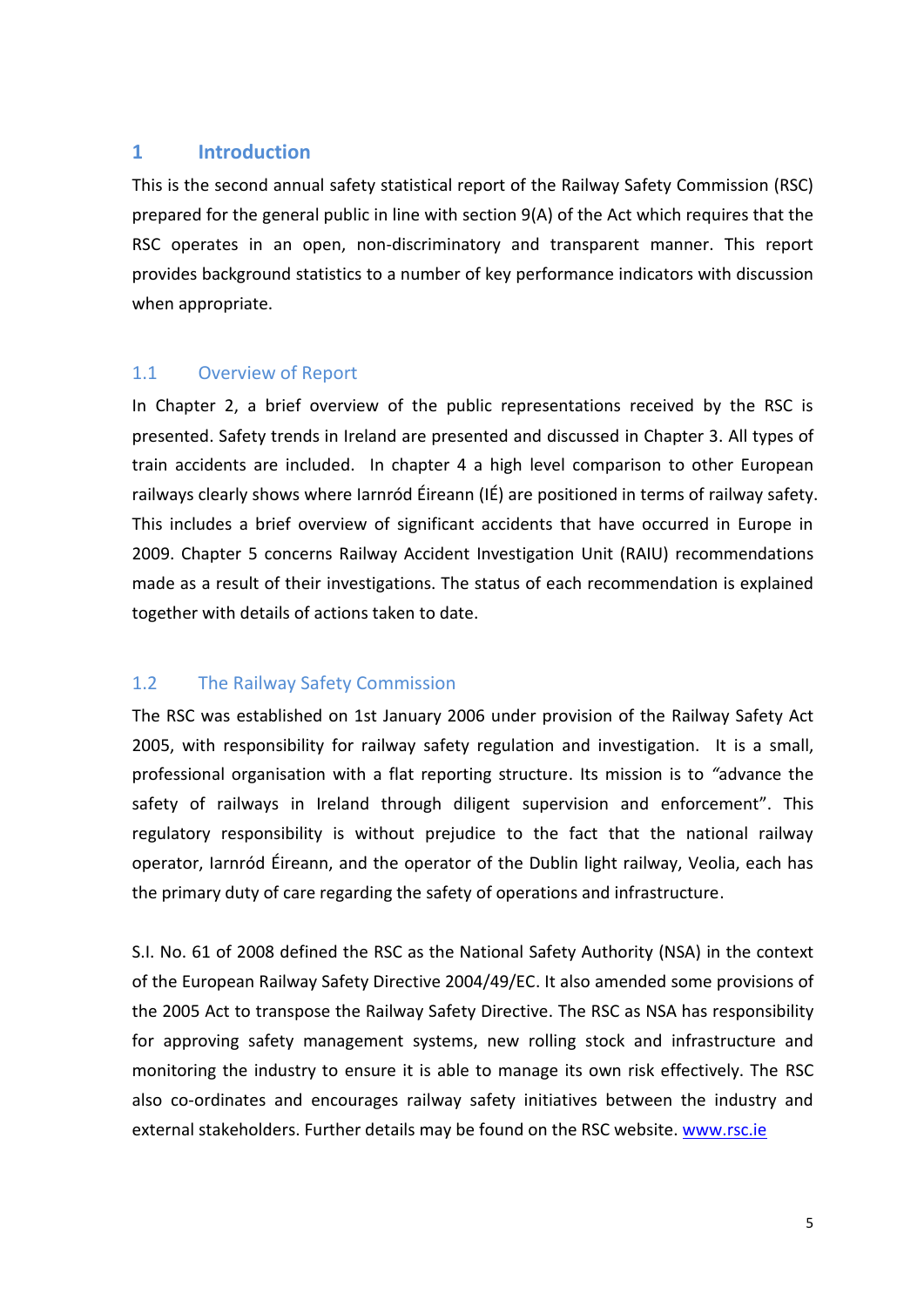#### **2 Public Representations**

The RSC value the public, passengers and others, as 'additional eyes and ears' and at all times encourage them to bring any railway safety concern to our attention. Where these issues relate to service rather than safety, the RSC directs the representation to the appropriate authority. Where the matter involves railway safety, the RSC endeavours, wherever possible, to deal with the matter directly. If necessary the RSC will seek information from the appropriate railway company to enable a full response to be provided.

In 2010, the RSC received forty one direct or indirect public representations representing an increase of 30% on the 2009 figure. These predominantly related to the Iarnród Éireann rail network with the majority of these relating to operational matters. Some prompted immediate action to control risks while the majority gave no specific cause for safety concern. However, it is RSC policy that all safety related concerns were investigated further. The RSC continues to track representations to identify any recurrence or trends that might indicate a need for intervention in the future.





There was no identifiable theme or trend to the representations received in 2010 with complaints ranging from train wheel maintenance to train dispatch at stations. There was an increase in the number of complaints or representations received by the RSC regarding Iarnród Éireann's (IÉ) stations, all of which were responded to with the assistance of IÉ when necessary.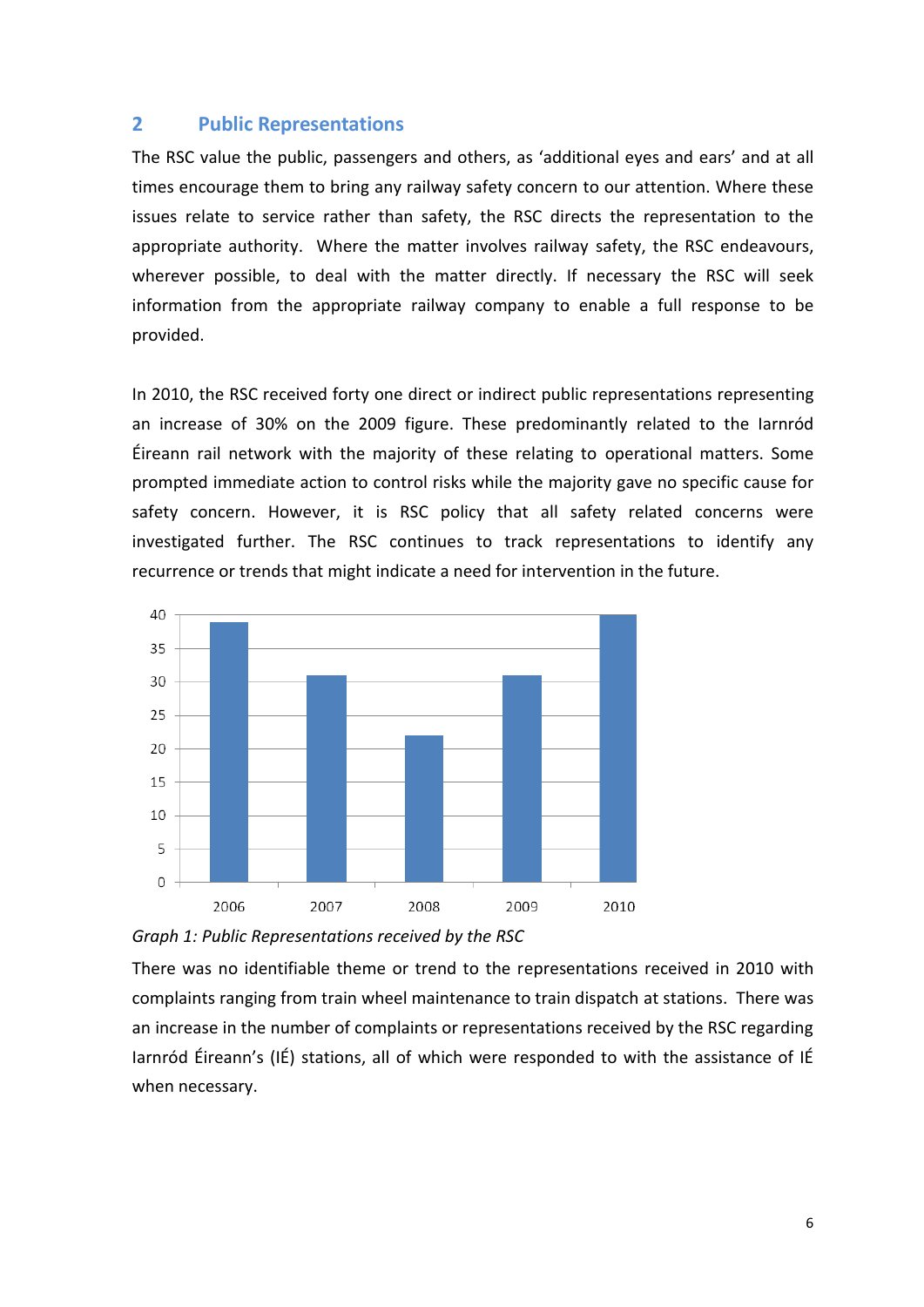# **3 Railway Safety Trends in Ireland**

The safety performance of the duty holders in the Republic of Ireland is considered for the four principal railway sectors that the RSC regulates, namely heavy rail, light rail, industrial systems and the heritage railways. Each railway operator and infrastructure manager is obliged to notify railway incidents and accidents to the RSC. This data is used for assessing duty holder safety performance among other things.

# 3.1 Iarnród Éireann

At year end, the IÉ network in service was 1683 route-kilometres, an increase of 18 km. The main changes to the system in 2010 were:

- $\bullet$ Commissioning of the line between Ennis and Athenry;
- Commissioning of the line between Clonsilla and Pace (M3);  $\bullet$
- Services ceased on the South Wexford line between Snowhill  $\bullet$ (Waterford) and Rosslare Strand.

The number of recorded passenger journeys dropped by 1½ % to 38.2 million in the year 2010.

## **3.1.1 Iarnród Éireann Casualty Statistics**

The following table 1 illustrates the fatalities and lost-time injuries reported for employees and fatalities and injuries to third parties on the national railway network for the years 2006 to 2010.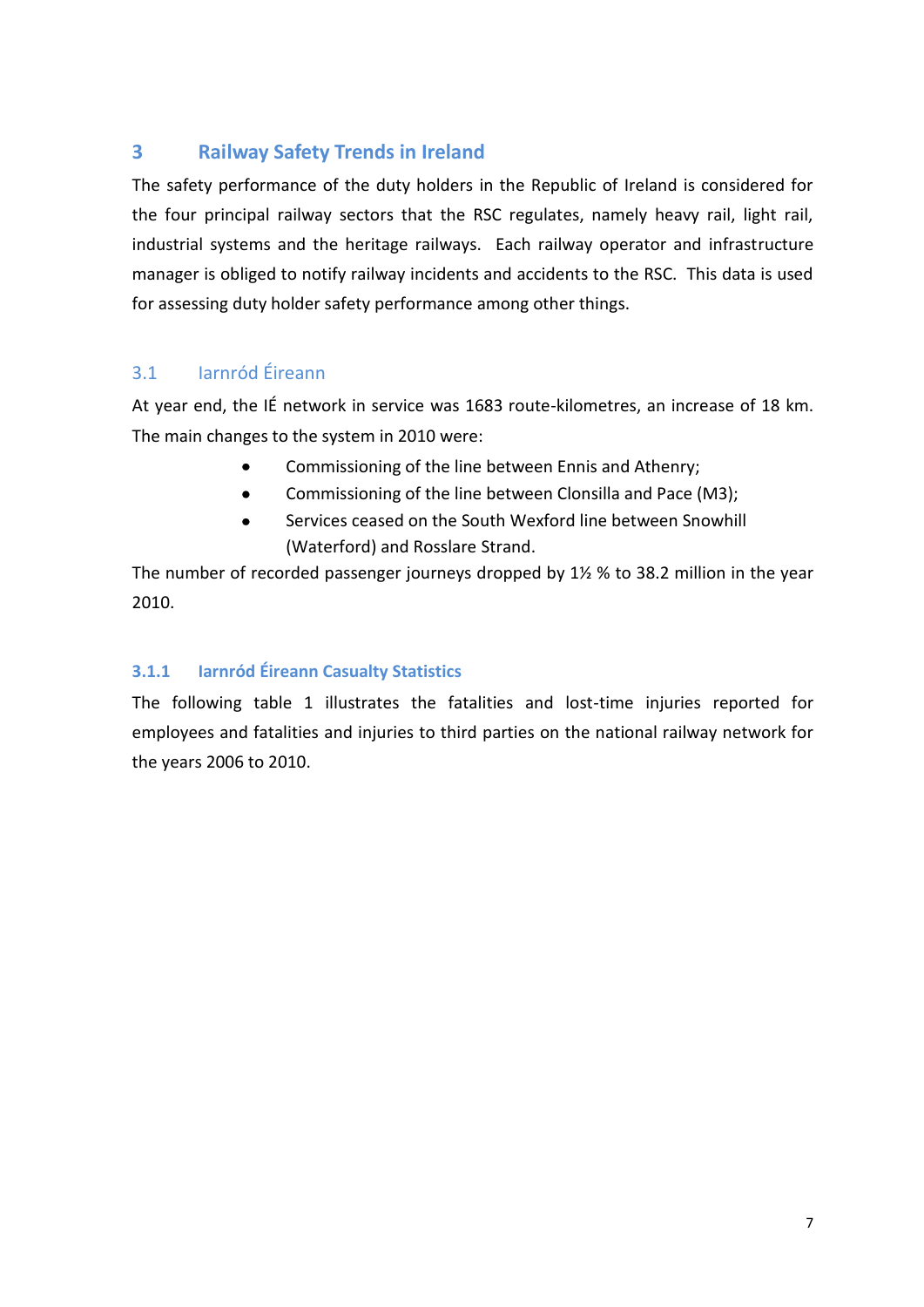| Railway operations and track maintenance: fatal<br>injuries                                   | 2006             | 2007         | 2008           | 2009           | 2010           |
|-----------------------------------------------------------------------------------------------|------------------|--------------|----------------|----------------|----------------|
| Fatal injury to person due to a train accident, not at<br>level crossing                      | $\mathbf 0$      | $\mathbf 0$  | $\mathbf 0$    | $\mathbf 0$    | $\mathbf 0$    |
| Fatal injury to passenger travelling on a train, other<br>than in train accident              | $\mathbf 0$      | $\mathbf 0$  | $\mathbf 0$    | $\mathbf 0$    | $\mathbf 0$    |
| Fatal injury to passenger attempting to board or alight<br>from train                         | $\mathbf 0$      | 0            | $\mathbf 0$    | $\mathbf 0$    | $\mathbf 0$    |
| Fatal injury to customer, no train involved                                                   | $\overline{0}$   | $\mathbf{1}$ | $\mathbf 0$    | $\Omega$       | $\mathbf 0$    |
| Fatal injury due to railway accident at a level crossing                                      | $\mathbf 0$      | $\mathbf{1}$ | $\mathbf{1}$   | 0              | $\overline{2}$ |
| Fatal injury to employee at a level crossing due to train<br>in motion                        | $\boldsymbol{0}$ | $\mathbf 0$  | $\mathbf 0$    | $\mathbf 0$    | $\mathbf 0$    |
| Fatal injury to employee due to train in motion (other<br>than at a level crossing)           | 0                | 0            | 0              | 0              | 0              |
| Other fatal injury to employee on the railway                                                 | $\mathbf 0$      | $\mathbf 0$  | $\mathbf 0$    | $\mathbf 0$    | 0              |
| Fatal injury on railway or level crossing where trespass<br>or suspicious death was indicated | $\overline{7}$   | 5            | 8              | 3              | $\overline{7}$ |
| Railway operations and track maintenance: injuries                                            |                  |              |                |                |                |
| Injury to passenger due to a train accident not at level<br>crossing                          | $\mathbf 0$      | $\mathbf 0$  | $\mathbf 0$    | $\overline{2}$ | 0              |
| Injury to passenger travelling on train, other than in a<br>train accident                    | 41               | 35           | 22             | 40             | 28             |
| Injury to passenger attempting to board or alight from<br>train                               | 55               | 50           | 43             | 17             | 64             |
| Injury to passenger in station or visitor to premises                                         | 69               | 84           | 74             | 88             | 27             |
| Employee injury involving train movement or train<br>accident                                 | 15               | 8            | 9              | 13             | 12             |
| Employee injury while working on railway                                                      | 69               | 78           | 79             | 65             | 57             |
| Employee injury at level crossing                                                             | $\overline{2}$   | 4            | 0              | 0              | 0              |
| Person injured in railway accident at level crossing                                          | $\mathbf 0$      | $\mathbf{1}$ | $\mathbf 0$    | $\mathbf 0$    | $\mathbf 0$    |
| Passenger injury in railway accident at level crossing                                        | $\mathbf 0$      | $\mathbf 0$  | 0              | $\mathbf 0$    | 0              |
| Level crossing user injured                                                                   | $\mathbf 0$      | $\mathbf{1}$ | $\mathbf{1}$   | $\mathbf{1}$   | $\mathbf 0$    |
| Injury to other person                                                                        | 5                | $\mathbf{1}$ | $\overline{2}$ | $\mathbf 0$    | $\mathbf{1}$   |

*Table 1: IÉ Operational fatality and Injury Statistics*

## *3.1.1.1 Fatal Injuries*

In terms of fatal injuries, there were two fatalities caused by train movements in 2010. Both occurred at level crossings, one on the Limerick to Ennis line and the other on the Dublin to Mayo line. The first occurred to a pedestrian and the latter to a road vehicle driver. It is internationally accepted that level crossings pose the greatest risk to railway safety owing to the fact that there is 'shared' risk between the railway company and the third party, i.e., the user/s of the level crossing.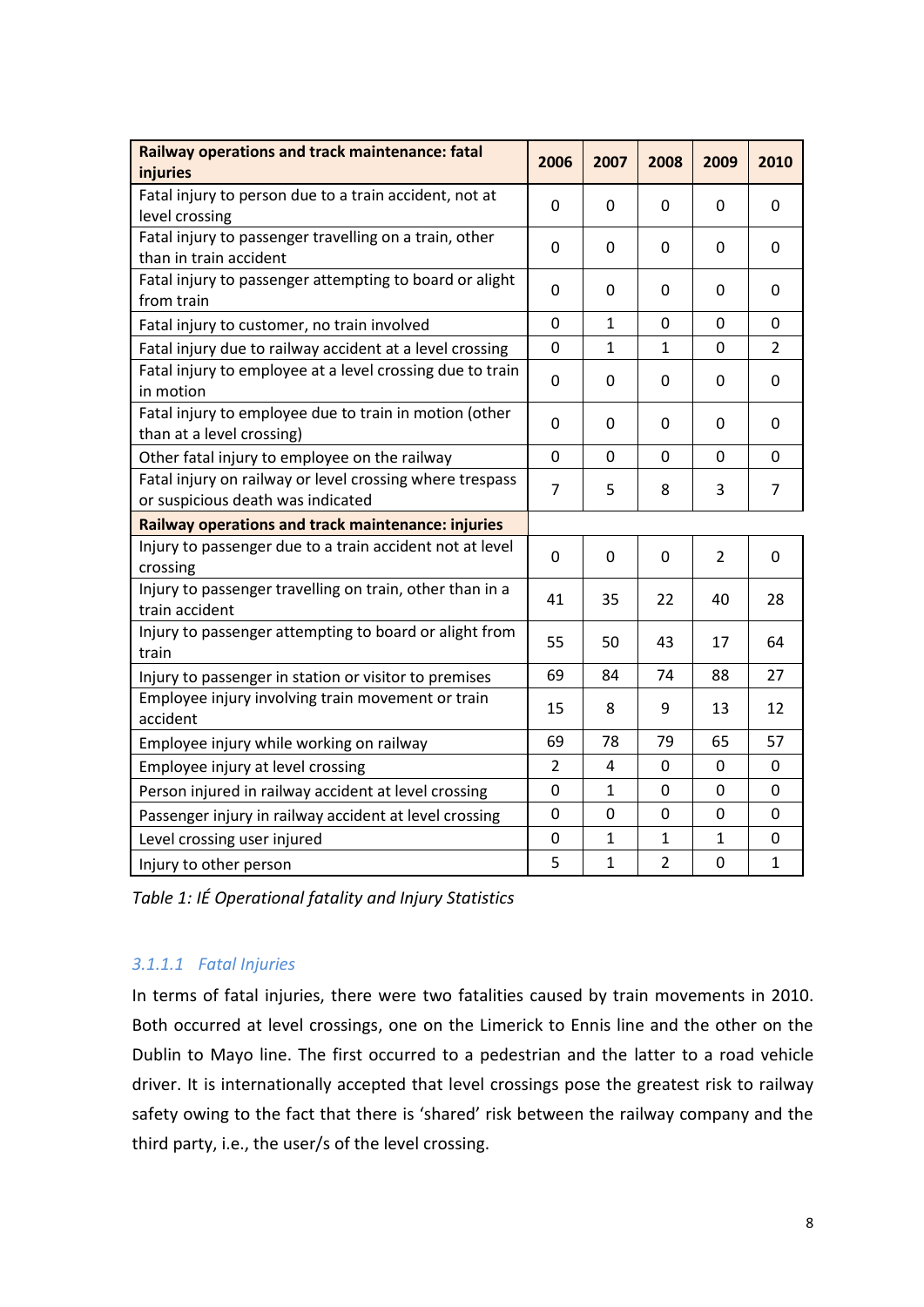One employee died at work on the railway. A train driver who had stopped his train at a station suffered cardiac arrest.

There were also seven fatal injuries on the railway where trespass or suspicious death was indicated. These incidents occurred at various locations around the railway network with two occurring on the same day in Co. Laois. The RSC uses a coroner's verdict, when available, to assist in classifying a fatality.

#### *3.1.1.2 Passenger Injuries*

There is a prevalence of injuries to passengers in stations or visitors to premises. Slips, trips and falls continue to dominate, however, IÉ continue to invest in upgrading many of its stations around the country in terms of accessibility. The inclement weather experienced in 2010 also caused problems in station areas, although the number of reported station injuries more than halved in 2010.



*Graph 2: Passenger Injury statistics by year*

Regarding injury to passengers travelling on a train, as was the case in 2009 most incidents involved people catching a foot, an arm or their bags in closing doors. Potentially more serious are those injuries to passengers sustained while boarding or alighting from a train. The risk to passengers in this category is falling between the train and the platform and in 2010 there were 18 such incidents which is more than double that suffered in 2009.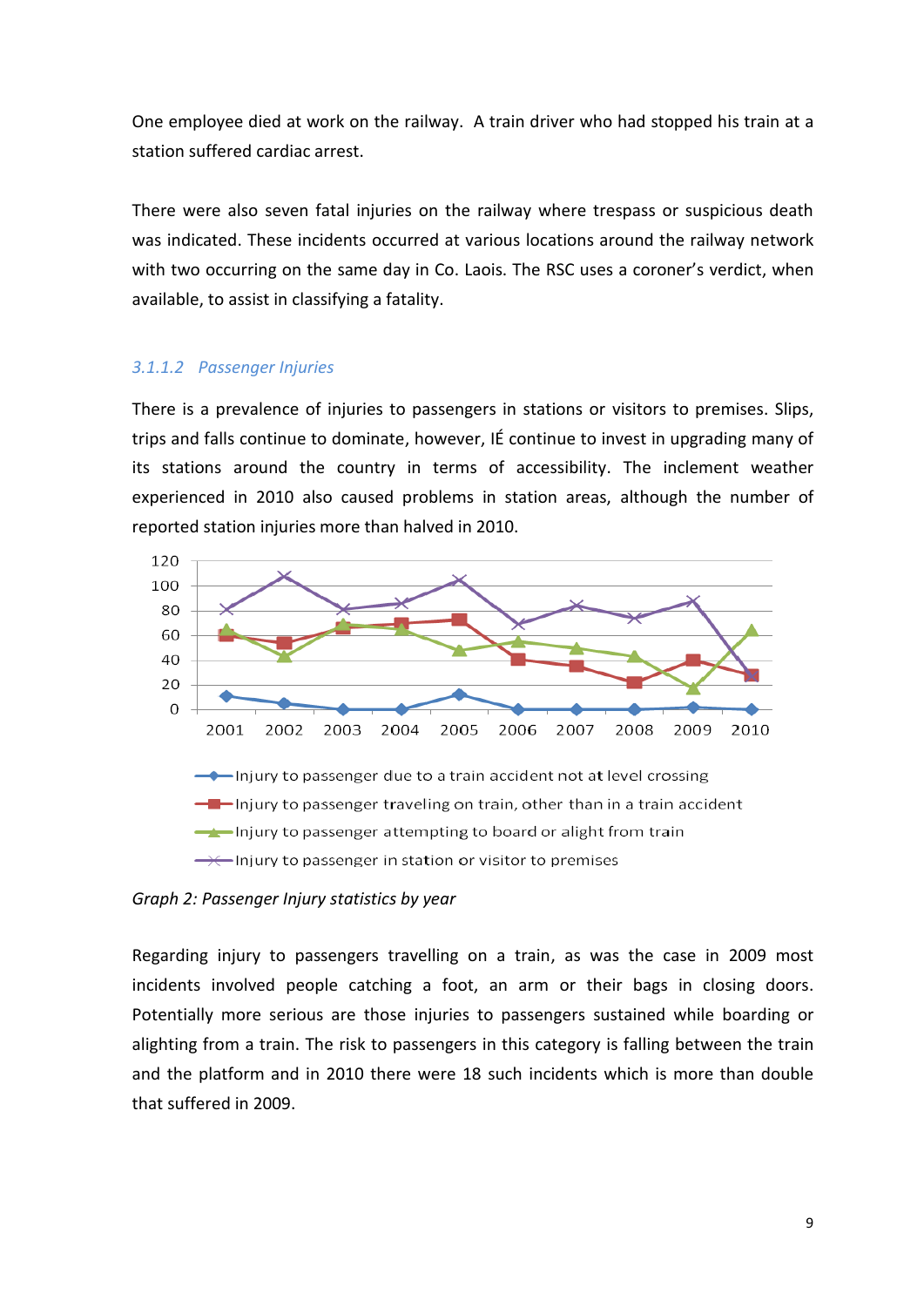#### *3.1.1.3 Employee Injuries*

In 2010, there were 12 employee injuries involving train movement: all were of a minor nature with the exception of two instances where members of IÉ train crew staff were assaulted by passengers. Two involved maintenance staff. The remaining nine injuries involved either train drivers or shunting staff who sustained minor injuries e.g., twisting ankles.



Employee injury at level crossing

#### *Graph 3: Employee Injury statistics by year*

Employee injuries while working on the railway continues to decline. In 2010 there were 57 such occurrences representing a decrease of 13% on the 2009 figure. The majority of these accidents were as a result of manual handling, slips, trips and falls and equipment related accidents. Of more concern, there has been an increase in the number of assaults on staff. IÉ have engaged an outside security firm to travel on trains and also have a presence in major stations; it is hoped that this will see a reduction in such occurrences.

### **3.1.2 Iarnród Éireann Incident Statistics**

#### *3.1.2.1 Train Collisions*

Train collisions can pose a significant risk to passengers, train crew and third parties (if applicable) and have the potential to cause considerable damage to rolling stock. IÉ's fleet is one of the newest in Europe and has been designed to international standards that provide an enhanced level of safety to passengers and train crew should a train be involved in a collision. Graph 4 illustrates the trend for collisions over the past 10 years.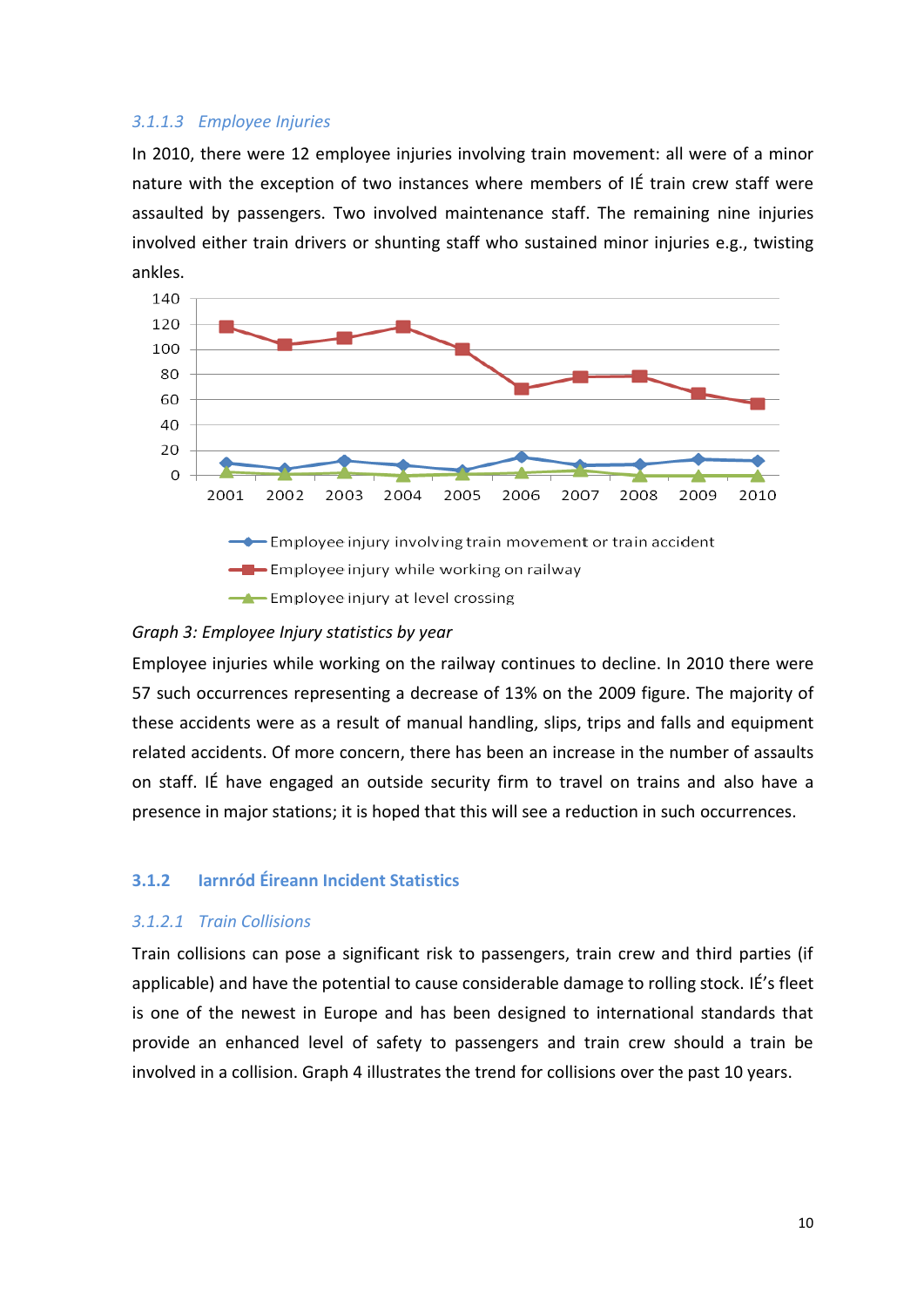

#### *Graph 4: Train Collision Statistics by year*

Regarding collisions with obstacles on the line there were 27 such incidents in 2010 which is a significant increase on that reported in 2009. The increase in this category is no doubt attributable to improved reporting, however, many are as a result of increased incidents of vandalism, i.e., persons leaving obstacles on the line such as wheelie bins, shopping trolleys etc.

There was a slight increase in the number of collisions with large animals, mostly deer, with 25 occurrences in 2010 compared to 20 in 2009. Fortunately, none resulted in significant damage to trains or injury to passengers. IÉ continues to invest heavily in upgrading the railway boundary and it is envisaged that the decrease seen in recent years will be sustained.

Train collisions with level crossing gates are infrequent and there was just one incident in 2010. This accident occurred in July 2010, when a Track recording vehicle crashed into the gates at Buttevant Level Crossing, on the Dublin to Cork main-line. Clearly, such occurrences have the potential to result in multiple injuries and the RSC undertook a post incident inspection on this accident.

Finally, there were two train collisions with road vehicles in 2010 at level crossings, one of which resulted in a single person fatality. Both accidents occurred at user worked level crossings on public roads. Both were investigated by the Railway Accident Investigation Unit (RAIU) and their reports are available on their website. [www.raiu.ie](http://www.raiu.ie/)

The accident which resulted in a fatality was also subject of a post incident inspection by the RSC and again the inspection report is available on the RSC's website. [www.rsc.ie](http://www.rsc.ie/)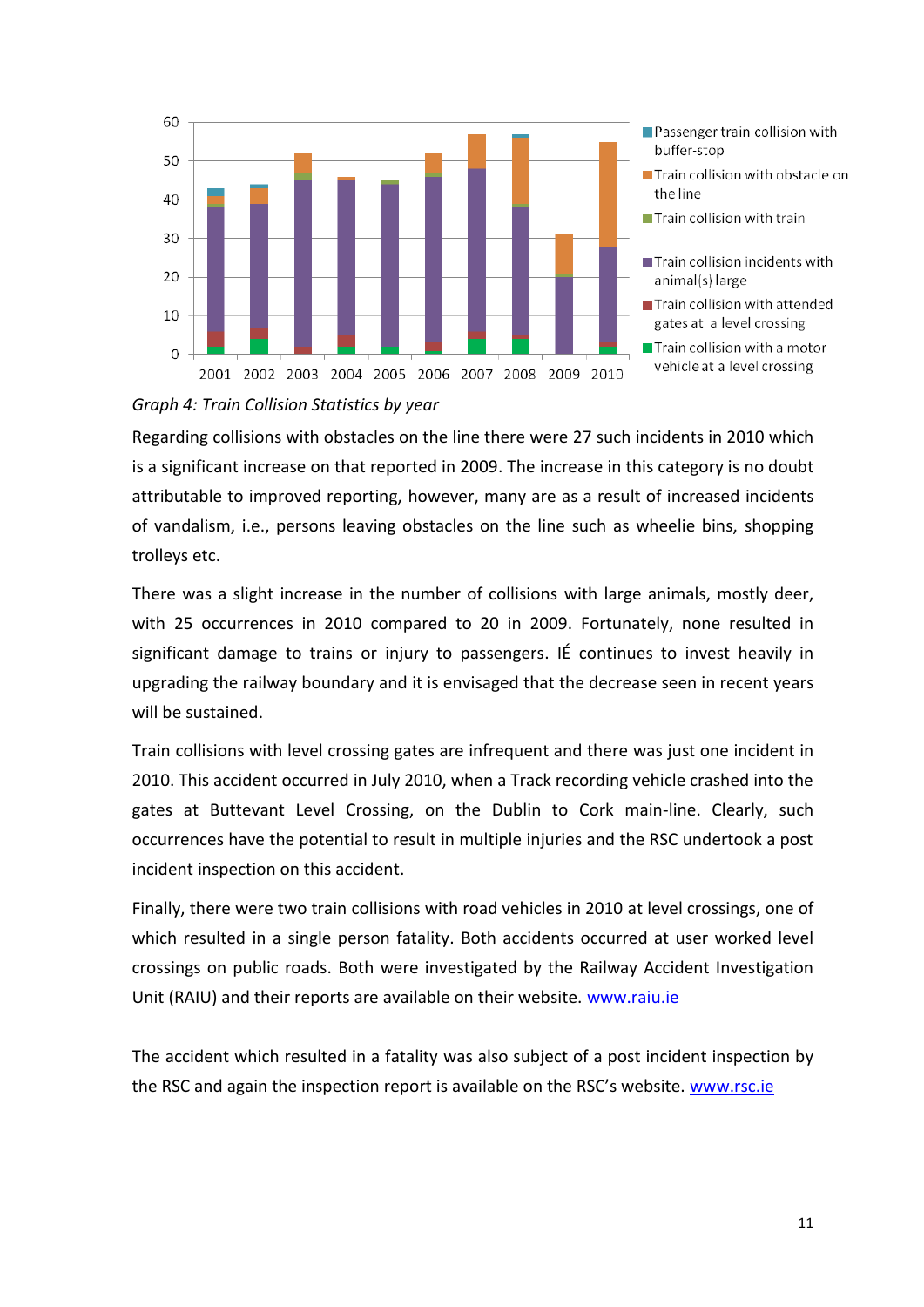

*Graph 5: Number of level crossings by type by year (Total number inc. closed lines)* Level crossings are a significant risk to the railway and to any third parties who use them and in 2010 a number of level crossings were closed. Iarnród Éireann are now half-way into the final 5 years of the Governments Railway Safety Investment Programme (2009-

2013) and work continues to upgrade and whenever possible close level crossings.

#### *3.1.2.2 Signals Passed at Danger (SPAD)*

A SPAD is defined as having occurred when a train passes a stop (red) signal. SPADs are particular precursor events that the RSC monitors regularly during its supervisory meetings with IÉ. The trend in recent years shows a steady decline which is encouraging.

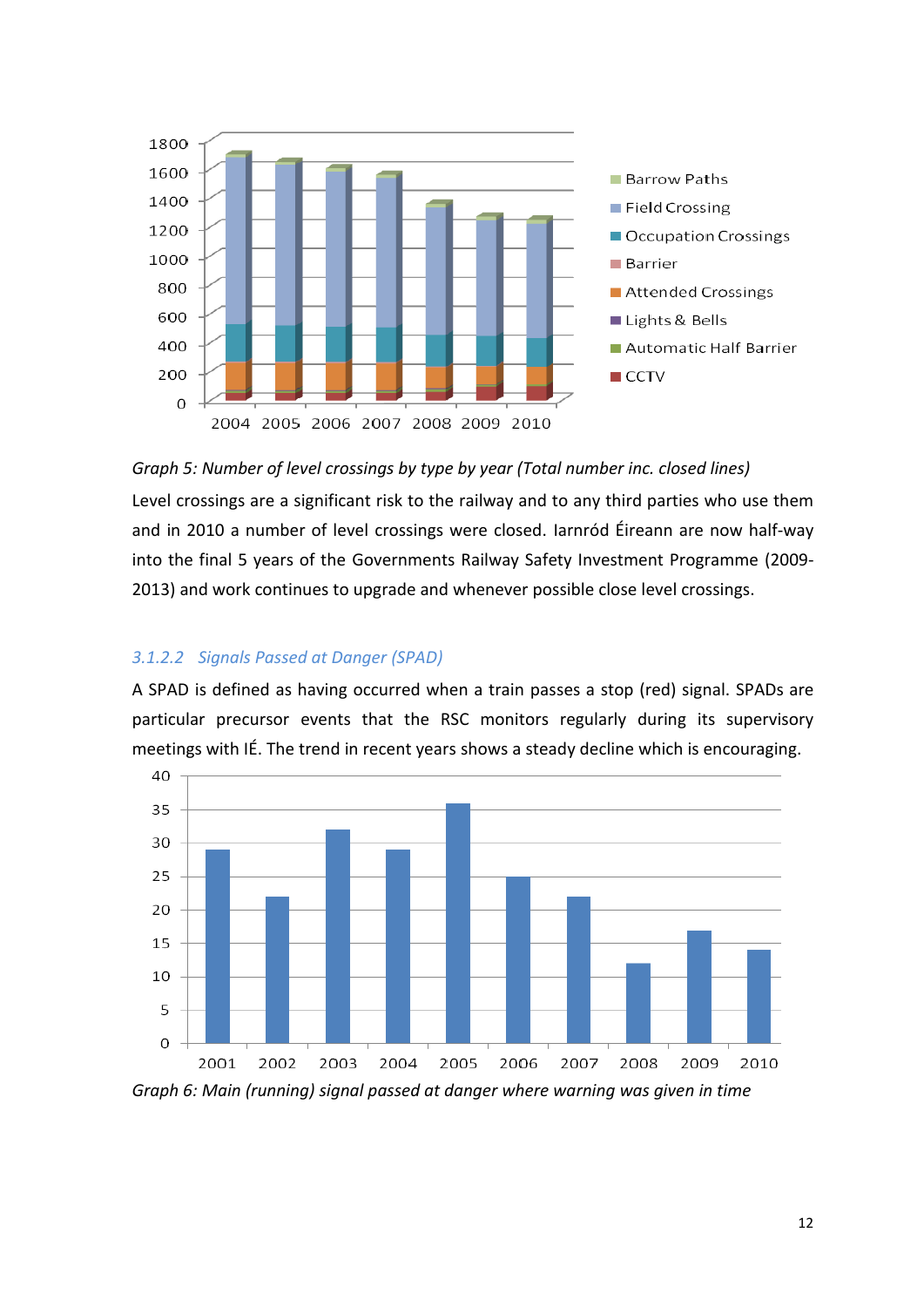In 2010, there were a total of 14 SPADs on running lines, i.e., not including those that occurred in sidings or depots. IÉ use a ranking tool to determine whether each SPAD had the potential to cause an accident. IÉ collate a significant amount of information relating to the SPAD. Using this information IÉ determine a weighted numeric score for each one and the score dictates the level of internal investigation. SPADs are grouped into one of 3 severity bands, i.e.,

- $\Rightarrow$  those classified as not a significant risk
- $\Rightarrow$  those classified as potentially significant; and
- $\Rightarrow$  those classified as potentially severe.

As previously stated there were 14 SPADs in 2010 and, of these, 1 was categorised as potentially severe. Regardless of severity, all SPADs are investigated by IÉ to determine if there are lessons to be learnt.

### *3.1.2.3 Train Derailment*

Train derailments remain at low levels and continued track and rolling stock maintenance, in conjunction with targeted renewals of track, should ensure that this type of incident remains infrequent.



Other derailment on running line

*Graph 7: Train Derailments*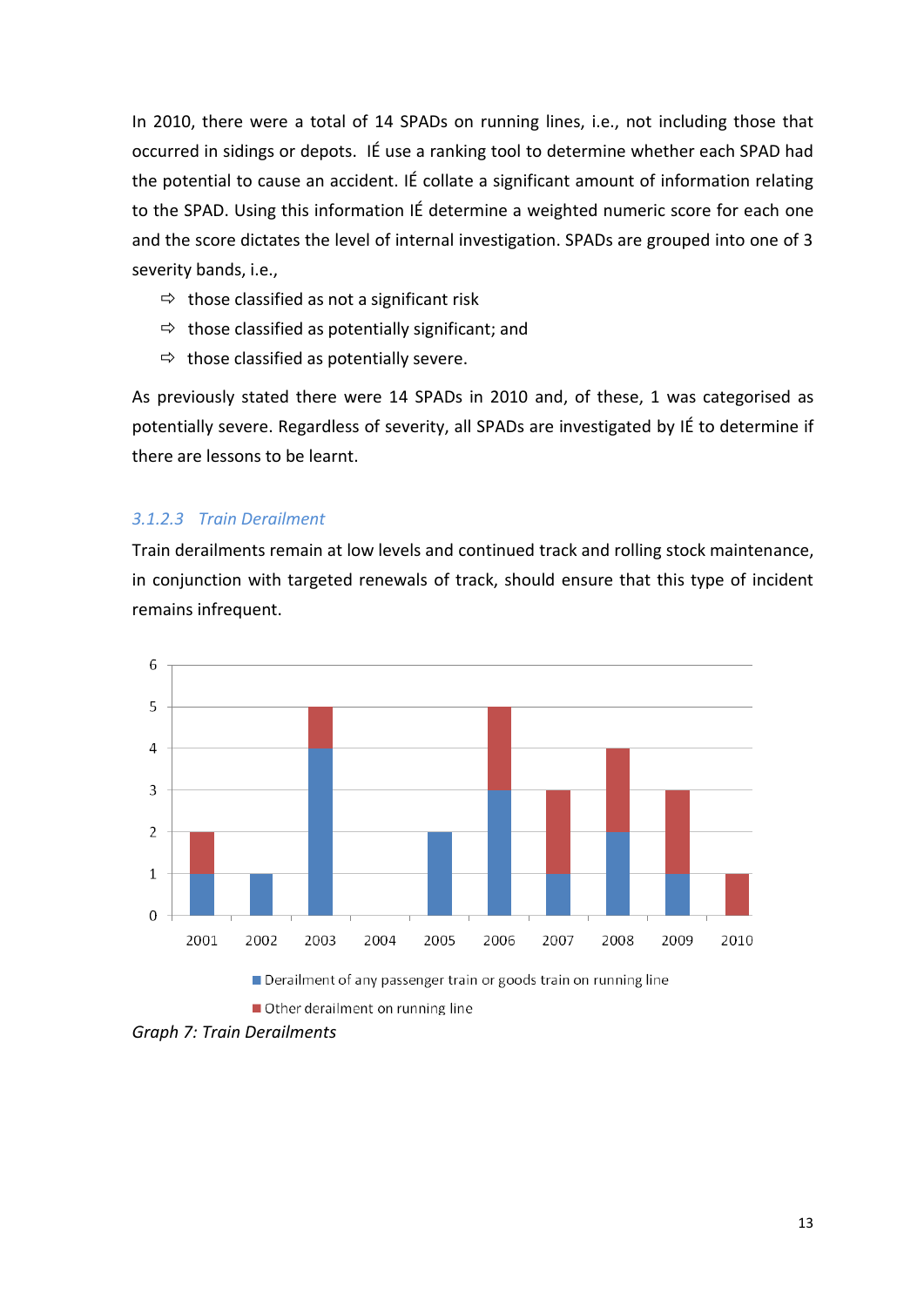In 2010, one derailment occurred on a running line, i.e., a line used for passenger or freight services. This occurred between Portarlington and Portlaoise to an 'On-Track-Machine' working in an engineering possession, where no passenger of freight train movements were permitted. There was also 1 derailment in a siding which fouled the adjacent running loop. The loop was already protected from the running line and there was no potential for collision with another train.

#### **3.1.3 Iarnród Éireann Rolling Stock Incidents**

IÉ's rolling stock (trains) fleet is one of the newest in Europe and significant investment has been made in recent years. The newest trains, the 22000 series Intercity Railcars (ICRs) introduced from 2007, are now operating over the majority of the network. As with anything new there are often warranty issues and this has been the case with these trains.

There are a number of key safety statistics pertaining to rolling stock and they are:

- Fire or smoke
- A train dividing (splitting) while in service  $\bullet$



Rolling stock door incident

Door issues  $\bullet$ 

#### *Graph 8: Rolling Stock Incidents*

2010 saw a small increase in the number of fire and/or smoke incidents on diesel multiple unit trains, a number of which were due to engine component failures. Principally these occurred on the relatively new 22000 series ICRs. In 2010 there were nine 'fire and/or smoke' occurrences. All were of a minor nature with on board automatic fire suppression systems functioning as designed.

A train divide is an occurrence where a train splits into two. The split would occur between carriages. In 2010 there was no such occurrence.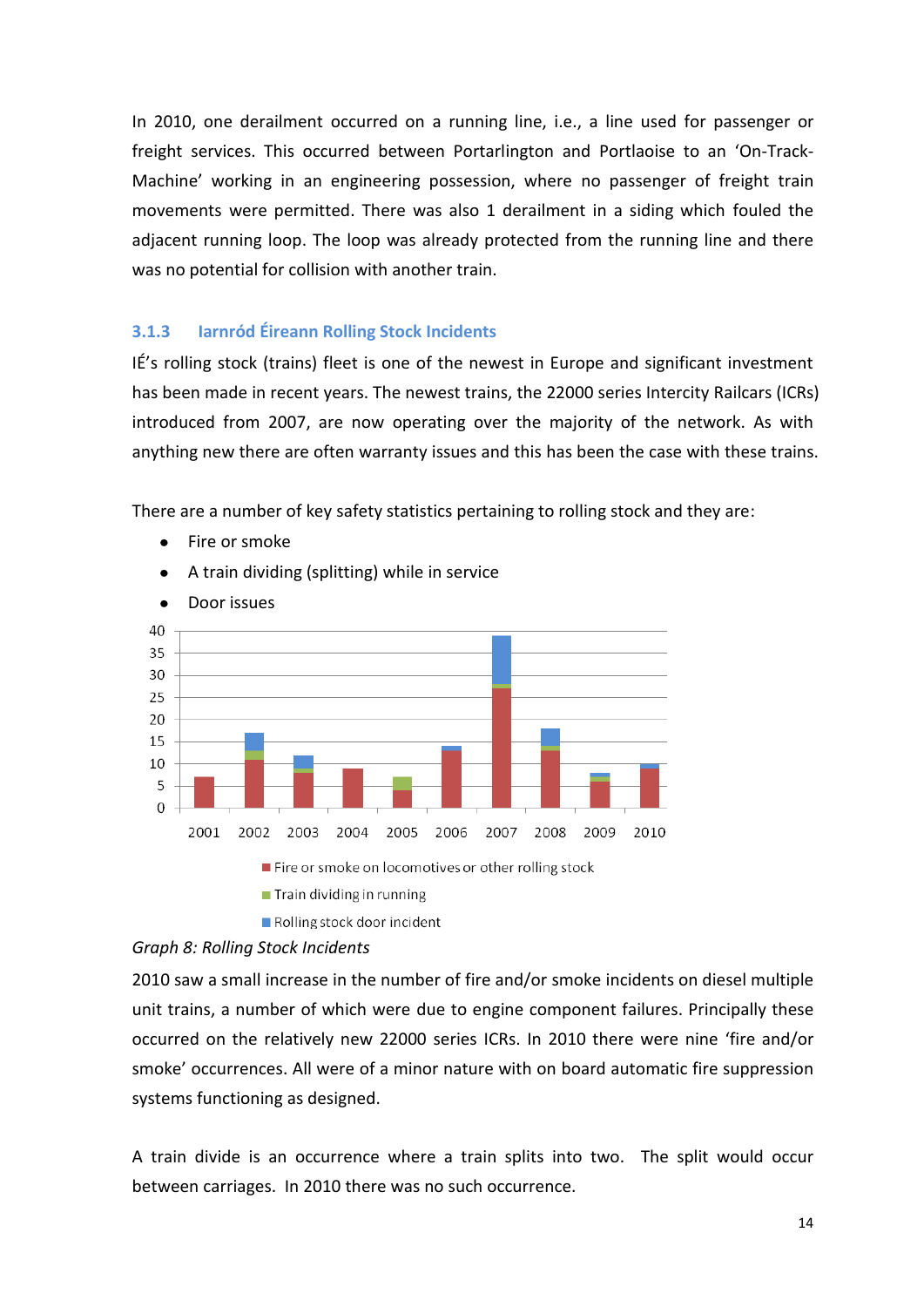In terms of door issues, from the peak in 2007 the rate of incidents remains low. As in 2009, there was just one such incident in 2010 and this occurred when the driver of a passenger service enabled the doors in error. Clearly, this is a cause for concern and this driver was required to undergo corrective coaching and increased levels of internal monitoring.

#### **3.1.4 Iarnród Éireann Infrastructure Incidents**

IÉ have many thousands of infrastructure assets including track, stations, bridges, culverts, tunnels, level crossings, buildings, cuttings and embankments, points and crossings, signals etc. all of which must be inspected and maintained at varying prescribed frequencies.

#### *3.1.4.1 Broken rails*

The network extent is 1683 route-km and 2165 track-km, 27% of which is multiple track (double, triple or quadruple). The extent of network in service has increased since 2009, with the opening of a double track 10 km suburban railway between Clonsilla and M3 Parkway in the north west Dublin suburbs, the reopening of 58 km of single track regional route between Ennis and Athenry, offset by the cessation of services between Waterford and Rosslare Strand.

IÉ visually inspects the track at least once per week and rails are ultrasonically tested at least every 2 years, with the vast majority including the main lines being tested annually.



#### *Graph 9: Broken rails on Passenger lines*

The number of broken rails on passenger lines increased in 2010, to 5. While none resulted in a train accident it is an area where IÉ will need to be vigilant. The RSC will also closely monitor IÉ's management of its assets through its regular supervision meetings.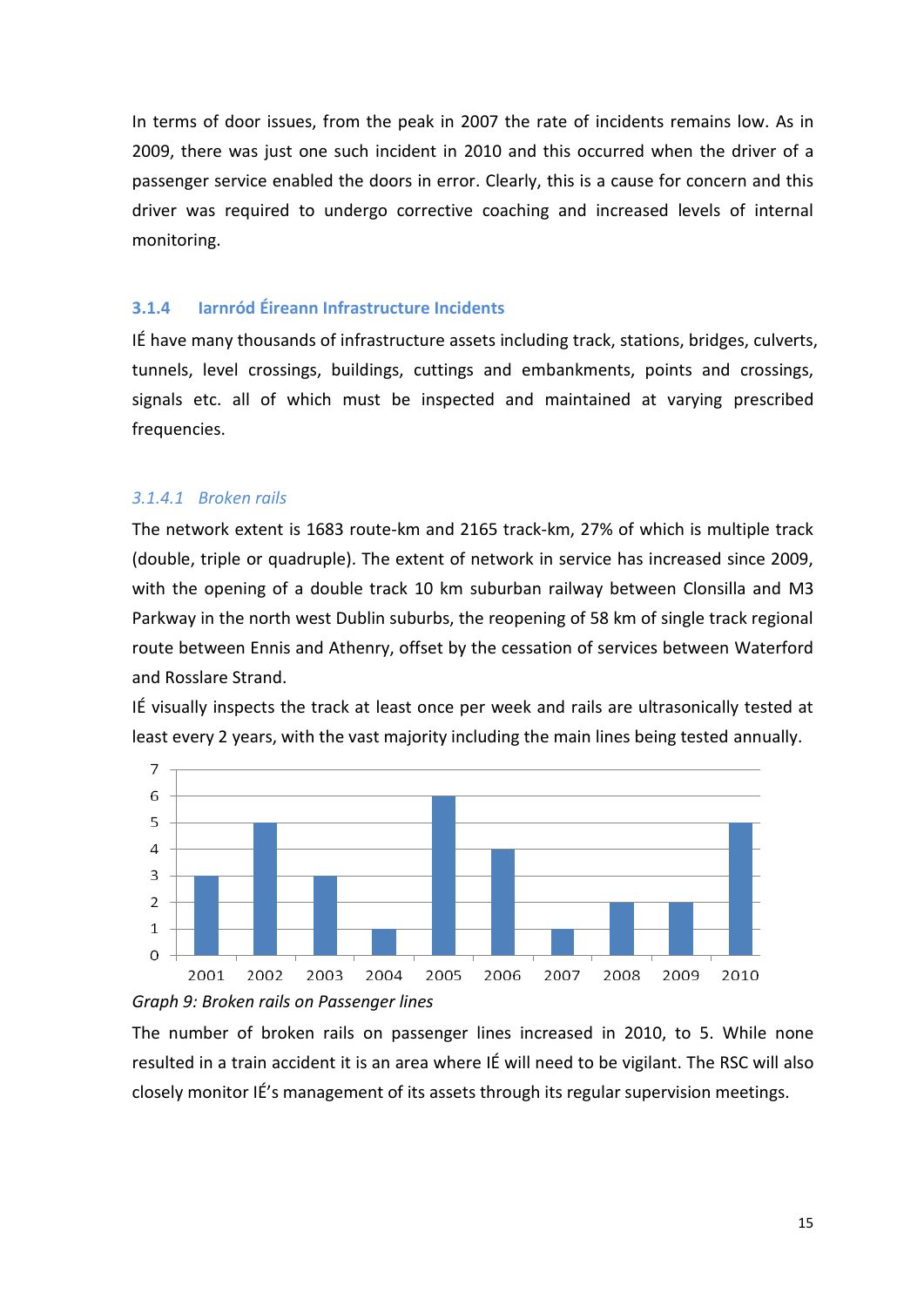### *3.1.4.2 Bridge Strikes*

A railway bridge may be a road over the railway or carry the railway over a road. A bridge strike is therefore where a road vehicle strikes the parapet or roadside containment of a bridge over the railway or where a road vehicle strikes the underside of a railway bridge. Both types can, in certain circumstances, result in very severe consequences and the road users should be mindful of their driving in the vicinity of the railway and, if driving an oversized vehicle, road vehicle drivers should know their vehicle height.



Bridge parapet over the railway struck by road vehicle

#### *Graph 10: Railway Bridges struck by road vehicles*

The total number of bridge strikes, i.e., under-bridge and over-bridge, in 2010 was slightly less than that for 2009. These figures demonstrate the decreasing trend fall from the highs of 2005 and 2006 nonetheless the numbers remain high. IÉ categorise each strike depending on the severity and the breakdown for 2010 is illustrated in table 2.

| Category             | <b>Unspecified</b> | <b>Not Serious</b> | <b>Potentially</b><br><b>Serious</b> | <b>Serious</b> | <b>Total</b> |
|----------------------|--------------------|--------------------|--------------------------------------|----------------|--------------|
|                      |                    |                    |                                      |                |              |
| <b>UB Strikes</b>    | 46                 | 44                 |                                      |                | 93           |
| <b>OB Strikes</b>    | 10                 |                    |                                      |                | 14           |
| <b>Total Strikes</b> | 56                 | 45                 | b                                    |                | 107          |

| Table 2: 2009 Bridge Strikes by category |  |
|------------------------------------------|--|
|------------------------------------------|--|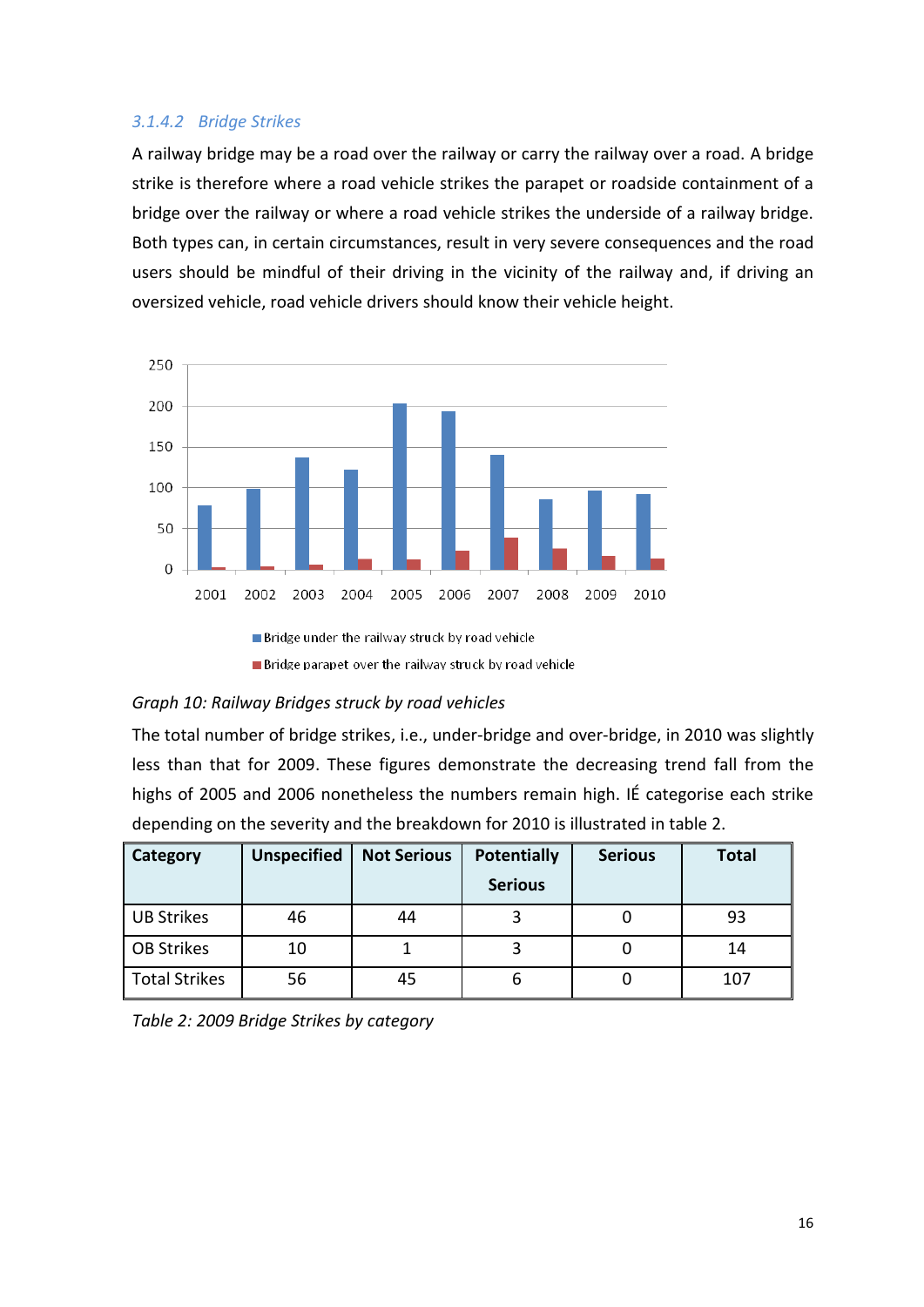Thankfully in 2010, there were no serious bridge strikes and just 6 were categorised as potentially serious. IÉ have, as of 2011, changed the way that bridge strikes are categorised in that all bridge strikes are considered potentially serious (with some actually serious). IÉ have introduced new procedures which includes the issuance of remits to investigate any type of technical issue, such as a bridge strike, that happens on the railway. The objective of the investigation is to try and ascertain root causes, and identify where lessons can be learnt.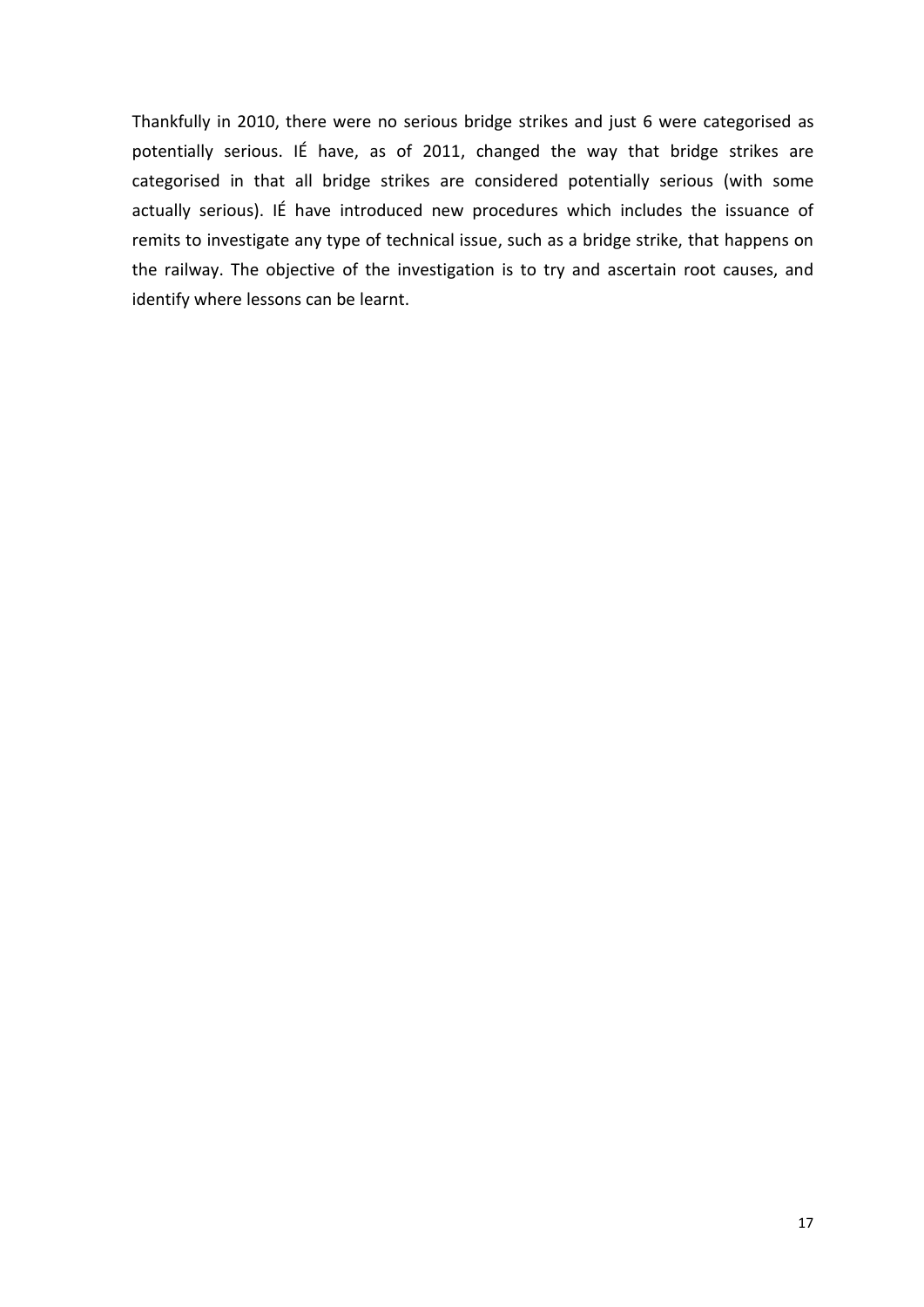## 3.2 Veolia (Luas) Statistics

Veolia have been operating the Luas since it commenced operation in June 2004. 2010 saw the opening of the extension to Brides Glen (Line B1) and two severe snow falls in January and December leading to major disruption of the system. However, there was an increase in passenger journeys made in 2010 by approximately 9%. 2010 saw 27.6 million passenger journeys made compared to 25.4 million passenger journeys completed in 2009.

The total tram-kilometres (km) run in 2010 was 3.1 million (with circa 1.2 million km on the Green Line and 1.8 million km on the Red Line), representing an increase of approximately 14% compared to 2009.

Veolia's safety record remains good in comparison to other light railways in Europe. Nonetheless, the RSC actively monitors Luas operations under its supervision regime. Below are a number of key statistics for salient safety indicators.

### **3.2.1 Road Traffic Accidents.**

The Luas by its very design interfaces with the public and road traffic along significant sections of its alignment, most notably in the city centre. The Luas operates by 'line of sight' and is no different in its operation to the majority of light rail systems around the world. However, given that the Luas shares sections of the carriageway with road vehicles, road traffic accidents (RTA) can inevitably occur. The statistics show that the number of RTA has increased with 30 events in 2010 compared to 23 in 2009. However, it should be noted that 5 RTA events (16%) can be attributed to snow and ice on our roads (1 event in January and 4 in December).



*Graph 11: Road Traffic Accidents involving a tram*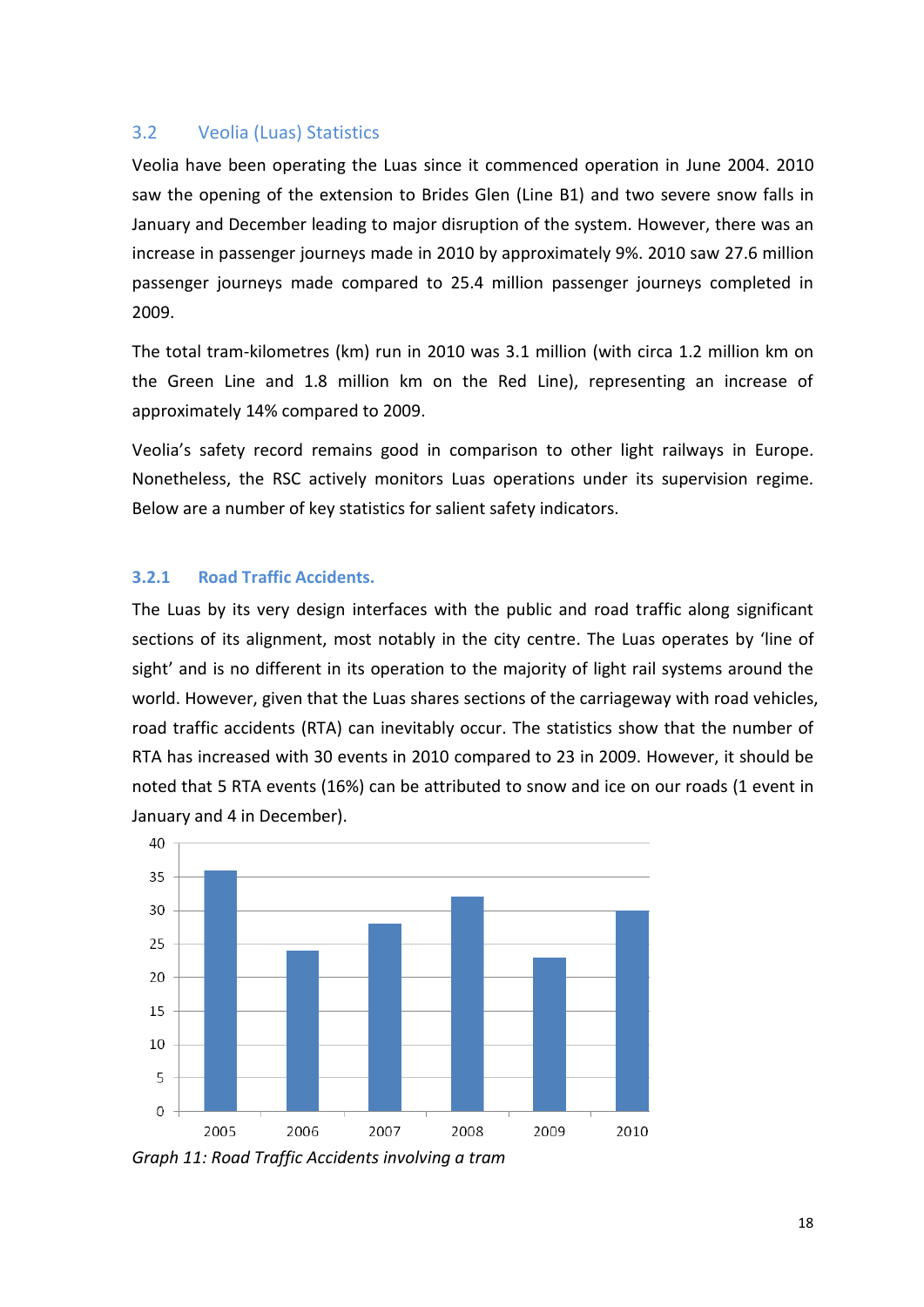Dublin City Centre remains the area where the majority of the road traffic accidents, with seven taking place in the Benburb Street / Blackhall Place area. In fact of the 30 RTA in 2010, 29 occurred on the Red line, i.e., Tallaght to Connolly/The Point. Similarly, some 63% (19) of RTA in 2010 occurred at traffic signal controlled junctions which suggests an issue of road vehicle driver behaviour in regard to obedience of road traffic signals.



#### **3.2.2 Tram / Pedestrian Contact**



As with RTAs, the vast majority of contact incidents between trams and pedestrians occur in and around the city centre, with a significant proportion occurring along Abbey Street. Indeed the Abbey Street / O'Connell Street intersection accounts for 60% of all contacts. Since services began in 2005, there have been 7 incidents where people have been required to attend hospital, 3 of which occurred in 2010. Table 3 provides further detail.

| Year | <b>Total number of</b><br>tram-pedestrian<br>contact incidents | <b>Taken to</b><br>hospital | <b>Confirmed</b><br>serious injury |
|------|----------------------------------------------------------------|-----------------------------|------------------------------------|
| 2005 | 11                                                             | 6                           |                                    |
| 2006 | 21                                                             | 5                           |                                    |
| 2007 | 18                                                             | 7                           | າ                                  |
| 2008 | 20                                                             | 3                           |                                    |
| 2009 | 18                                                             | 1                           |                                    |
| 2010 | 22                                                             | 5                           | ੨                                  |

*Table 3: Tram – Pedestrian Contact Statistics*

The three incidents in 2010, in which serious injury resulted related to;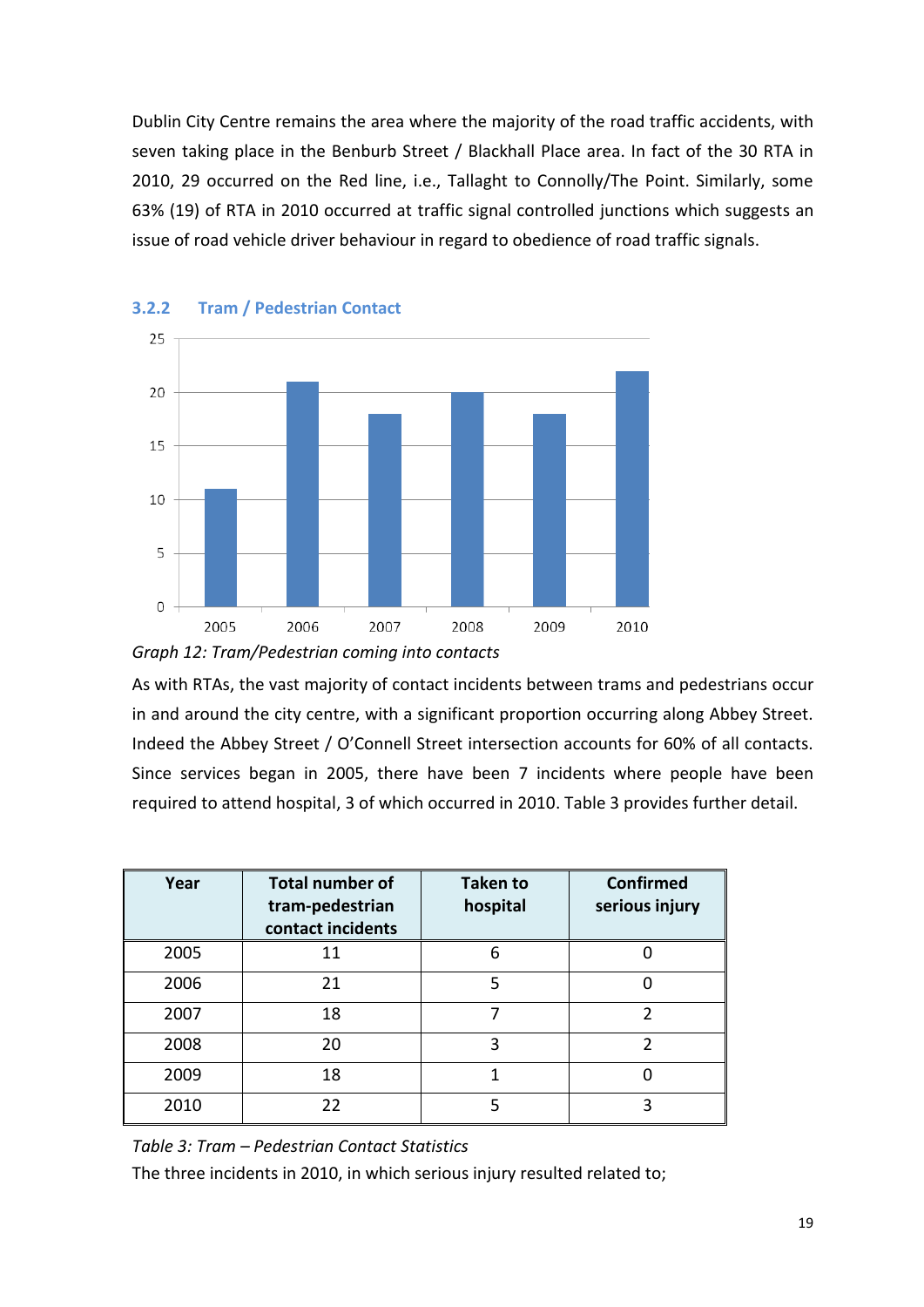- $\triangleright$  A fall to a youth who was tram-surfing (scutting) in the Rialto area. This resulted in head injury
- $\triangleright$  A tram coming into contact with a cyclist who had apparently not stopped at a red light. This resulted in a suspected broken leg to the cyclist.
- $\triangleright$  A tram coming into contact with a person crossing the Naas road and tramway reservation illegally. This resulted in multiple injuries to the individual.

#### **3.2.3 Tram Derailments**

In 2010 there were 2 tram derailments, bringing the total since operations began to 13. The two derailments in 2010 both occurred while in passenger service on the Connolly to The Point extension (Line C1).

The number of derailments remains low with a rate of one in-service tram derailment every 3.29 million tram-kilometres.



There were 2 tram derailments in 2010. The first occurred at the set of switches approaching 'The Point' stop. The tram derailed while engaged a wrong direction move. There were no injuries given the tram was moving slowly (approximately 15 kph) The second derailment occurred in the Spencer Dock area after a road vehicle dislodged some of the embedded track which was undergoing some maintenance. The loose paving lead to an accumulation of cobbles on the carriageway which the tram under-body struck causing the derailment of one bogie.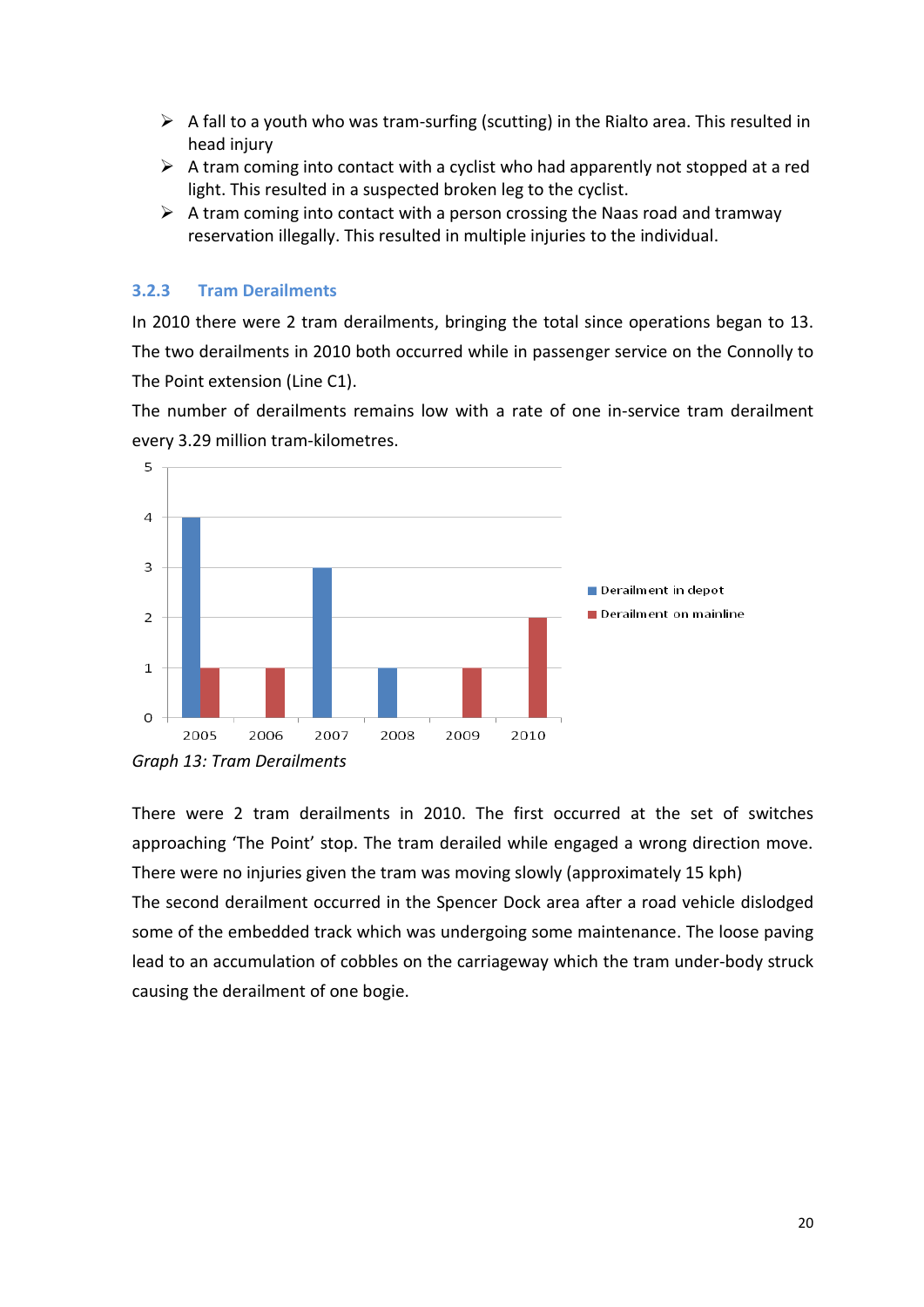#### **3.2.4 Tram Emergency Brake Applications**

A useful precursor event indicator is the number of emergency brake (EB) applications that tram drivers make. In addition to its standard brakes, a tram is fitted with an electromagnetic track brake or EB. Tram drivers are trained in defensive driving techniques and are constantly vigilant of pedestrians, cyclists and road vehicles. However, there are occasions when a driver may need to apply the EB to prevent a collision. Evidence suggests that these EB applications are often made because of acts of commission or omission by the third party, i.e., the road vehicle driver, cyclist or pedestrian.



*Graph 14: Emergency Brake Applications*

The 374 EB applications demonstrates a consistent improvement and suggests that the public are aware of the trams and tram drivers are more aware of potential incidents.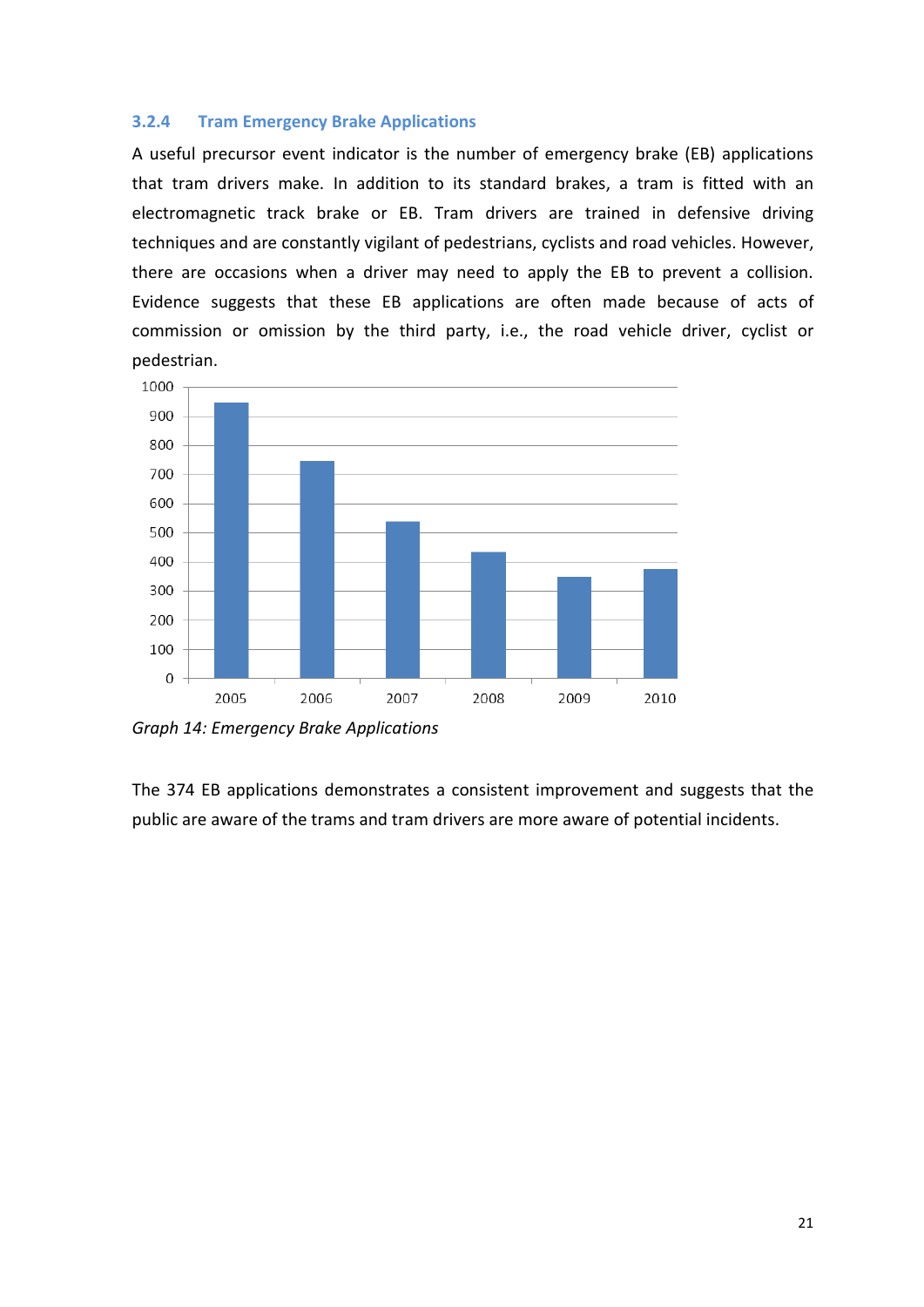### 3.3 Bord Na Móna Industrial Railway Statistics

The remit of the RSC in terms of its oversight of Bord Na Móna's (BNM) industrial railway is limited to where it interfaces with public roads. These interfaces are at level crossings and where there are bridges over the industrial railway. In terms of key infrastructure statistics there is 570 km of permanent track, 98 level crossings and 50 underpasses, of which 47 are under roads and 3 are under Iarnród Éireann rail lines.

There were no reported derailments in 2010 and just one reported incident at a level crossing, No. 15-11, Noggus – Falsk. In late November 2010, 2 trains in convoy carrying peat were being hauled from Falsk to Derrinlough Tippler by Bord Na Móna employees. While the first train was crossing the main road, the R437, a car hit the crossing gates and one wagon of the train. The collision was due to the inclement weather conditions at the time which were foggy with ice on many regional roads. The car driver was apparently uninjured and the train and its crew were uninjured. The only damage was to one level crossing gate which needed replacing.

### 3.4 Heritage Railways

A heritage railway is defined in legislation as *'a person who only operates train services or railway infrastructure of historical or touristic interest..'.* The RSC monitor the operations of 9 heritage railways. They are;

- Cavan and Leitrim Railway **Cavan and Leitrim Railway Cavan and Leitrim Railway**
- Difflin Light railway, Oakfield, Raphoe Waterford & Suir Valley Railway  $\bullet$
- $\bullet$ Finntown & Glenties Railway **Conservation Conservation** West Clare Railway
- -
- $\bullet$
- Listowel Lartigue Monorail **Railway Preservation Society of Ireland**
- Irish Steam Preservation Society Stradbally

There were no reported incidents or accidents in 2010 which is consistent with previous year's performance.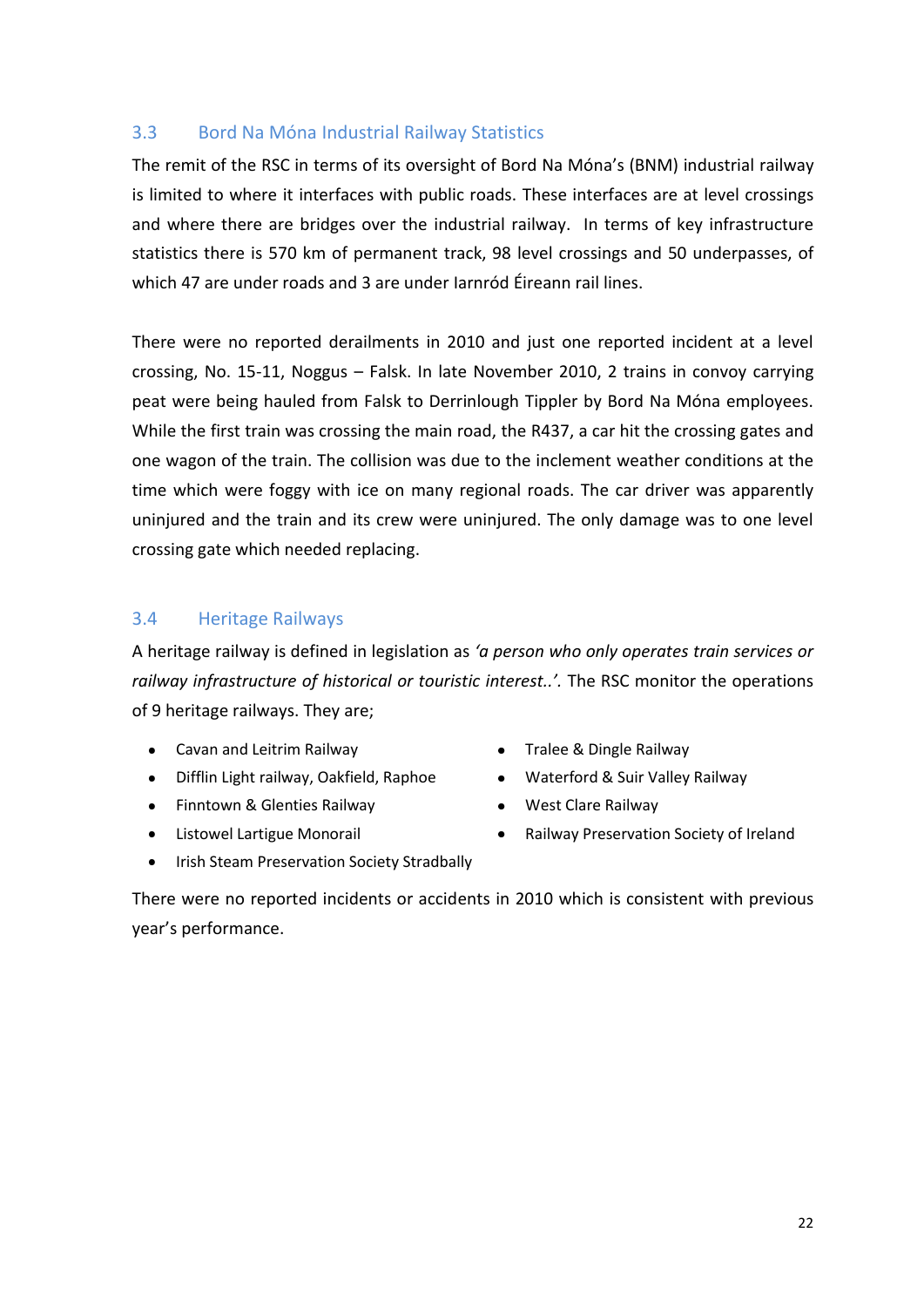# **4 Railway Safety Trends in Europe**

In European terms the RSC are defined as the National Safety Authority (NSA) in Ireland. Each European member state has an NSA which, in accordance with the Railway Safety Directive (2004/49/EC), must send its annual report on railway safety to the European Railway Agency (ERA). The ERA in turn analyses railway safety on a European scale and publish its report. The ERA produces a biennial report, the most recent being for 2009. Some noteworthy statistics from a European perspective are now presented.

# 4.1 Key European Statistics

In the most recent 'Railway Safety performance in the EU' report (ERA, 2011), data was supplied by 26 National Safety Authorities (NSA) and the Channel Tunnel Safety Authority. The tables below present the most recent coherent data set which is for 2009. The figures, normalised by train-km run, serve to illustrate how Ireland is performing when compared against the overall European average performance.

| Significant* Accidents                                                                                     | Ireland<br>(IE)<br>2010 | Ireland (IE)<br>4 Year Average<br>$(2007 - 2010)$ | EU (Total)<br>4 Year Average<br>$(2007 - 2010)$ | <b>IE Performance</b> |  |  |
|------------------------------------------------------------------------------------------------------------|-------------------------|---------------------------------------------------|-------------------------------------------------|-----------------------|--|--|
| Train-km (Million)                                                                                         | 17.7                    | 0.0                                               | 0.0                                             |                       |  |  |
|                                                                                                            |                         | IE rate per 100<br>million train-km               | EU rate per 100<br>million train-km             |                       |  |  |
| <b>Collision of Trains</b>                                                                                 | 0                       | 2.76                                              | 8.02                                            | Very Good             |  |  |
| Derailment of Trains                                                                                       | 0                       | 1.38                                              | 7.95                                            | Very Good             |  |  |
| Level crossing Accidents                                                                                   | $\overline{2}$          | 5.51                                              | 26.36                                           | Very Good             |  |  |
| Accidents to persons<br>caused by rolling stock in<br>motion                                               | $\mathbf{1}$            | 9.64                                              | 42.23                                           | Very Good             |  |  |
| Passenger fatalities                                                                                       | 0                       | 0                                                 | 1.69                                            | Good                  |  |  |
| Level Crossing User<br><b>Fatalities</b>                                                                   | $\overline{2}$          | 2.76                                              | 9.95                                            | Very Good             |  |  |
| Passenger Serious<br>Injuries                                                                              | 0                       | 1.38                                              | 7.28                                            | Very Good             |  |  |
| *Resulting in death or serious injury or damage more than €150000 or line closure for<br>more than 6 hours |                         |                                                   |                                                 |                       |  |  |

*Table 4: EU Accident Statistics for year 2009*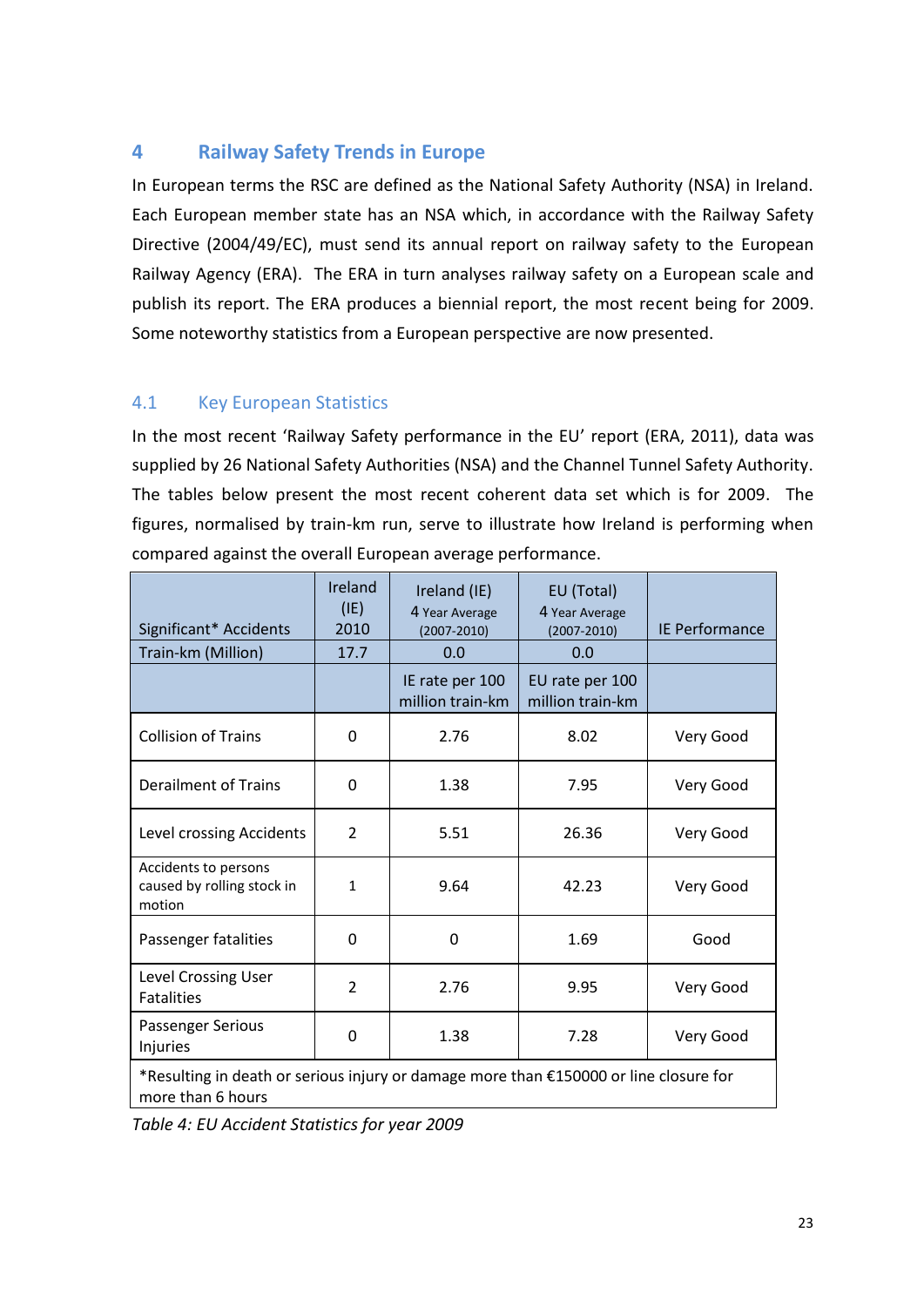In 2010 Ireland had approximately 21% more level crossings per track-kilometre than the European average. However, as previously stated in section 3.2.1, IÉ has an ongoing level crossing upgrade and closure programme which has undoubtedly been reaping safety benefits.

Table 5 presents the number of precursor events which is another useful indicator in terms of measuring safety performance. The figures, normalised by size of network or by train-km run, serve to illustrate how Ireland is performing when compared against the overall European average performance.

| Precursor* Incidents                                         | Ireland (IE)<br>4 Year Average<br>$(2006 - 2009)$ | EU 2009                             | IE Performance |
|--------------------------------------------------------------|---------------------------------------------------|-------------------------------------|----------------|
| Track-km (thousand)                                          | 2.12                                              | 303.34                              |                |
|                                                              | IE rate per 1000<br>track-km                      | EU rate per<br>1000 track-km        |                |
| <b>Broken Rails</b>                                          | 1.89                                              | 17.81                               | Very Good      |
| <b>Track buckle</b>                                          | 1.07                                              | 11.74                               | Very Good      |
| Level crossing Accidents                                     | 0.48                                              | 3.61                                | Very Good      |
| Train-km (million)                                           | 0.19                                              | 41.5                                |                |
|                                                              | IE rate per 100<br>million train-km               | EU rate per 100<br>million train-km |                |
| Wrong Side Signalling<br>Failure                             | 11.85                                             | 28.67                               | Good           |
| Signals Passed at Danger<br>(SPAD)                           | 100                                               | 111.73                              | Average        |
| <b>Broken Train Wheels</b>                                   | 0                                                 | 3.84                                | Very Good      |
| <b>Broken Train Axles</b>                                    | 1.32                                              | 1.99                                | Average        |
| *Forerunner events with potential to cause serious accidents |                                                   |                                     |                |

### *Table 5: EU Precursor event statistics for year 2007*

From the above tables it is evident that Iarnród Éireann (IÉ) is performing well in most categories. In a EU context Ireland is performing above average in terms of safety performance. The only category where Ireland has an average rating is with Signals Passed at Danger (SPAD). IÉ have taken note of this and have in their 2011 Operations Safety Plan developed a comprehensive SPAD Action Plan which it is hoped will see further reduction of this type of occurrence.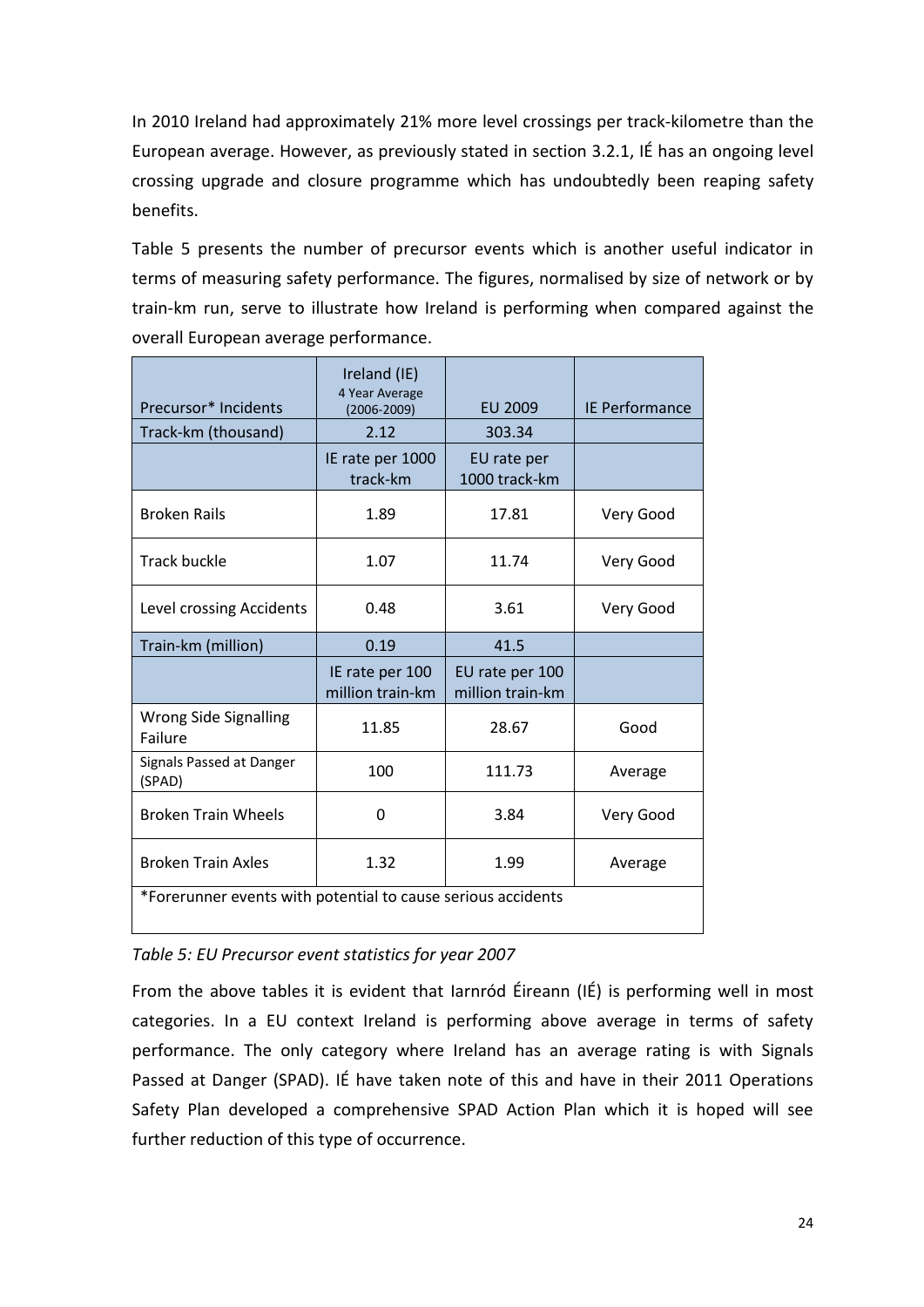### 4.2 Major Accidents in other EU Member States

A number of major incidents occurred in 2010 in other EU countries and below is a brief synopsis (based on ERA and NSA information) of some of these.

*On the 15th February 2010 there was a head-on collision between two passenger trains north of Halle in Belgium. There was significant damage to the leading carriages and the overhead power lines. There were 18 fatalities and 171 injured as a consequence.*

*On the 15th April 2010 a taxi and a passenger train collided at a level crossing in Chintulovo, Bulgaria. Despite the red-light signals the car did not stop before the crossing and was hit by the oncoming train. All car passengers were injured, 2 of them fatally.* 

*A long distance passenger train travelling at a speed of 140 km/h hit people (illegally) crossing the tracks at Platja de Castelldefels Station in the out-skirts of Barcelona in Spain on the 23rd June 2010. There were 12 fatalities and 10 serious injuries.*

*The Ustí nad Labem railway accident on the 28th June 2010 in the Czech Republic occurred when the first three carriages of a passenger train derailed as it passed over a set of points (switches) and hit a concrete wall. The train driver died in the crash and 7 passengers were seriously injured.*

*On the 12th September 2010 a high-speed X200 passenger train collided with a mechanical digger which was adjacent to the track working near Kimstad in Sweden. The collision resulted in 1 fatality, 2 serious injuries and significant damage to the train.*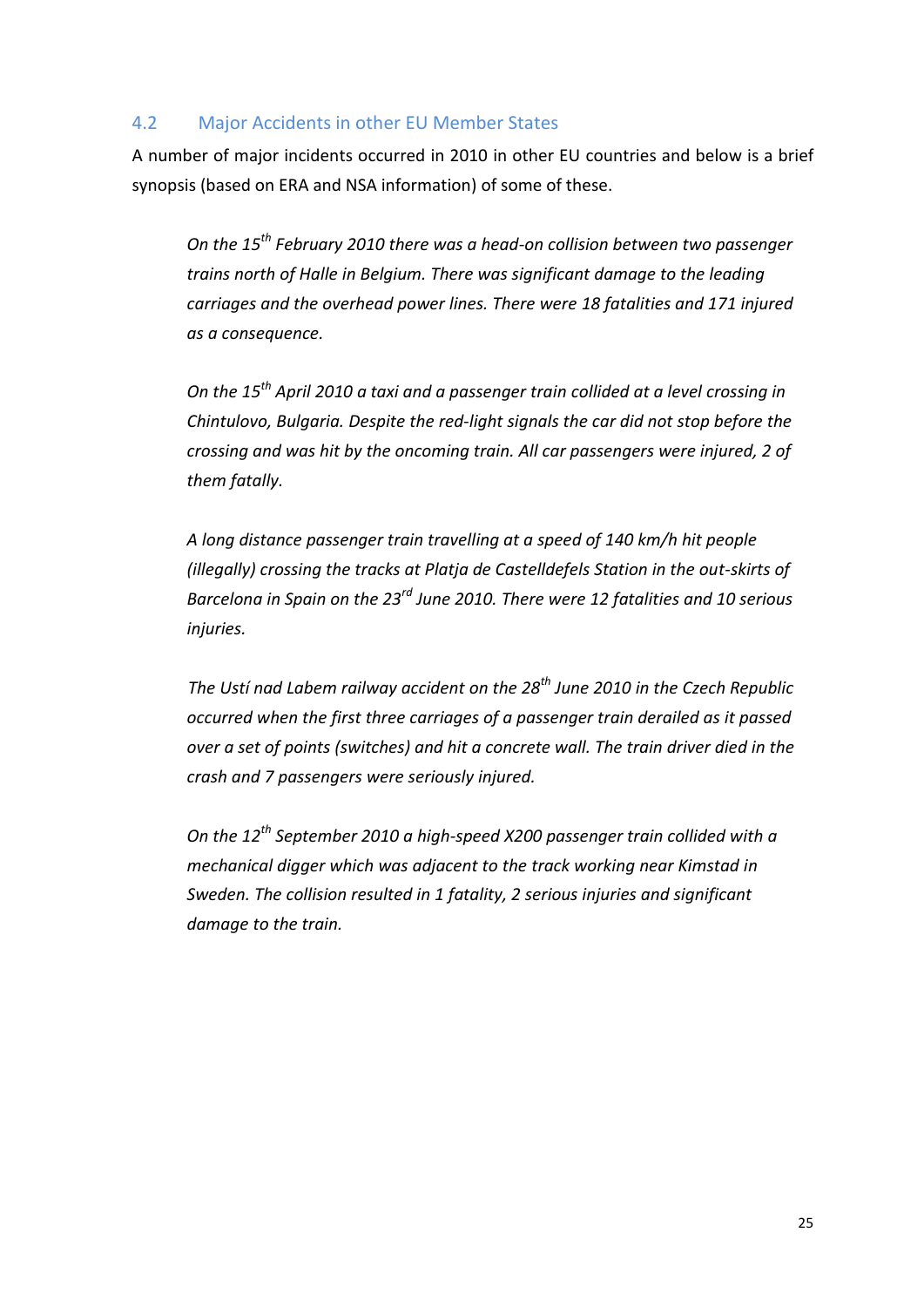# **5 Accident Investigations**

The Railway Accident Investigation Unit (RAIU) is a functionally independent organisation which shares some of the administrative resources of the RSC. The RAIU undertakes 'for cause' investigations into accidents and incidents that either meet specific criteria in terms of severity or could have, in slightly different circumstances, resulted in a more serious accident or incident.

The purpose of an investigation by the RAIU is to identify improvements railway safety by establishing, in so far as possible, the cause or causes of an accident or incident with a view to making recommendations for the avoidance of similar accidents in the future, or otherwise for the improvement of railway safety. It is not the purpose of an investigation to attribute blame or liability. The RAIU's investigations are carried out in accordance with the Railway Safety Act 2005 as amended by S.I. 61 of 2008 and European Railway Safety Directive 2004/49/EC.

# 5.1 RAIU Active Investigations

In 2010, the RAIU initiated 7 investigations and they are listed in table 6. The RAIU have or will in due course, issue reports on these incidents and may make recommendations that the RSC will oversee the implementation of.

| Date of                   | <b>Details</b>                                                 | <b>Duty</b>   |
|---------------------------|----------------------------------------------------------------|---------------|
| Incident                  |                                                                | <b>Holder</b> |
| $\sqrt{20^{th}}$ January  | Laois Train-care Depot Derailment                              | ΙÉ            |
| $7th$ May                 | Secondary suspension failure of a passenger train              | ΙÉ            |
| $13th$ May                | Tram derailment at The Point Stop on the Luas Red Line         | Veolia        |
| $\overline{27^{th}}$ June | Person struck at level crossing XE039, County Clare,           | ΙÉ            |
| $2nd$ July                | Gate Strike at Buttevant Level Crossing (XC 219), County Cork, | ΙÉ            |
| 2 <sup>nd</sup> September | Road vehicle struck at level crossing XM096,                   | ΙÉ            |
| 24 <sup>th</sup> October  | Car Strike at Knockaphunta Level Crossing (XM250), Co Mayo     | ΙÉ            |

*Table 6: RAIU investigations initiated in 2010*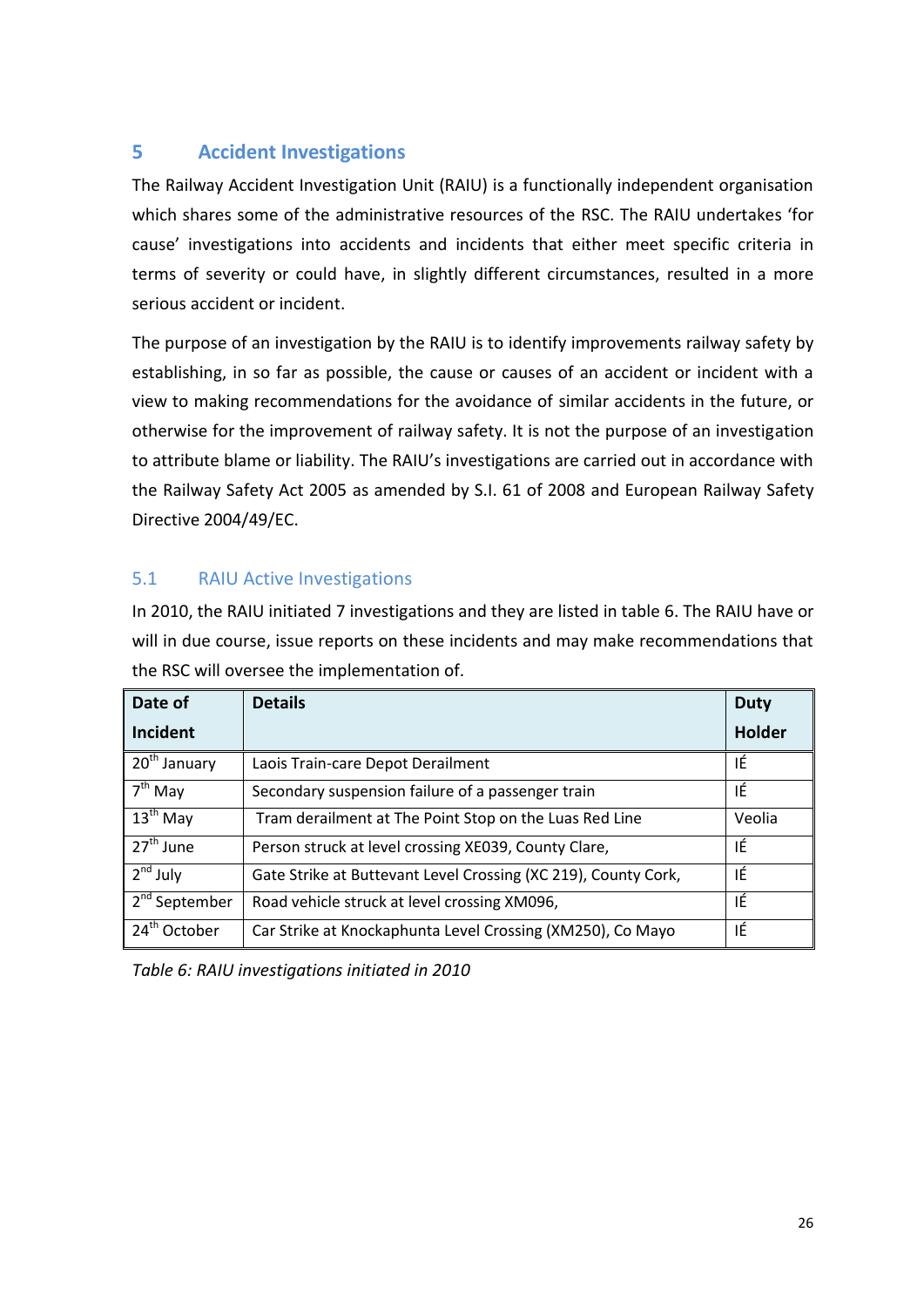# 5.2 RAIU Investigation Reports

In accordance with the Railway Safety Act 2005, the RAIU endeavours to publish an investigation report not later than 12 months after the date of the incident. In 2010, the RAIU published 6 investigation reports and they are listed in table 7. As a result of their investigations the RAIU made a total of 26 recommendations which are discussed in section 5.3.

| <b>Date Report</b>        | <b>Title of Report</b>                                      | No. of          | <b>Duty</b>   |
|---------------------------|-------------------------------------------------------------|-----------------|---------------|
| <b>Published</b>          |                                                             | recommendations | <b>Holder</b> |
|                           |                                                             | made            |               |
| 4 <sup>th</sup> March     | Collision of a Locomotive with Passenger                    |                 |               |
| $(2010 - R001)$           | Carriages at Plunkett Station in Waterford on the           | $\overline{2}$  | ΙÉ            |
|                           | Dublin to Waterford line on the 29 <sup>th</sup> March 2009 |                 |               |
| 21 <sup>st</sup> April    | Derailment of LUAS tram at Connolly Station,                | $\Omega$        | Veolia        |
| $(2010 - R002)$           | LUAS Red Line, Dublin City 16th of July 2009                |                 |               |
| $10th$ June               | Derailment of an on track machine at Limerick               |                 |               |
| $(2010 - R003)$           | Junction Station on the Dublin to Cork line on the          | $\overline{2}$  | ΙÉ            |
|                           | $3rd$ July 2010                                             |                 |               |
| 16 <sup>th</sup> August   | Malahide Viaduct Collapse on the Dublin to                  | 15              | IÉ            |
| $(2010 - R004)$           | Belfast Line, on the 21st August 2009                       |                 |               |
| 24 <sup>th</sup> August   | Irregular operation of Automatic Half Barriers at           |                 |               |
| $(2010 - R005)$           | Ferns Lock, County Kildare, on the Dublin to Sligo          | 1               | ΙÉ            |
|                           | Line,                                                       |                 |               |
|                           | 2nd September 2009                                          |                 |               |
| 15 <sup>th</sup> November | Derailment of empty train due to collision with             |                 |               |
| $(2010 - R006)$           | landslip debris outside Wicklow Station, 16th               | 6               | ΙÉ            |
|                           | November 2009                                               |                 |               |

*Table 7: RAIU Investigation Reports published in 2010*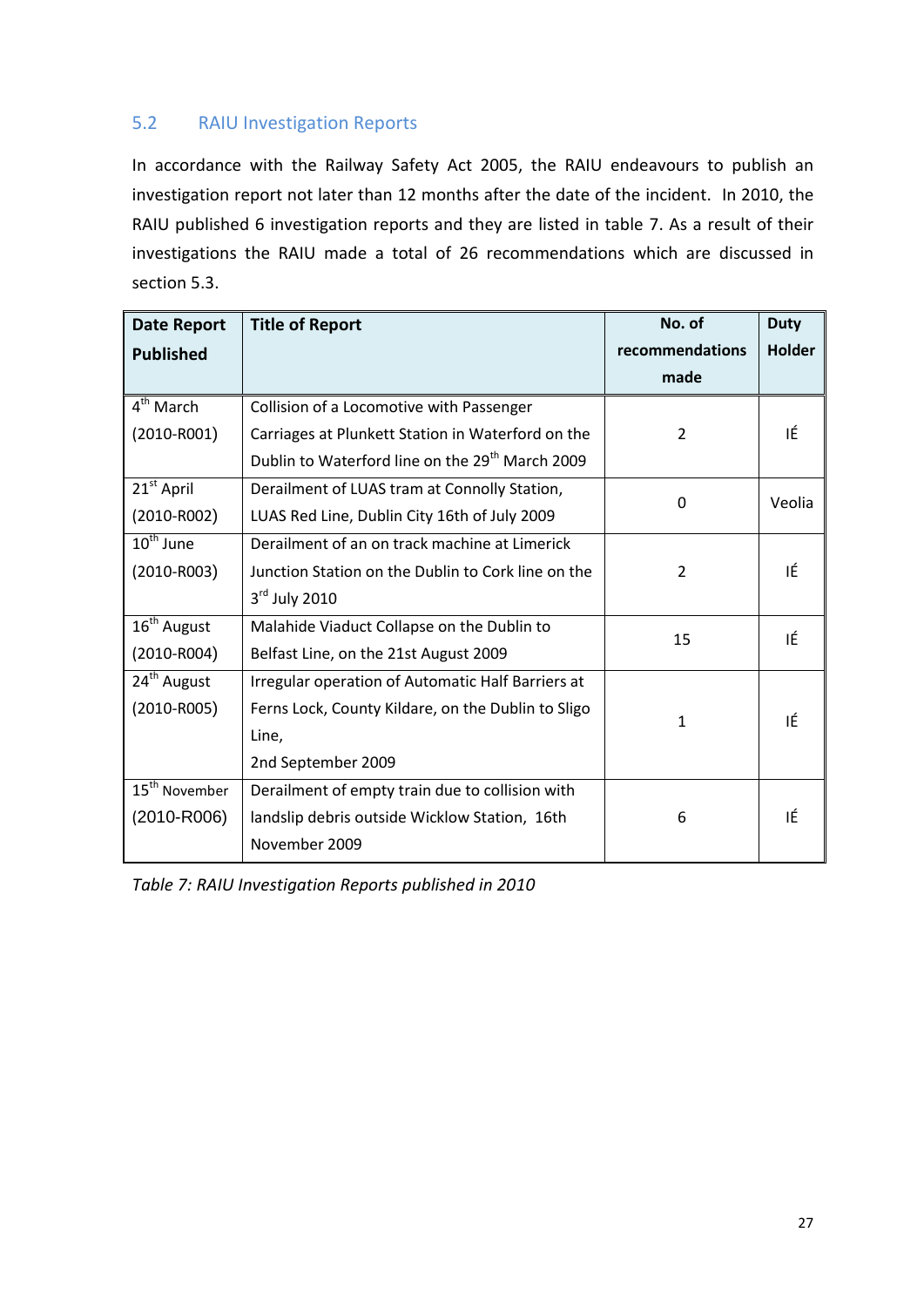#### 5.3 RAIU Safety Recommendations

The RAIU, through their investigations identify, whenever possible, the immediate cause, contributory factors and any underlying factors. Having established these, the RAIU may make recommendations and as previously stated, in 2010, 26 recommendations were made as a result of 5 of their investigations. In accordance with the Railway Safety Directive the RAIU should address recommendations to the safety authority (the RSC) and, where needed by reason of the character of the recommendation, to other bodies or authorities in the Member State or to other Member States. Member States and their safety authorities shall take the necessary measures to ensure that the safety recommendations issued by the investigating bodies are duly taken into consideration, and, where appropriate, acted upon.

The RSC categorise the status of recommendations as being either 'Open', 'Complete' or 'Closed'. These are defined as follows;

Open (In progress) - Feedback from implementer is awaited or actions have not yet been completed.

- Complete Implementer has advised that it has taken measures to effect the recommendation and the RSC is considering whether to close the recommendation.
- Closed Implementer has advised that it has taken measures to effect the recommendation and the RSC is satisfied that the work has been completed or it has confidence that the work is being completed and has closed the recommendation.

What follows is a summary of the actions taken in relation to the five RAIU Investigation Reports published in 2010 where recommendations were made, and the status of each recommendation as of  $31<sup>st</sup>$  December 2010.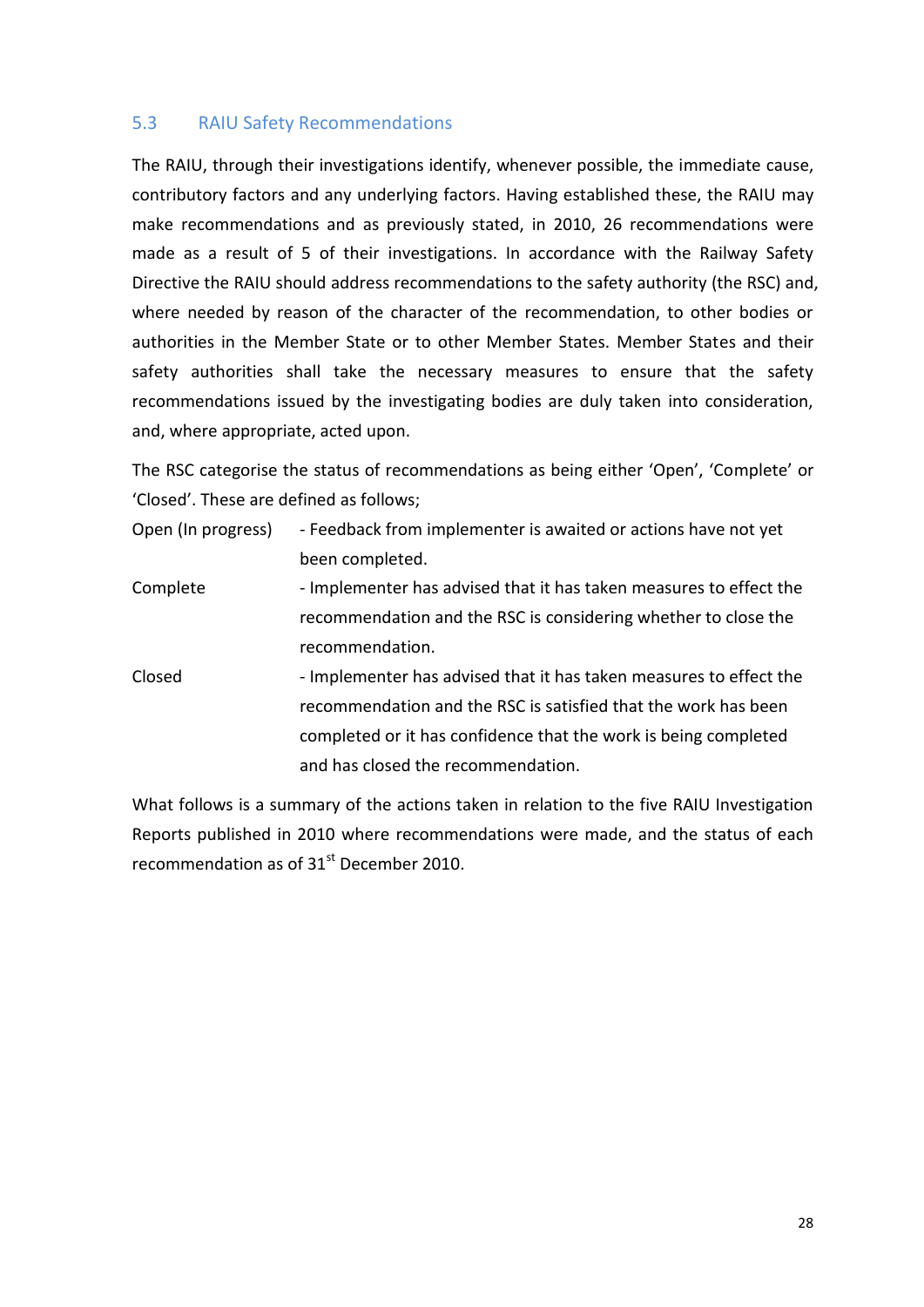# **2010-R001 -** Collision of a Locomotive with Passenger Carriages at Plunkett Station in Waterford on the Dublin to Waterford line on the 29<sup>th</sup> March 2009

#### Summary:

At 20.12 hours the 17.35 hours service from Dublin to Waterford arrived on the Platform Line at Plunkett Station in Waterford. The carriages were uncoupled from the locomotive in order to move the locomotive from one end of the carriages to the other. The locomotive was moved over a set of points onto the Up Main Line. The train driver then tried to change cab to travel in the opposite direction but could not as the MU-2-B1 valve was defective and therefore drove from the rear cab of the locomotive without a shunter controlling the movement from the leading cab. The locomotive was incorrectly routed back onto the Platform Line towards the carriages by the signalman. When the train driver became aware the locomotive was mis-routed the train driver applied the brakes but the locomotive collided with the carriages. A shunter who was at the rear of the carriages at the time was struck by the moving carriages. There were no fatalities. The shunter was hospitalised and released the same day. Two other members of staff who were in the carriages at the time of the collision suffered minor injuries. There were no passengers on the carriages at the time of the accident.

Number of recommendations made 2

| Recommendation 1        | Jarnród Éireann (IÉ) should review their systems for training and         |
|-------------------------|---------------------------------------------------------------------------|
|                         | competency management of signalmen ensuring working as a relief           |
|                         | signalman is taken into account;                                          |
| Action/s taken /        | IÉ have undertaken a review to verify the competence of relief            |
| in progress             | signallers. A new standard (OPS-SMS-4.1) is in operation which deals      |
|                         | with the selection, training and competence of Non-CTC (Central Traffic   |
|                         | Control) Signal Staff.                                                    |
| <b>Status</b>           | Closed                                                                    |
|                         |                                                                           |
| <b>Recommendation 2</b> | IE should ensure procedures are put in place for the operation and        |
|                         | maintenance of MU-2-B1 valves.                                            |
| Action/s taken /        | It have modified their instructions ensuring maintenance has been         |
| in progress             | added to the D Exam for locomotives. Training school briefing the         |
|                         | operation of MU-2-B1 valves is now part of initial training and refresher |
|                         | training (for drivers).                                                   |
| <b>Status</b>           | Closed                                                                    |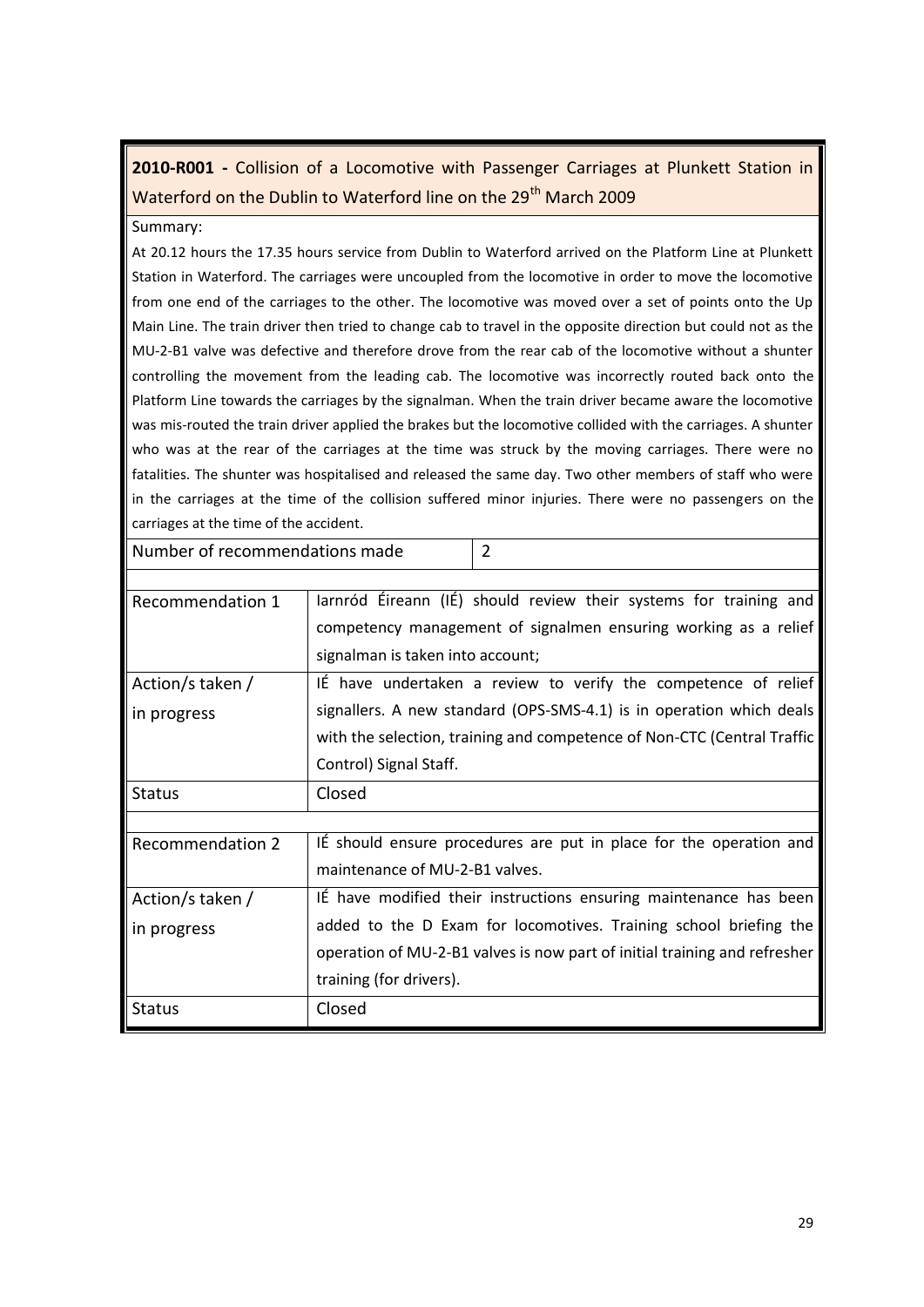# **2010-R003 -** Derailment of an on track machine at Limerick Junction Station on the Dublin to Cork Line 3rd of July 2009

#### Summary:

At approximately 04.50 hours on the 3rd of July 2009 a train consisting of two coupled On Track Machines, ballast regulator 703 and tamping machine 743, was travelling from a work site on the Dublin side of Limerick Junction Station to the Limerick Junction Sidings. For the final part of the movement unit 703 was leading. The leading left wheel of unit 703 did not follow the route the number 27A points were set for, it travelled over the top of the left switch rail of the points and along the stock rail before derailing.

| Number of recommendations made | $\vert$ 2 |
|--------------------------------|-----------|
|                                |           |

| Recommendation 1        | larnród Éireann should put in place a formalised process to ensure that  |
|-------------------------|--------------------------------------------------------------------------|
|                         | life expired points are removed from service, where this is not possible |
|                         | a risk assessment should be carried out and appropriate controls         |
|                         | should be implemented to manage the risks identified;                    |
| Action/s taken /        | IÉ have developed detailed Asset Risk Registers for all relevant assets  |
| in progress             | including points. Where risks are identified appropriate mitigations are |
|                         | identified and implemented. The risk register is reviewed regularly      |
|                         | between IE's senior managers to review the current risks.                |
| <b>Status</b>           | In progress                                                              |
|                         |                                                                          |
| <b>Recommendation 2</b> | Jarnród Éireann should ensure On Track Machine (OTM) maintenance         |
|                         | personnel are trained and competent to examine the wheel-sets.           |
| Action/s taken /        | 7 IÉ staff associated with maintenance of OTMs have received training    |
| in progress             | in Wheel Condition and Inspection. IÉ also advise that day to day        |
|                         | inspection and maintenance will become the responsibility of the Chief   |
|                         | Mechanical Engineer and be treated as a fleet in its own right.          |
| Status                  | Closed                                                                   |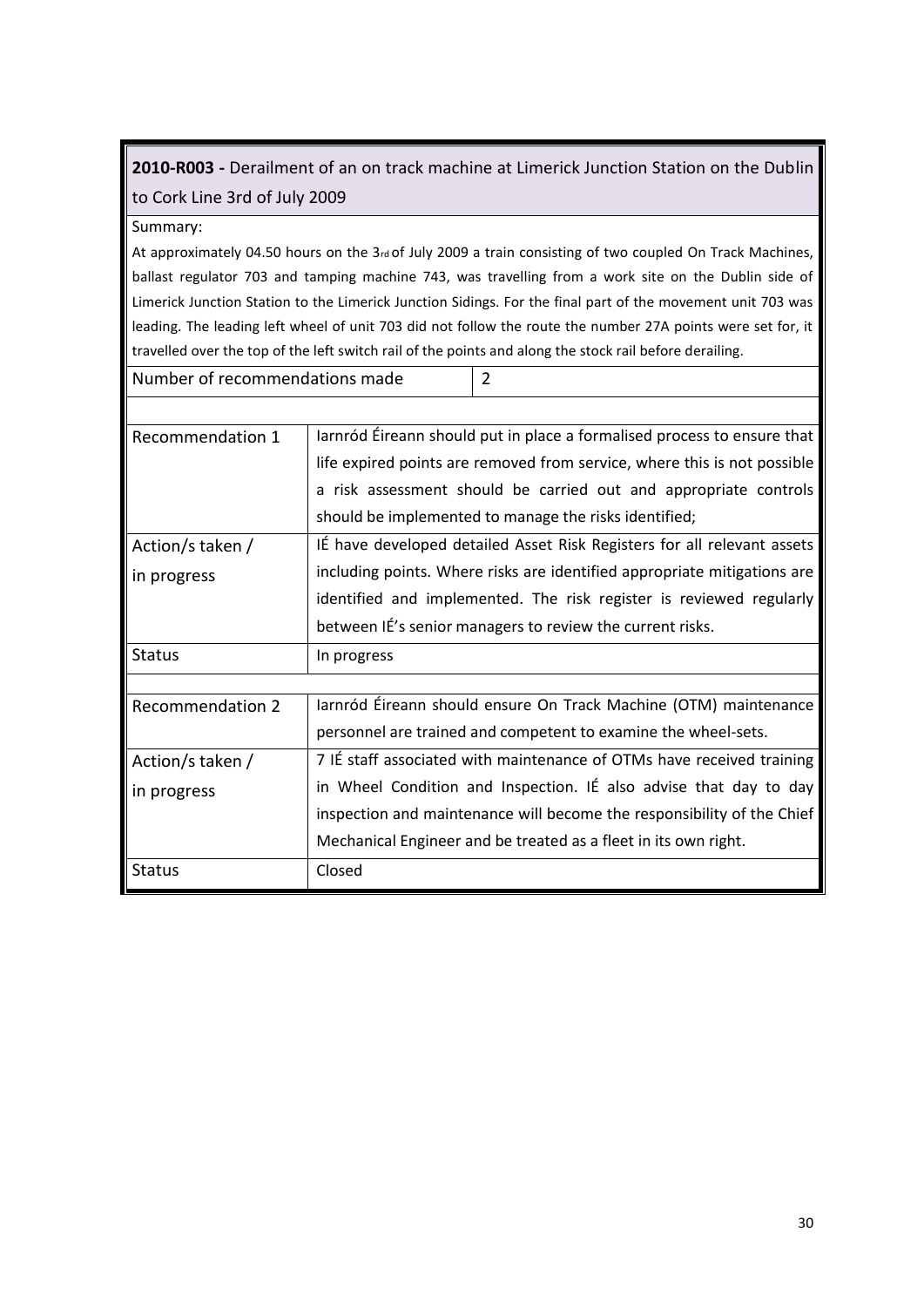# **2010-R004 -** Malahide Viaduct Collapse on the Dublin to Belfast Line, on the 21st August 2009

#### Summary:

On the 21 $st$  August 2009 as an Iarnród Éireann passenger service, travelling from Balbriggan to Pearse, passed over the Malahide Viaduct the driver witnessed a section of the viaduct beginning to collapse into Broadmeadow Estuary. The driver reported this to the controlling signalman who immediately set all relevant signals to danger ensuring no trains travelled over the viaduct. Within minutes of the report of the accident, by the driver, Pier 4 of the Malahide Viaduct had collapsed into the Broadmeadow Estuary. All post accident emergency procedures were properly employed by the operating staff resulting in no fatalities or injuries to any members of the public or staff.

| Number of recommendations made |                                                                                                                                                                                                                                                                                                                             | 15                                                                                                                                                                                                                                                                                                                                                 |  |
|--------------------------------|-----------------------------------------------------------------------------------------------------------------------------------------------------------------------------------------------------------------------------------------------------------------------------------------------------------------------------|----------------------------------------------------------------------------------------------------------------------------------------------------------------------------------------------------------------------------------------------------------------------------------------------------------------------------------------------------|--|
| Recommendation 1               | larnród Éireann should put appropriate interface processes in place to<br>ensure that when designated track patrolling staff (who report to two<br>or more divisional areas) are absent from their patrolling duties, that<br>appropriate relief track patrolling staff are assigned to perform these<br>patrolling duties. |                                                                                                                                                                                                                                                                                                                                                    |  |
| Action/s taken /               | Patrol Lengths have been rationalised so that no Ganger reports to                                                                                                                                                                                                                                                          |                                                                                                                                                                                                                                                                                                                                                    |  |
| in progress                    | more than one length (section of line).                                                                                                                                                                                                                                                                                     |                                                                                                                                                                                                                                                                                                                                                    |  |
| <b>Status</b>                  | Complete                                                                                                                                                                                                                                                                                                                    |                                                                                                                                                                                                                                                                                                                                                    |  |
| <b>Recommendation 2</b>        | annual checks for scour.                                                                                                                                                                                                                                                                                                    | larnród Éireann should amend the Track Patrolling Standard, I-PWY-<br>1307, to remove the requirement for track patrollers to carry out                                                                                                                                                                                                            |  |
| Action/s taken /               |                                                                                                                                                                                                                                                                                                                             | The relevant standard has been amended and re-issued without this                                                                                                                                                                                                                                                                                  |  |
| in progress                    | requirement in the new version.                                                                                                                                                                                                                                                                                             |                                                                                                                                                                                                                                                                                                                                                    |  |
| <b>Status</b>                  | Closed                                                                                                                                                                                                                                                                                                                      |                                                                                                                                                                                                                                                                                                                                                    |  |
| <b>Recommendation 3</b>        | Iarnród<br>to all relevant personnel.                                                                                                                                                                                                                                                                                       | Éireann should formalise their "Civil Engineering and<br>Earthworks Structures: Guidance Notes on Inspections Standard", I-<br>STR-6515, which should include guidance for inspectors on conducting<br>inspections and identifying structural defects. On formalising this<br>document larnród Éireann should re-issue, in the appropriate format, |  |
| Action/s taken /               |                                                                                                                                                                                                                                                                                                                             | These guidelines have been formalised and re-issued.                                                                                                                                                                                                                                                                                               |  |
| in progress                    |                                                                                                                                                                                                                                                                                                                             |                                                                                                                                                                                                                                                                                                                                                    |  |
| <b>Status</b>                  | Closed                                                                                                                                                                                                                                                                                                                      |                                                                                                                                                                                                                                                                                                                                                    |  |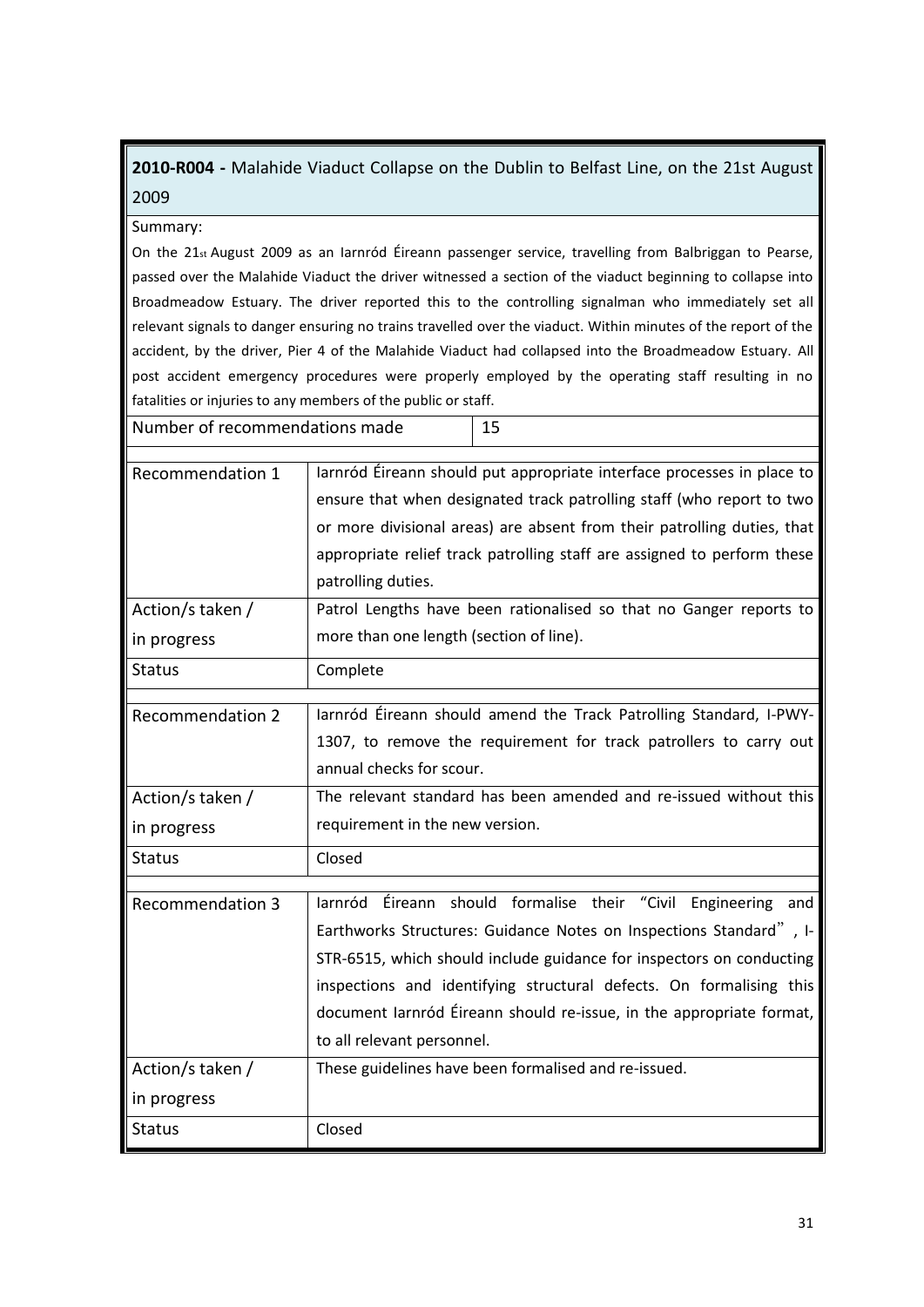**2010-R004 -** Malahide Viaduct Collapse on the Dublin to Belfast Line, on the 21st August 2009 continued

| <b>Recommendation 4</b> | larnród Éireann should introduce a verification process to ensure that    |
|-------------------------|---------------------------------------------------------------------------|
|                         | all requirements of their Structural Inspections Standard, I-STR-6510,    |
|                         | are carried out in full.                                                  |
| Action/s taken /        | IÉ have introduced a verification process whereby structural              |
| in progress             | inspections are signed off by a senior engineer and then entered into     |
|                         | the Infrastructure Asset Management System.                               |
| <b>Status</b>           | Complete                                                                  |
|                         |                                                                           |
| <b>Recommendation 5</b> | Jarnród Éireann should ensure that a system is put in place for effective |
|                         | implementation of existing standards and to manage the timely             |
|                         | introduction of new and revised standards.                                |
| Action/s taken /        | IÉ are introducing a Quality Management System that will include a        |
| in progress             | standard that will deal with 'Document Control'.                          |
| <b>Status</b>           | Complete                                                                  |
|                         |                                                                           |
| <b>Recommendation 6</b> | larnród Éireann should ensure that a programme of structural              |
|                         | inspections is started immediately in accordance with their Standard      |
|                         | for Structural Inspection, I-STR-6510, and ensure that adequate           |
|                         | resources are available to undertake these inspections.                   |
| Action/s taken /        | Structural inspections are underway. IÉ management advise that            |
| in progress             | resources were reviewed, shortfalls identified and recruitment            |
|                         | programmes undertaken. As a result an additional 9 Engineers have         |
|                         | been recruited to assist in the task of structural inspections etc.       |
| <b>Status</b>           | Closed                                                                    |
|                         |                                                                           |
| <b>Recommendation 7</b> | larnród Éireann should carry out inspections for all bridges subject to   |
|                         | the passage of water for their vulnerability to scour, and where          |
|                         | possible identify the bridge foundations. A risk-based management         |
|                         | system should then be adopted for the routine examination of these        |
|                         | vulnerable structures.                                                    |
| Action/s taken /        | Detailed inspections of 105 bridges potentially vulnerable to scour have  |
| in progress             | been undertaken by a specialist inspector. The reports of which are       |
|                         | being reviewed by a hydrologist. A risk based approach to the             |
|                         | management of these has been adopted.                                     |
| <b>Status</b>           | In progress                                                               |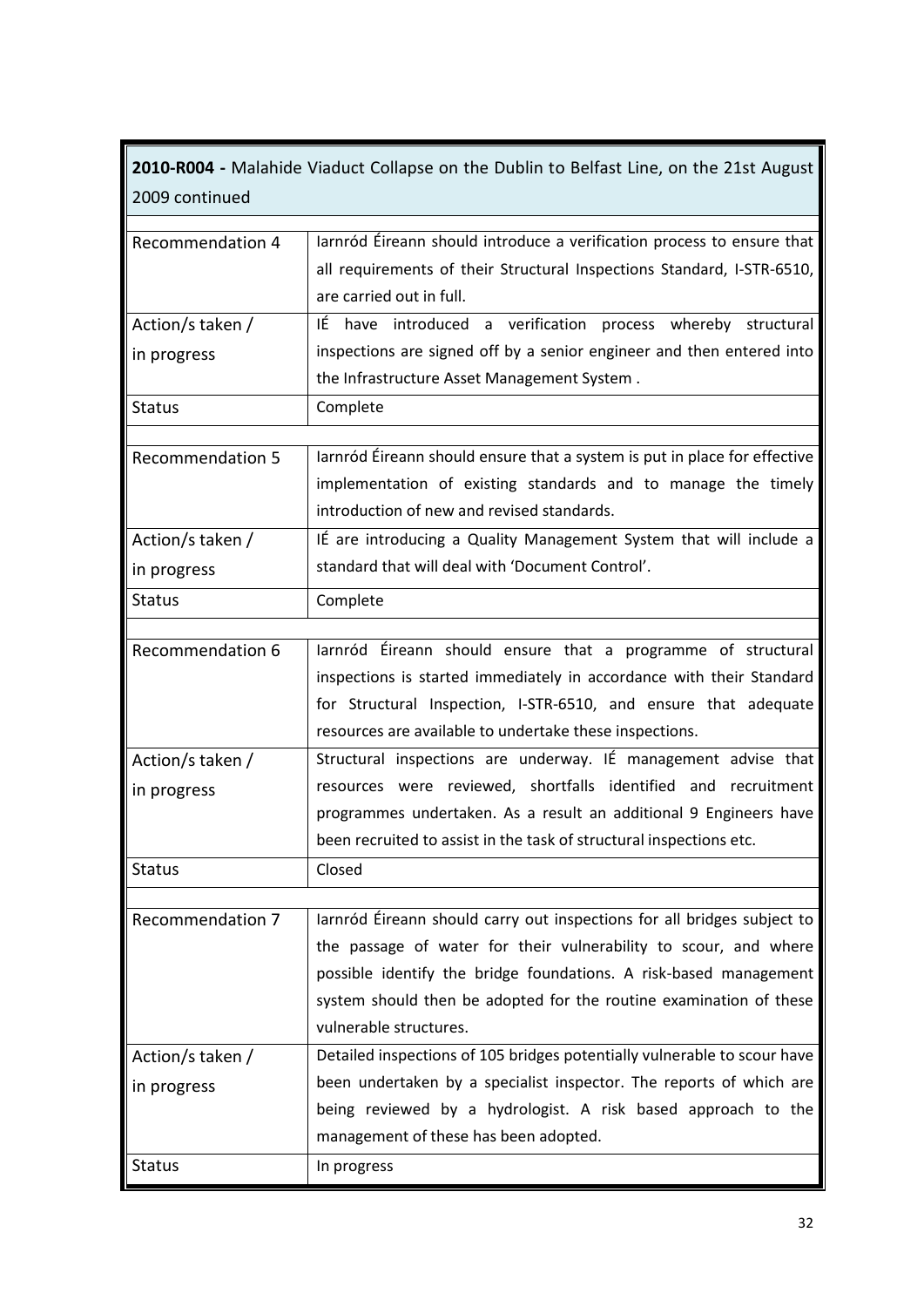| 2010-R004 - Malahide Viaduct Collapse on the Dublin to Belfast Line, on the 21st August |                                                                                                                                                                                                                                                                                                                                                                                                                                                                                                                                                                                                                           |  |
|-----------------------------------------------------------------------------------------|---------------------------------------------------------------------------------------------------------------------------------------------------------------------------------------------------------------------------------------------------------------------------------------------------------------------------------------------------------------------------------------------------------------------------------------------------------------------------------------------------------------------------------------------------------------------------------------------------------------------------|--|
| 2009 continued                                                                          |                                                                                                                                                                                                                                                                                                                                                                                                                                                                                                                                                                                                                           |  |
| <b>Recommendation 8</b><br>Action/s taken /                                             | Jarnród Éireann should develop a documented risk-based approach for<br>flood and scour risk to railway structures through:<br>Monitoring of scour risk at sites through scour depth estimation, debris<br>and hydraulic loading checks, and visual and underwater examination;<br>Provision of physical scour / flood protection for structures at high risk;<br>Imposing of line closures during periods of high water levels where<br>effective physical protection is not in place.<br>A Flood and Scour Management Standard was issued in June 2011.<br>Inspections continue to take place and remedial work is being |  |
| in progress                                                                             | identified and programmed.                                                                                                                                                                                                                                                                                                                                                                                                                                                                                                                                                                                                |  |
| <b>Status</b>                                                                           | In progress                                                                                                                                                                                                                                                                                                                                                                                                                                                                                                                                                                                                               |  |
| <b>Recommendation 9</b>                                                                 | larnród Éireann should adopt a formal process for conducting<br>structural inspections in the case of a report of a structural defect from<br>a member of the public.                                                                                                                                                                                                                                                                                                                                                                                                                                                     |  |
| Action/s taken /<br>in progress                                                         | A notice is published on a regular basis in the weekly circular advising<br>staff what to do in the event of a phone call from a member of the<br>public. This notice is also erected in booking offices and other locations<br>around the system.                                                                                                                                                                                                                                                                                                                                                                        |  |
| <b>Status</b>                                                                           | Complete                                                                                                                                                                                                                                                                                                                                                                                                                                                                                                                                                                                                                  |  |
| Recommendation 10                                                                       | Éireann should introduce a training, assessment and<br>larnród<br>competency management system in relation to the training of<br>structural inspectors, which includes a mentoring scheme for engineers<br>to gain the appropriate training and experience required to carry out<br>inspections.                                                                                                                                                                                                                                                                                                                          |  |
| Action/s taken /<br>in progress                                                         | IÉ have introduced a training system through a technical standard<br>"Management of Structural Inspection Competence". This standard<br>sets out the requirements for training and assessment of personnel<br>carrying out structural inspections on Iarnród Éireann structures.                                                                                                                                                                                                                                                                                                                                          |  |
| <b>Status</b>                                                                           | In progress                                                                                                                                                                                                                                                                                                                                                                                                                                                                                                                                                                                                               |  |
|                                                                                         |                                                                                                                                                                                                                                                                                                                                                                                                                                                                                                                                                                                                                           |  |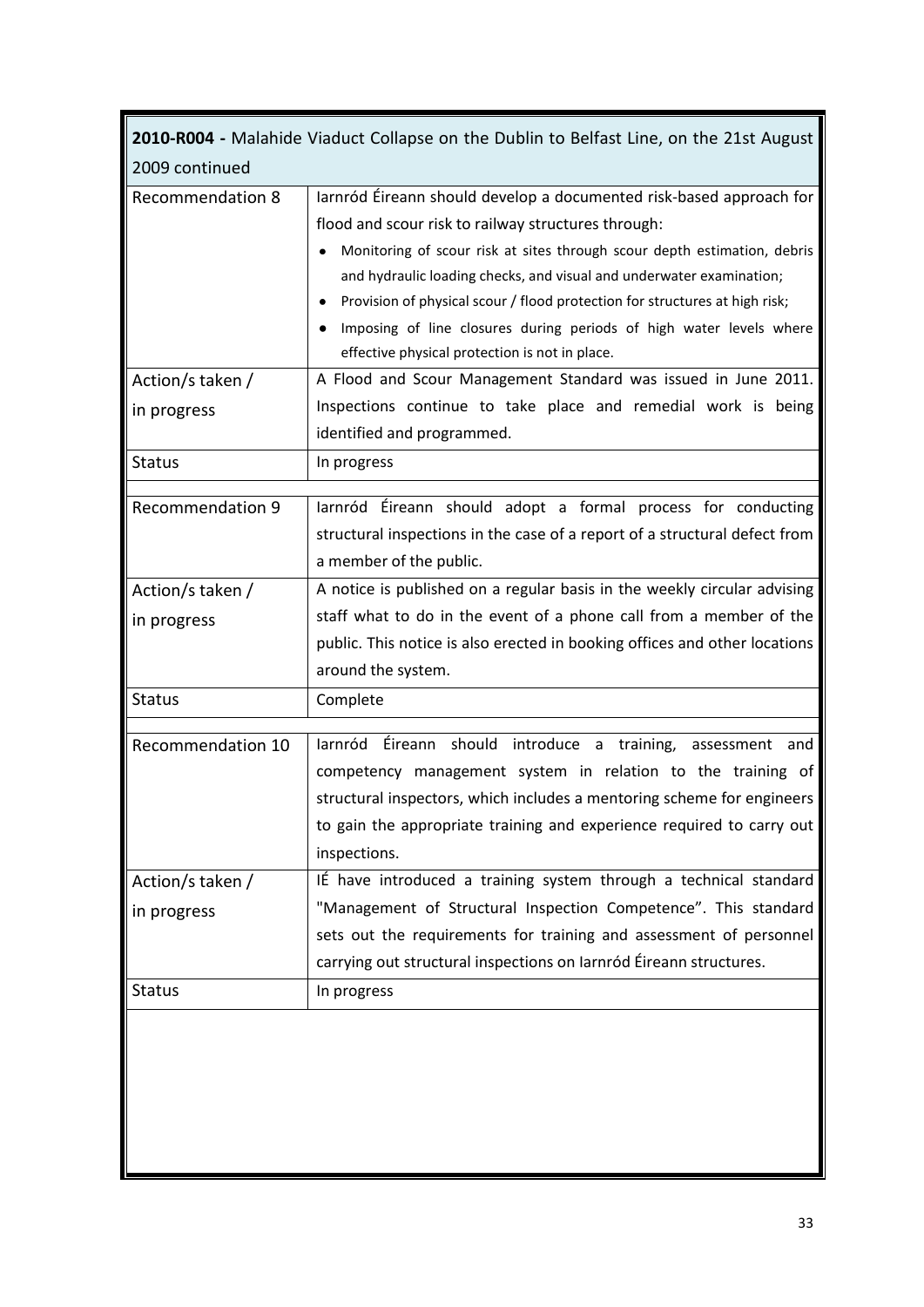**2010-R004 -** Malahide Viaduct Collapse on the Dublin to Belfast Line, on the 21st August 2009 continued

| Recommendation 11 | larnród Éireann should review their network for historic maintenance    |  |  |  |
|-------------------|-------------------------------------------------------------------------|--|--|--|
|                   | regimes and record this information in their information asset          |  |  |  |
|                   | management system. For any future maintenance regimes introduced        |  |  |  |
|                   | on the network, Iarnród Éireann should also record this information in  |  |  |  |
|                   | their information asset management system.                              |  |  |  |
| Action/s taken /  | The contract for archiving of bridge data has been awarded.             |  |  |  |
| in progress       |                                                                         |  |  |  |
| <b>Status</b>     | In progress                                                             |  |  |  |
| Recommendation 12 | larnród Éireann should incorporate into their existing standards the    |  |  |  |
|                   | requirement for the input of asset information into the technical       |  |  |  |
|                   | database system upon completion of structural inspections.              |  |  |  |
| Action/s taken /  | A requirement has been incorporated into the structural inspections     |  |  |  |
|                   | process. Senior engineer appointed in each division is responsible for  |  |  |  |
| in progress       | ensuring this activity is done.                                         |  |  |  |
| <b>Status</b>     | Closed                                                                  |  |  |  |
|                   |                                                                         |  |  |  |
| Recommendation 13 | larnród Éireann should carry out an audit of their filed and archived   |  |  |  |
|                   | documents, in relation to structural assets, and input this information |  |  |  |
|                   | into their information asset management system.                         |  |  |  |
| Action/s taken /  | Contract has been awarded for phase 1 of overall archiving/logging of   |  |  |  |
| in progress       | historical data/information. The timeline for this project is 6 months. |  |  |  |
| <b>Status</b>     | In progress                                                             |  |  |  |
| Recommendation 14 | The Railway Safety Commission should review their process for the       |  |  |  |
|                   | closing of recommendations made to larnród Éireann by independent       |  |  |  |
|                   | bodies, ensuring that they have the required evidence to close these    |  |  |  |
|                   | recommendations. Based on this process the Railway<br>Safety            |  |  |  |
|                   | confirm that all<br>Commission<br>should also<br>previously<br>closed   |  |  |  |
|                   | recommendations satisfy this new process.                               |  |  |  |
| Action/s taken /  | The RSC has formalised the way it closes RAIU and other external        |  |  |  |
| in progress       | recommendations. This is outlined in guidance document RSC-G-023-A      |  |  |  |
|                   | which is available on the RSC's website.                                |  |  |  |
| <b>Status</b>     | In progress                                                             |  |  |  |
|                   |                                                                         |  |  |  |
|                   |                                                                         |  |  |  |
|                   |                                                                         |  |  |  |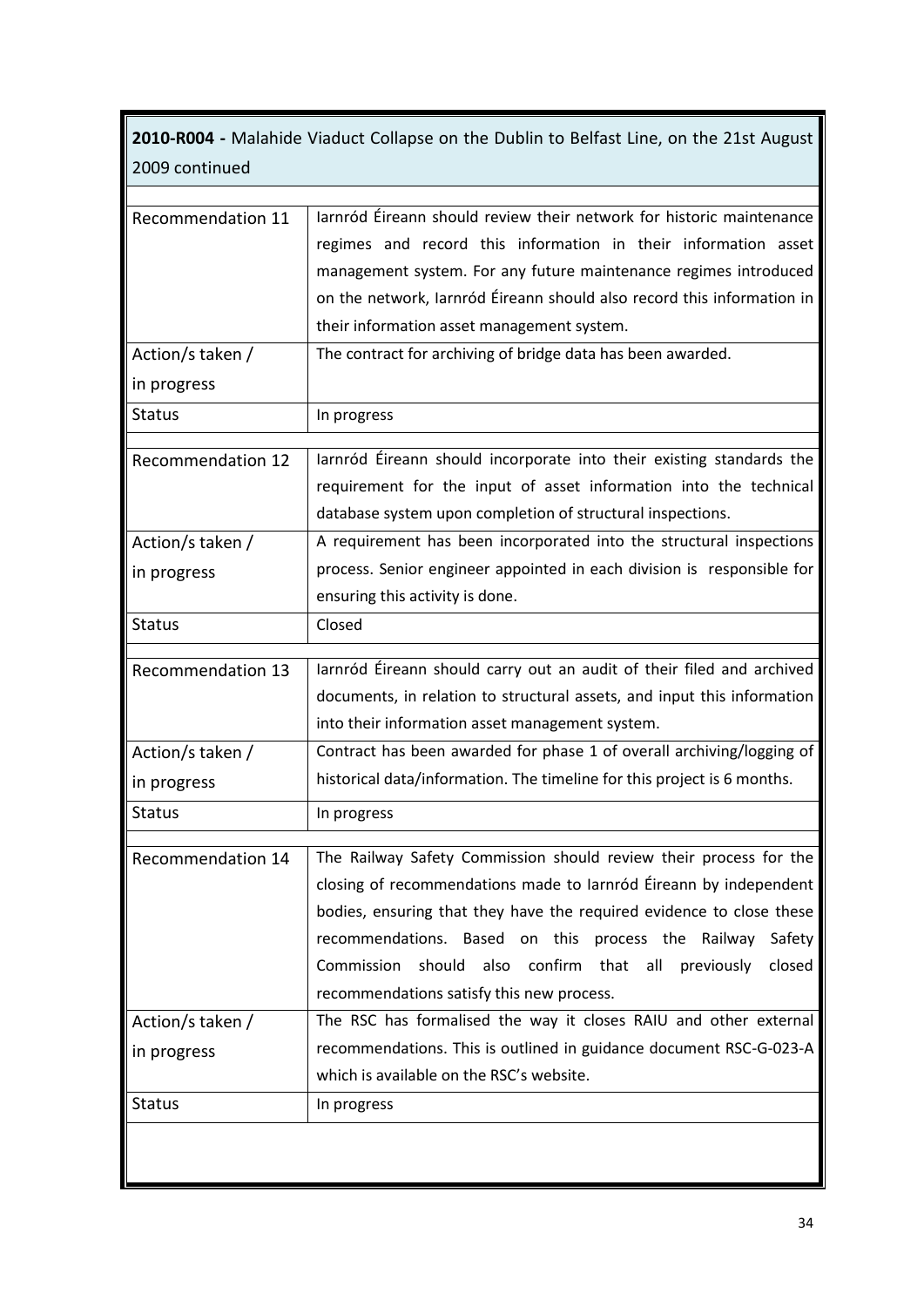| <b>2010-R004</b> - Malahide Viaduct Collapse on the Dublin to Belfast Line, on the 21st August |                                                                         |  |  |  |  |
|------------------------------------------------------------------------------------------------|-------------------------------------------------------------------------|--|--|--|--|
| 2009 continued                                                                                 |                                                                         |  |  |  |  |
| Recommendation 15                                                                              | The Railway Safety Commission, in conjunction with larnród Éireann,     |  |  |  |  |
|                                                                                                | should develop an action plan in order to close all outstanding         |  |  |  |  |
|                                                                                                | recommendations in the AD Little Review (2006) and the IRMS Reviews     |  |  |  |  |
|                                                                                                | (1998, 2000, 2001). This action plan should include defined timescales  |  |  |  |  |
|                                                                                                | for the implementation and closure of all these recommendations.        |  |  |  |  |
| Action/s taken /                                                                               | consultant has been<br>external<br>all<br>An<br>engaged<br>to<br>review |  |  |  |  |
| in progress                                                                                    | recommendations from historic reports and identify those that remain    |  |  |  |  |
|                                                                                                | valid.                                                                  |  |  |  |  |
| <b>Status</b>                                                                                  | In progress                                                             |  |  |  |  |

# **2010-R005 -** Irregular operation of Automatic Half Barriers at Ferns Lock, County Kildare, on the Dublin to Sligo Line, 2nd September 2009

#### Summary:

Scheduled upgrading work was being undertaken at the Ferns Lock Automatic Half Barrier. During these works an Iarnród Éireann power cable was inadvertently severed disabling the external power supply to the level crossing, this caused the crossing to fail and the barriers to automatically lower to the failsafe position. An Emergency Operator from Maynooth took control of the crossing while repairs were being undertaken to the cables. The Emergency Operators function is to ensure that a train can only use the level crossing when the barriers are down, preventing road traffic from accessing the rail line, this is done in conjunction with the controlling signalman and train driver.

However, the signalman signalled the train through the crossing without advising the Emergency Operator of the approach of a passenger service, which resulted in the passenger service travelling through Ferns Lock Automatic Half Barrier while the barriers were in the raised position – open to road traffic.

| Number of recommendations made                                      |                                                                    | 1 |                                          |  |        |
|---------------------------------------------------------------------|--------------------------------------------------------------------|---|------------------------------------------|--|--------|
|                                                                     |                                                                    |   |                                          |  |        |
| Recommendation 1                                                    | larnród Éireann should review the competencies of all signalmen to |   |                                          |  |        |
| ensure that when signalmen are assigned relief duties they have the |                                                                    |   |                                          |  |        |
|                                                                     | required                                                           |   | training and experience to perform these |  | duties |
|                                                                     | appropriately.                                                     |   |                                          |  |        |
| Action/s taken /                                                    | A new standard is expected to be in place by 31/01/12.             |   |                                          |  |        |
| in progress                                                         |                                                                    |   |                                          |  |        |
| <b>Status</b>                                                       | In progress                                                        |   |                                          |  |        |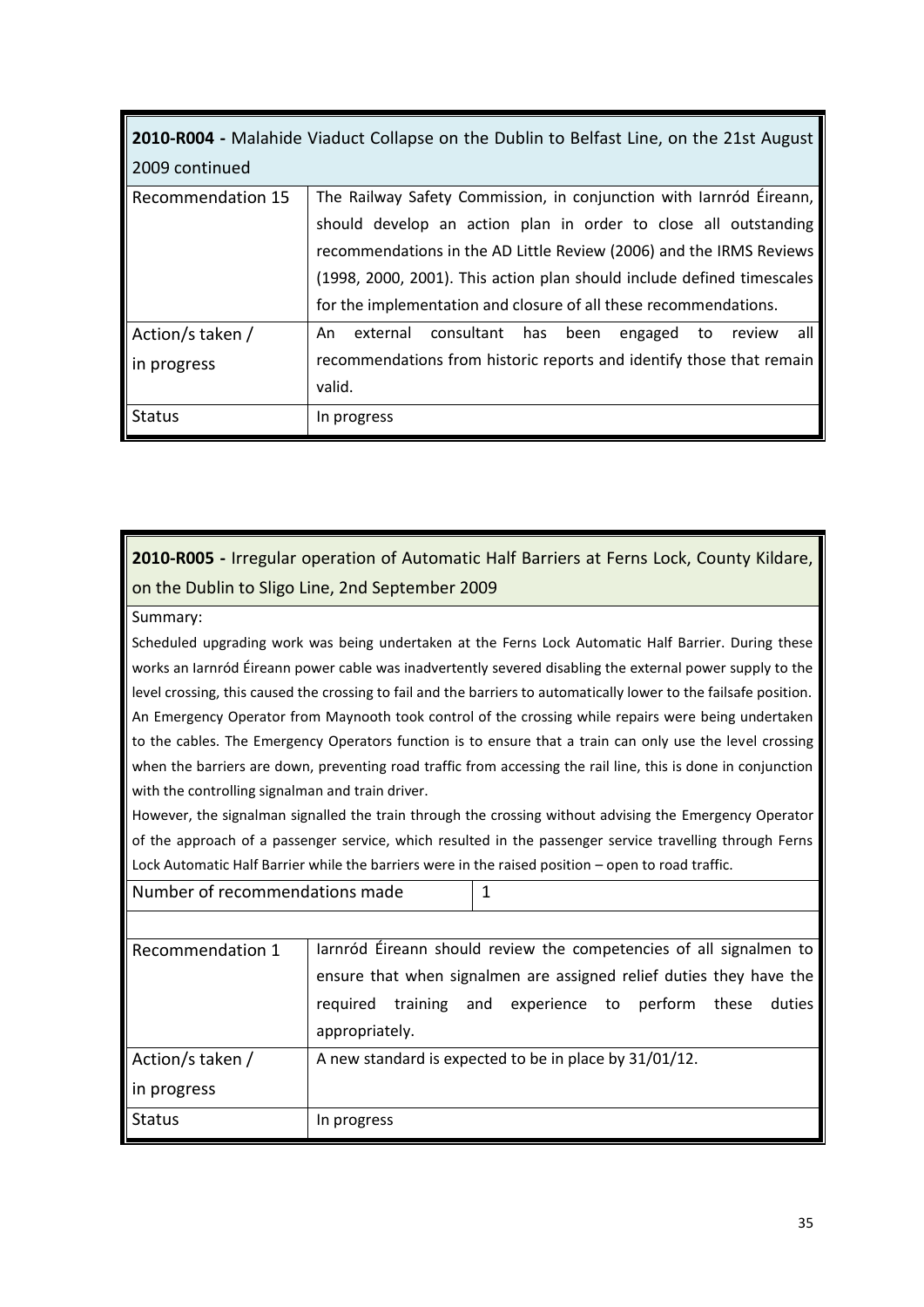**2010-R006 -** Derailment of empty train due to collision with landslip debris outside Wicklow Station, 16th of November 2009

Summary:

At approximately 06.20 hours, on Monday the 16th of November 2009, an empty train travelling from Connolly to Arklow, derailed when it collided with an obstruction caused by a landslip. The immediate cause of this landslip was the result of soil deposition by a landowner, at the crest of the cutting.

| Number of recommendations made |                                                                                                                                                                                                                                                                                              | 6                                                                                                                                                                                                                                                                                                                                                                           |  |
|--------------------------------|----------------------------------------------------------------------------------------------------------------------------------------------------------------------------------------------------------------------------------------------------------------------------------------------|-----------------------------------------------------------------------------------------------------------------------------------------------------------------------------------------------------------------------------------------------------------------------------------------------------------------------------------------------------------------------------|--|
| Recommendation 1               | larnród Éireann should review their vegetation management processes<br>to ensure that vegetation covering substantial earthworks structures is<br>adequately maintained to facilitate the monitoring and inspection of<br>earthwork structures by patrol gangers and other inspection staff; |                                                                                                                                                                                                                                                                                                                                                                             |  |
| Action/s taken /               |                                                                                                                                                                                                                                                                                              | Vegetation management processes are being reviewed. A standard on                                                                                                                                                                                                                                                                                                           |  |
| in progress                    |                                                                                                                                                                                                                                                                                              | vegetation management is currently being developed in 2011.                                                                                                                                                                                                                                                                                                                 |  |
| <b>Status</b>                  | In progress                                                                                                                                                                                                                                                                                  |                                                                                                                                                                                                                                                                                                                                                                             |  |
| <b>Recommendation 2</b>        | inspectors;                                                                                                                                                                                                                                                                                  | Jarnród Éireann should review the effectiveness of their standards in<br>relation to conducting earthworks inspections during periods of heavy<br>rainfall, ensuring that earthworks vulnerable to failure are inspected<br>during these periods by appropriately trained patrol gangers or                                                                                 |  |
| Action/s taken /               |                                                                                                                                                                                                                                                                                              | IÉ have revised their Track Patrolling Standard. Training and                                                                                                                                                                                                                                                                                                               |  |
| in progress                    | underway.                                                                                                                                                                                                                                                                                    | subsequent assessment for Track Patrollers has been developed and is                                                                                                                                                                                                                                                                                                        |  |
| <b>Status</b>                  | In progress                                                                                                                                                                                                                                                                                  |                                                                                                                                                                                                                                                                                                                                                                             |  |
| <b>Recommendation 3</b>        | party activities.                                                                                                                                                                                                                                                                            | Iarnród Éireann should review their Standard for Track Patrolling, I-<br>PWY-1307, for its effectiveness in identifying any third party activities<br>that occur inside and outside the railway boundaries that could affect<br>safety and where any deficiencies are found, larnród Éireann should<br>develop an alternative process for the identification of these third |  |
| Action/s taken /               |                                                                                                                                                                                                                                                                                              | The Track Patrolling Standard requires that Patrol Gangers note any                                                                                                                                                                                                                                                                                                         |  |
| in progress                    |                                                                                                                                                                                                                                                                                              | activities outside the Railway boundary that could affect the safety of                                                                                                                                                                                                                                                                                                     |  |
|                                | the Cuttings and embankments asset plan.                                                                                                                                                                                                                                                     | Operations. The use of aerial photography is also included as part of                                                                                                                                                                                                                                                                                                       |  |
| <b>Status</b>                  | Complete                                                                                                                                                                                                                                                                                     |                                                                                                                                                                                                                                                                                                                                                                             |  |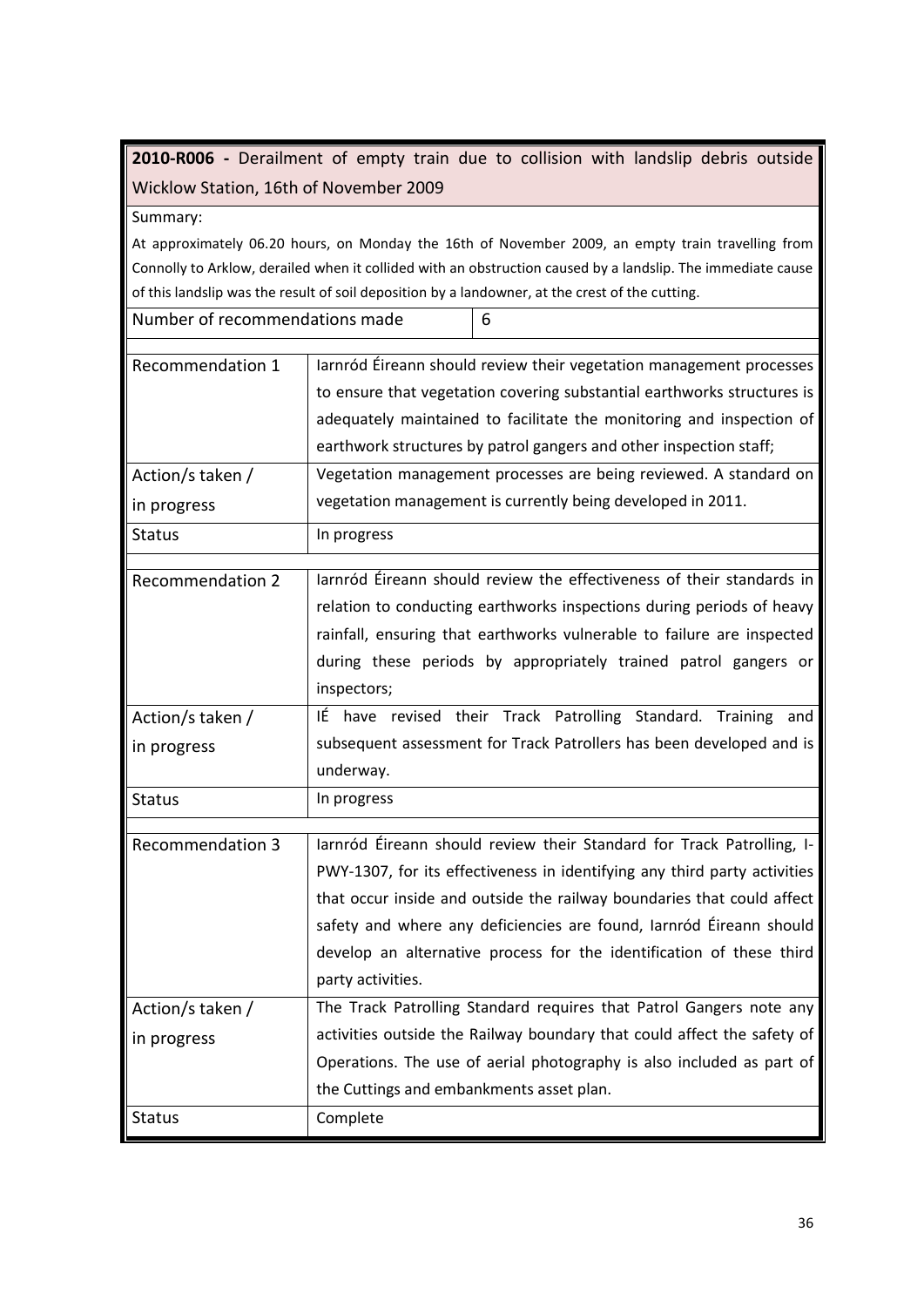| 2010-R006 - Derailment of empty train due to collision with landslip debris outside |                                                                                                                                                                                                                                                                                                                                                                                                                         |  |
|-------------------------------------------------------------------------------------|-------------------------------------------------------------------------------------------------------------------------------------------------------------------------------------------------------------------------------------------------------------------------------------------------------------------------------------------------------------------------------------------------------------------------|--|
|                                                                                     | Wicklow Station, 16th of November 2009 continued                                                                                                                                                                                                                                                                                                                                                                        |  |
| <b>Recommendation 4</b>                                                             | larnród Éireann should review their structures list and ensure that all<br>earthworks are identified and included on this list. Upon updating this<br>list, a programme for the inspection of earthworks is to be developed<br>and adopted at the frequency requirements set out by the Structural<br>Inspections Standard, I-STR-6510;                                                                                 |  |
| Action/s taken /                                                                    |                                                                                                                                                                                                                                                                                                                                                                                                                         |  |
| in progress                                                                         |                                                                                                                                                                                                                                                                                                                                                                                                                         |  |
| <b>Status</b>                                                                       | In progress                                                                                                                                                                                                                                                                                                                                                                                                             |  |
| <b>Recommendation 5</b>                                                             | Iarnród Éireann and the Railway Safety Commission should review their<br>process for the issuing of guidance documents, to ensure that the third<br>parties affected by these guidance documents are made aware of their<br>existence.                                                                                                                                                                                  |  |
| Action/s taken /<br>in progress                                                     | IÉ have a number of guidance publications which are available through<br>its own website. IÉ have also used the Ploughing Championships as a<br>way of engaging 3rd parties.<br>The RSC has written guidance for third parties and this is available on<br>our website. The RSC and IÉ through the road Rail Safety Working<br>Group have undertaken a road-show event briefing local authorities on<br>rail way risks. |  |
| <b>Status</b>                                                                       | In progress                                                                                                                                                                                                                                                                                                                                                                                                             |  |
| Recommendation 6                                                                    | larnród Éireann should review the effectiveness of their Structural<br>Inspections Standard, I-STR-6510, with consideration for the possibility<br>of more thorough inspections being carried out on cuttings to establish<br>the topography and geotechnical properties of cuttings; and from this<br>information identify any cuttings that are vulnerable to failure.                                                |  |
| Action/s taken /                                                                    | Structural Inspections standard has been revised and re-issued.                                                                                                                                                                                                                                                                                                                                                         |  |
| in progress                                                                         | Cuttings are being managed on a risk basis. Aerial photography has also<br>been undertaken and the information gathered from this is being<br>reviewed.                                                                                                                                                                                                                                                                 |  |
| <b>Status</b>                                                                       | Complete                                                                                                                                                                                                                                                                                                                                                                                                                |  |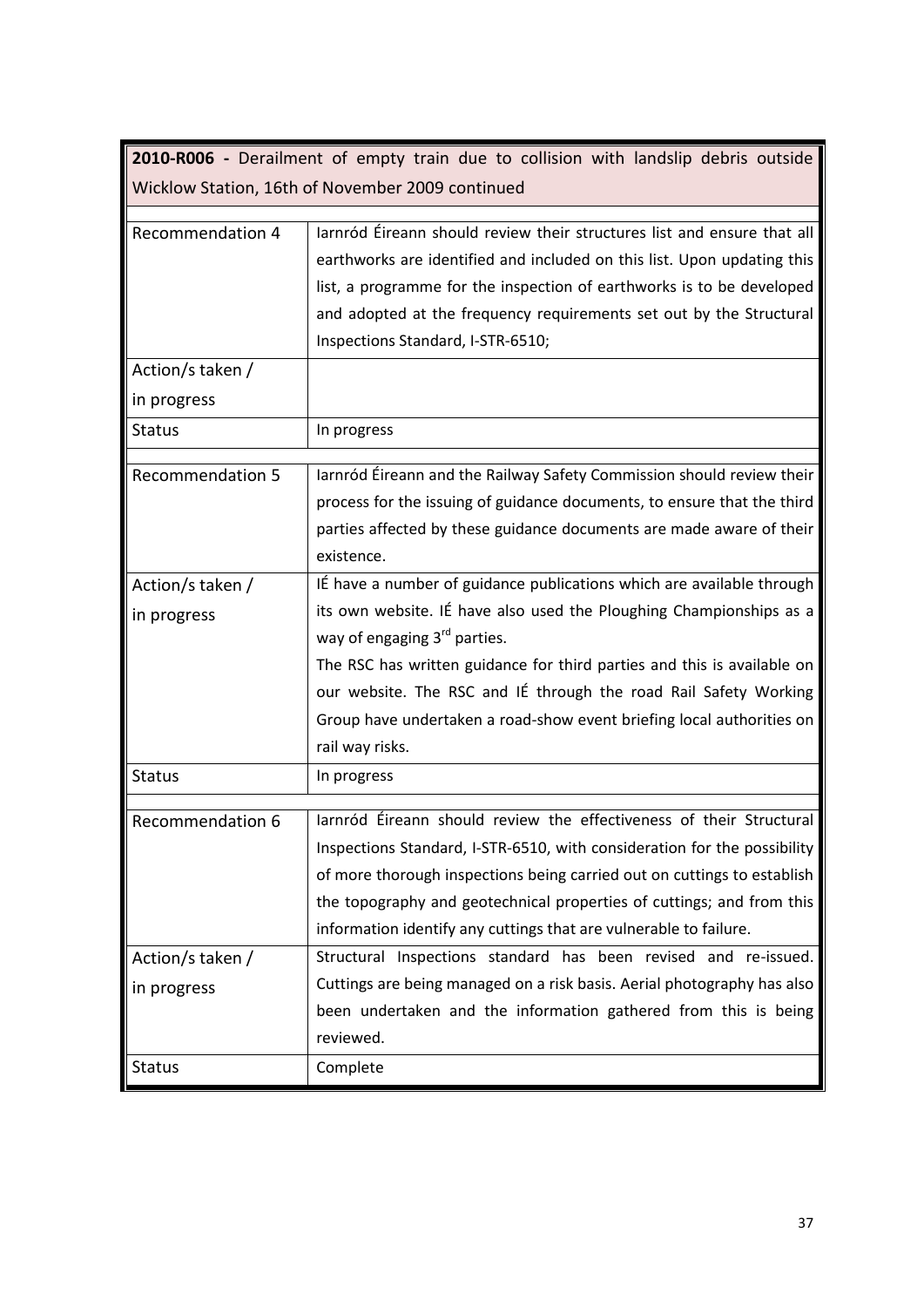# **5.3.1 RAIU Recommendations Summary**

Table 8 below confirms the current status of all RAIU recommendations made by year up to and including 31<sup>st</sup> December 2010.

| l Year                                    | No. of<br><b>Reports</b> | <b>No. Of Recommendations</b> |                |               |       |  |
|-------------------------------------------|--------------------------|-------------------------------|----------------|---------------|-------|--|
|                                           |                          | Open                          | Complete       | <b>Closed</b> | Total |  |
| 2006*                                     |                          | 3                             |                | 10            | 14    |  |
| 2007                                      | 0                        | O                             |                |               | O     |  |
| 2008                                      | 1                        |                               | 3              | 3             |       |  |
| 2009                                      | 5                        | 3                             | $\overline{2}$ | 8             | 13    |  |
| 2010                                      | 6                        | 13                            | 6              |               | 26    |  |
|                                           |                          |                               |                |               |       |  |
| Totals                                    | 13                       | 20                            | 12             | 28            | 60    |  |
| <b>Total Recommendations made to date</b> |                          |                               |                |               | 60    |  |

*Table 8: RAIU Recommendations Summary*

\*RSC Recommendations made prior establishment of RAIU

By way of reminder the recommendation status definitions are repeated.

| Open (In progress) | - Feedback from implementer is awaited or actions have not yet     |
|--------------------|--------------------------------------------------------------------|
|                    | been completed.                                                    |
| Complete           | - Implementer has advised that it has taken measures to effect the |
|                    | recommendation and the RSC is considering whether to close the     |
|                    | recommendation.                                                    |
| Closed             | - Implementer has advised that it has taken measures to effect the |
|                    | recommendation and the RSC is satisfied that the work has been     |
|                    | completed or it has confidence that the work is being completed    |
|                    | and has closed the recommendation.                                 |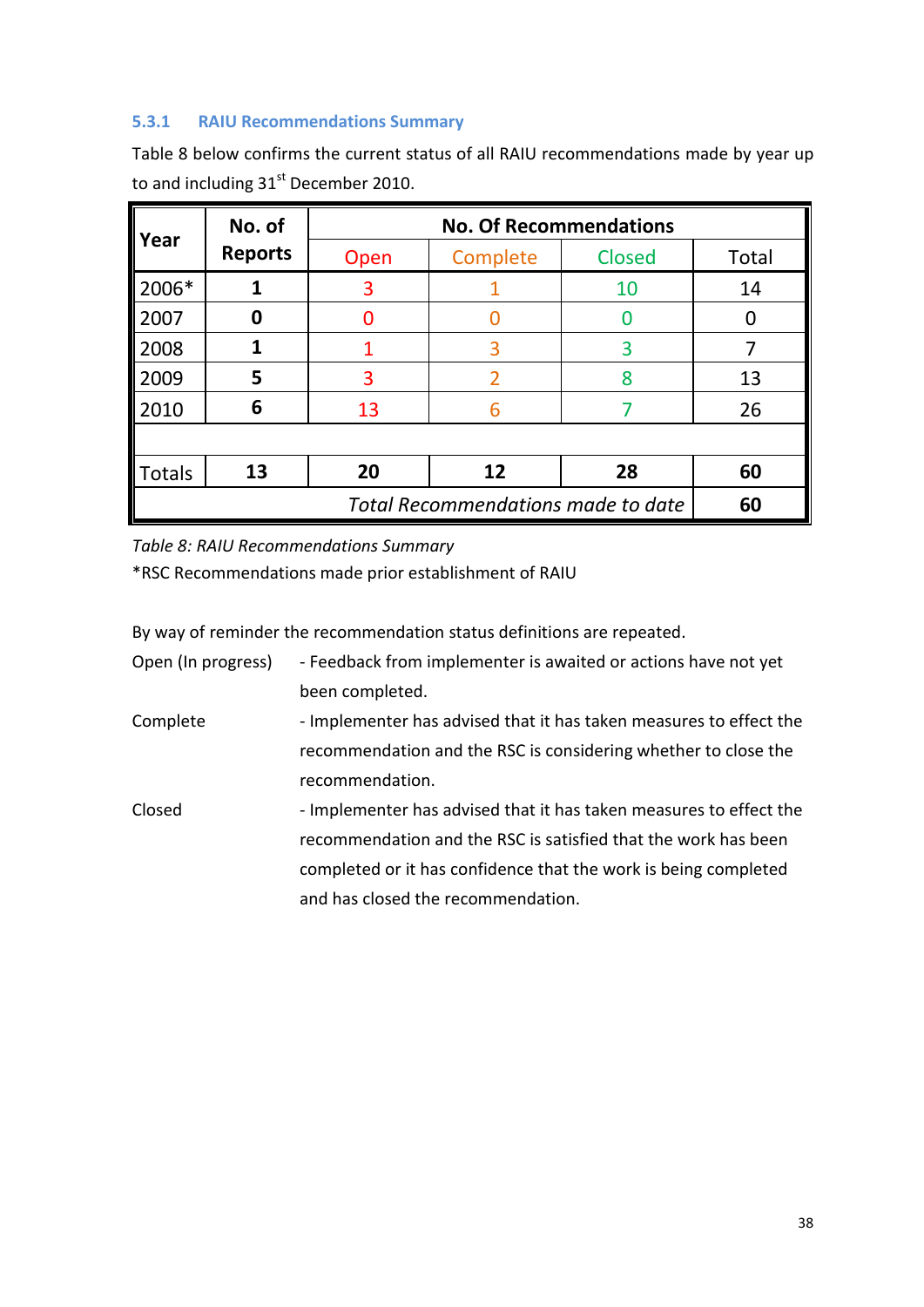## **6 Conclusions**

In the main, the safety performance of both Iarnród Éireann and Veolia remained similar to that of 2009. The major negative from 2010 was the fact that there were 2 fatalities at user worked level crossings, i.e., the gates are opened and closed by the level crossing user. The significant accidents that occurred in 2009, most notably the partial collapse of the Malahide viaduct, are still in everyone's minds and to that end IÉ have completely revised their Safety Management System (SMS). Their SMS has been approved by the RSC in-line with European regulations and the continued application of this SMS will be the focus of the RSC's supervision activities in the years ahead.

Apart from the above mentioned incidents, the available data indicates that Iarnród Éireann's safety performance generally remained static in 2010. While there was a increase in the number of persons falling between a train and a platform and broken rails there were reductions in the number of Signals Passed at Danger and derailments. There were no passenger fatalities or serious injuries in 2010 and the number of bridge strikes again remained the same as that in 2009 (114).

In the European context, Iarnród Éireann has a good safety record and compares well against other countries in the vast majority of categories. However work can be done to reduce further the number of SPADs.

The LUAS safety performance was largely similar to that in 2009. There were no fatalities in 2010, however there were increases in the number of road-traffic accidents, pedestrian contact and derailments, which is disappointing.

The RSC, in its role as safety regulator, will continue to work closely with the railway companies to strive for safer railways in Ireland with an ultimate goal of zero harm.